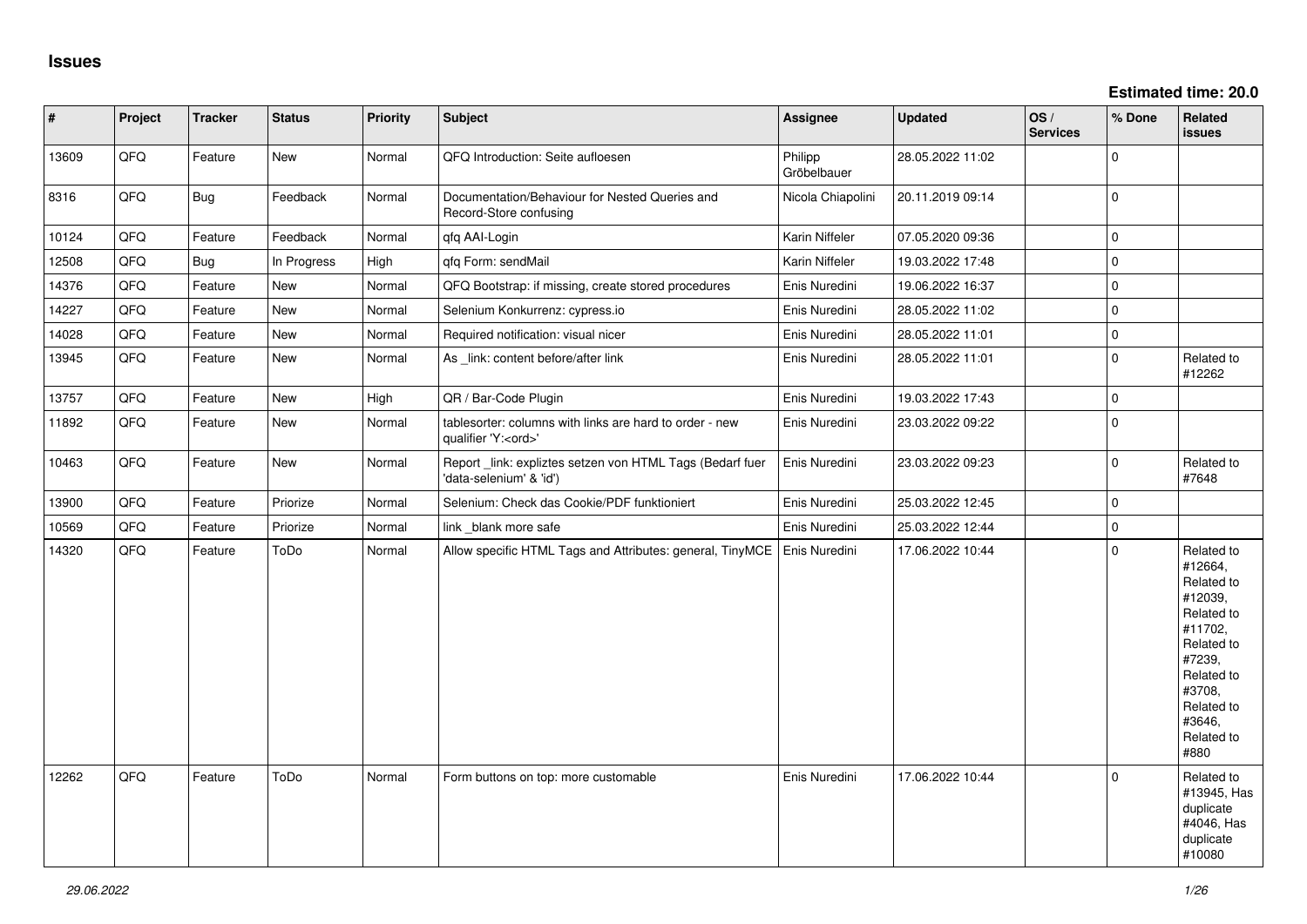| #     | Project | <b>Tracker</b> | <b>Status</b>     | <b>Priority</b> | <b>Subject</b>                                                                       | <b>Assignee</b> | <b>Updated</b>   | OS/<br><b>Services</b> | % Done      | Related<br>issues                                                      |
|-------|---------|----------------|-------------------|-----------------|--------------------------------------------------------------------------------------|-----------------|------------------|------------------------|-------------|------------------------------------------------------------------------|
| 12630 | QFQ     | Feature        | In Progress       | Normal          | Input: date[time]: min / max values                                                  | Enis Nuredini   | 20.06.2022 18:31 |                        | $\Omega$    | Related to<br>#10096.<br>Related to<br>#14302,<br>Related to<br>#14303 |
| 13572 | QFQ     | Feature        | Feedback          | Normal          | Form Load: misleading error message on trying to load non<br>existent primary record | Enis Nuredini   | 16.05.2022 23:16 |                        | 100         |                                                                        |
| 10782 | QFQ     | Feature        | Feedback          | Normal          | Tiny MCE: Image Upload                                                               | Enis Nuredini   | 16.05.2022 23:16 |                        | $\mathbf 0$ | Related to<br>#12452                                                   |
| 9052  | QFQ     | Feature        | Feedback          | High            | Report: CodeMirror with SQL Syntax Highlight in FE                                   | Enis Nuredini   | 08.06.2022 10:25 |                        | $\mathbf 0$ |                                                                        |
| 13608 | QFQ     | Feature        | Some day<br>maybe | Normal          | Automatic Browser Language Redirect                                                  | Enis Nuredini   | 17.06.2022 08:35 |                        | $\pmb{0}$   |                                                                        |
| 14377 | QFQ     | <b>Bug</b>     | <b>New</b>        | Normal          | Documentation > General Tips: white page after migration                             | Enis Nuredini   | 19.06.2022 16:37 |                        | $\mathbf 0$ |                                                                        |
| 14322 | QFQ     | <b>Bug</b>     | <b>New</b>        | Normal          | Form Load: by default no scroll (save & close should be<br>visible)                  | Enis Nuredini   | 15.06.2022 14:12 |                        | $\mathbf 0$ | Related to<br>#14321,<br>Related to<br>#6232                           |
| 14245 | QFQ     | <b>Bug</b>     | New               | Normal          | Form Save Btn bleibt disabled wenn Datumsfeld über<br>Datepicker geändert            | Enis Nuredini   | 27.05.2022 13:45 |                        | $\mathbf 0$ | Related to<br>#13689                                                   |
| 13716 | QFQ     | <b>Bug</b>     | New               | High            | Firefox ask to store username/password                                               | Enis Nuredini   | 30.05.2022 09:31 |                        | $\mathbf 0$ | Related to<br>#13827                                                   |
| 13689 | QFQ     | <b>Bug</b>     | <b>New</b>        | Normal          | Enter auf Eingabefeld mit ungültigem Wert führt zu blurry<br>Seite                   | Enis Nuredini   | 28.05.2022 10:53 |                        | $\mathbf 0$ | Related to<br>#14245, Has<br>duplicate<br>#11891                       |
| 12989 | QFQ     | Bug            | New               | Normal          | empty string does not trigger dynamic update                                         | Enis Nuredini   | 28.05.2022 11:09 |                        | $\mathbf 0$ |                                                                        |
| 12066 | QFQ     | Bug            | New               | High            | enterAsSubmit: Forward wird nicht ausgeführt                                         | Enis Nuredini   | 29.05.2022 09:23 |                        | $\mathbf 0$ |                                                                        |
| 8891  | QFQ     | Bug            | <b>New</b>        | High            | formSubmitLog: do not log passwords                                                  | Enis Nuredini   | 25.03.2022 09:06 |                        | $\pmb{0}$   |                                                                        |
| 13943 | QFQ     | Bug            | Priorize          | Normal          | unable to find formgroup                                                             | Enis Nuredini   | 28.05.2022 11:03 |                        | $\mathbf 0$ |                                                                        |
| 14303 | QFQ     | Bug            | ToDo              | Normal          | datetime broken with picker                                                          | Enis Nuredini   | 17.06.2022 09:02 |                        | $\pmb{0}$   | Related to<br>#12630                                                   |
| 13899 | QFQ     | Bug            | ToDo              | Normal          | Selenium: zum laufen bringen                                                         | Enis Nuredini   | 25.03.2022 10:24 |                        | $\pmb{0}$   |                                                                        |
| 13767 | QFQ     | <b>Bug</b>     | Feedback          | Normal          | date/time-picker: required shows up/down button orange                               | Enis Nuredini   | 16.05.2022 23:16 |                        | 0           |                                                                        |
| 11630 | QFQ     | <b>Bug</b>     | Feedback          | High            | Bitte check ob CALL() in 20.11.0 noch so funktioniert wie in<br>20.4.1               | Enis Nuredini   | 28.05.2022 13:45 |                        | $\mathbf 0$ | Related to<br>#11325                                                   |
| 14395 | QFQ     | Support        | New               | Normal          | FormEditor: Virtual table columns                                                    | Enis Nuredini   | 21.06.2022 16:09 |                        | $\mathbf 0$ |                                                                        |
| 3613  | QFQ     | <b>Bug</b>     | Some day<br>maybe | Normal          | note /note unchecked -> note div (col-md) wird weiterhin<br>gerendert                | Elias Villiger  | 01.02.2020 23:19 |                        | 100         |                                                                        |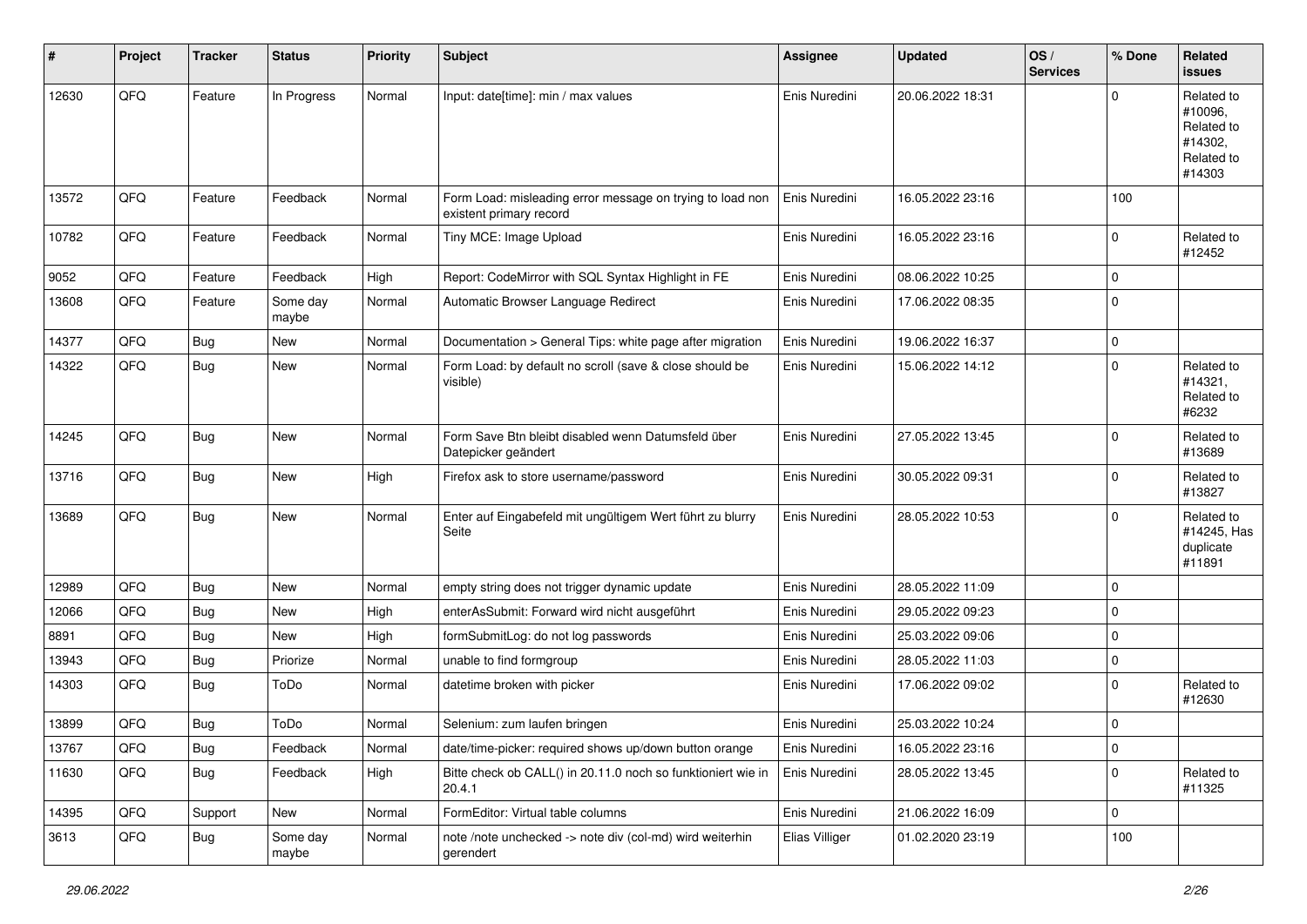| #     | Project | <b>Tracker</b> | <b>Status</b> | Priority | <b>Subject</b>                                                                                                                        | <b>Assignee</b>     | <b>Updated</b>   | $\log$<br><b>Services</b> | % Done      | Related<br><b>issues</b>                                               |
|-------|---------|----------------|---------------|----------|---------------------------------------------------------------------------------------------------------------------------------------|---------------------|------------------|---------------------------|-------------|------------------------------------------------------------------------|
| 11347 | QFQ     | <b>Bug</b>     | Feedback      | Normal   | If Bedingungen funktionieren nicht korrekt                                                                                            | Christoph Fuchs     | 21.03.2021 20:37 |                           | $\Omega$    |                                                                        |
| 14187 | QFQ     | Feature        | New           | High     | gfg.log: show current URL                                                                                                             | Carsten Rose        | 28.05.2022 11:02 |                           | $\Omega$    | Related to<br>#13933,<br>Related to<br>#12532,<br>Related to<br>#11893 |
| 14090 | QFQ     | Feature        | New           | Normal   | Nützliche script funktionen                                                                                                           | <b>Carsten Rose</b> | 28.05.2022 11:03 |                           | $\Omega$    |                                                                        |
| 13843 | QFQ     | Feature        | New           | Normal   | Create JWT via QFQ                                                                                                                    | <b>Carsten Rose</b> | 19.03.2022 17:42 |                           | $\Omega$    |                                                                        |
| 13841 | QFQ     | Feature        | New           | Normal   | Create PDF via iText - evaluate                                                                                                       | Carsten Rose        | 19.03.2022 17:42 |                           | $\Omega$    |                                                                        |
| 13700 | QFQ     | Feature        | <b>New</b>    | Normal   | Redesign qfq.io Seite                                                                                                                 | Carsten Rose        | 19.03.2022 17:43 |                           | $\mathbf 0$ |                                                                        |
| 13467 | QFQ     | Feature        | New           | Normal   | ChangeLog Generator                                                                                                                   | Carsten Rose        | 19.03.2022 17:46 |                           | $\Omega$    | Related to<br>#11460                                                   |
| 13354 | QFQ     | Feature        | <b>New</b>    | Normal   | Using Websocket in QFQ                                                                                                                | Carsten Rose        | 10.11.2021 15:47 |                           | $\mathbf 0$ |                                                                        |
| 12679 | QFQ     | Feature        | <b>New</b>    | Normal   | tablesorter: custom column width                                                                                                      | Carsten Rose        | 16.06.2021 11:10 |                           | 0           |                                                                        |
| 12664 | QFQ     | Feature        | New           | Normal   | TinyMCE: report/remove malicous HTML/JS Code                                                                                          | Carsten Rose        | 19.03.2022 17:47 |                           | $\Omega$    | Related to<br>#14320                                                   |
| 12632 | QFQ     | Feature        | <b>New</b>    | Normal   | TinyMCE: Prepare CSS classes for images                                                                                               | Carsten Rose        | 04.06.2021 14:35 |                           | 100         | Blocked by<br>#12186                                                   |
| 12603 | QFQ     | Feature        | New           | Normal   | Dropdown (Select), Radio, checkbox:<br>itemListAlways={{!SELECT key, value}}                                                          | <b>Carsten Rose</b> | 19.03.2022 17:47 |                           | $\Omega$    |                                                                        |
| 12544 | QFQ     | Feature        | <b>New</b>    | High     | a) ' AS _link' new also as ' AS _format', b) sortierung<br>via 'display: none;', c) '_format' benoeitgt nicht zwingend<br>u/U/p/m/z/d | Carsten Rose        | 14.12.2021 16:03 |                           | $\Omega$    |                                                                        |
| 12532 | QFQ     | Feature        | <b>New</b>    | High     | SIP-Parameter bei Seitenaufruf in Browser-Console<br>anzeigen                                                                         | Carsten Rose        | 07.12.2021 17:19 |                           | $\Omega$    | Related to<br>#11893,<br>Related to<br>#14187                          |
| 12480 | QFQ     | Feature        | <b>New</b>    | Normal   | If QFQ upgrade is running, block further request                                                                                      | <b>Carsten Rose</b> | 03.05.2021 20:45 |                           | $\Omega$    |                                                                        |
| 12477 | QFQ     | Feature        | New           | Normal   | Support for refactoring: Form, FormElement, diverse<br>Tabellen/Spalten, tt-content Records                                           | <b>Carsten Rose</b> | 03.05.2021 20:45 |                           | 0           |                                                                        |
| 12474 | QFQ     | Feature        | New           | Normal   | Check BaseConfigURL if it is given and the the last char is                                                                           | <b>Carsten Rose</b> | 03.05.2021 20:45 |                           | $\Omega$    |                                                                        |
| 12465 | QFQ     | Feature        | New           | Normal   | QFQ Function: use in FE to fill StoreRecord                                                                                           | Carsten Rose        | 05.05.2021 21:58 |                           | $\Omega$    |                                                                        |
| 12413 | QFQ     | Feature        | New           | Normal   | STORE_TYPO3: enhance for {{be_users.email:T}},<br>{{fe users.email:T}}                                                                | Carsten Rose        | 03.05.2021 20:45 |                           | $\Omega$    | Related to<br>#12412,<br>Related to<br>#10012                          |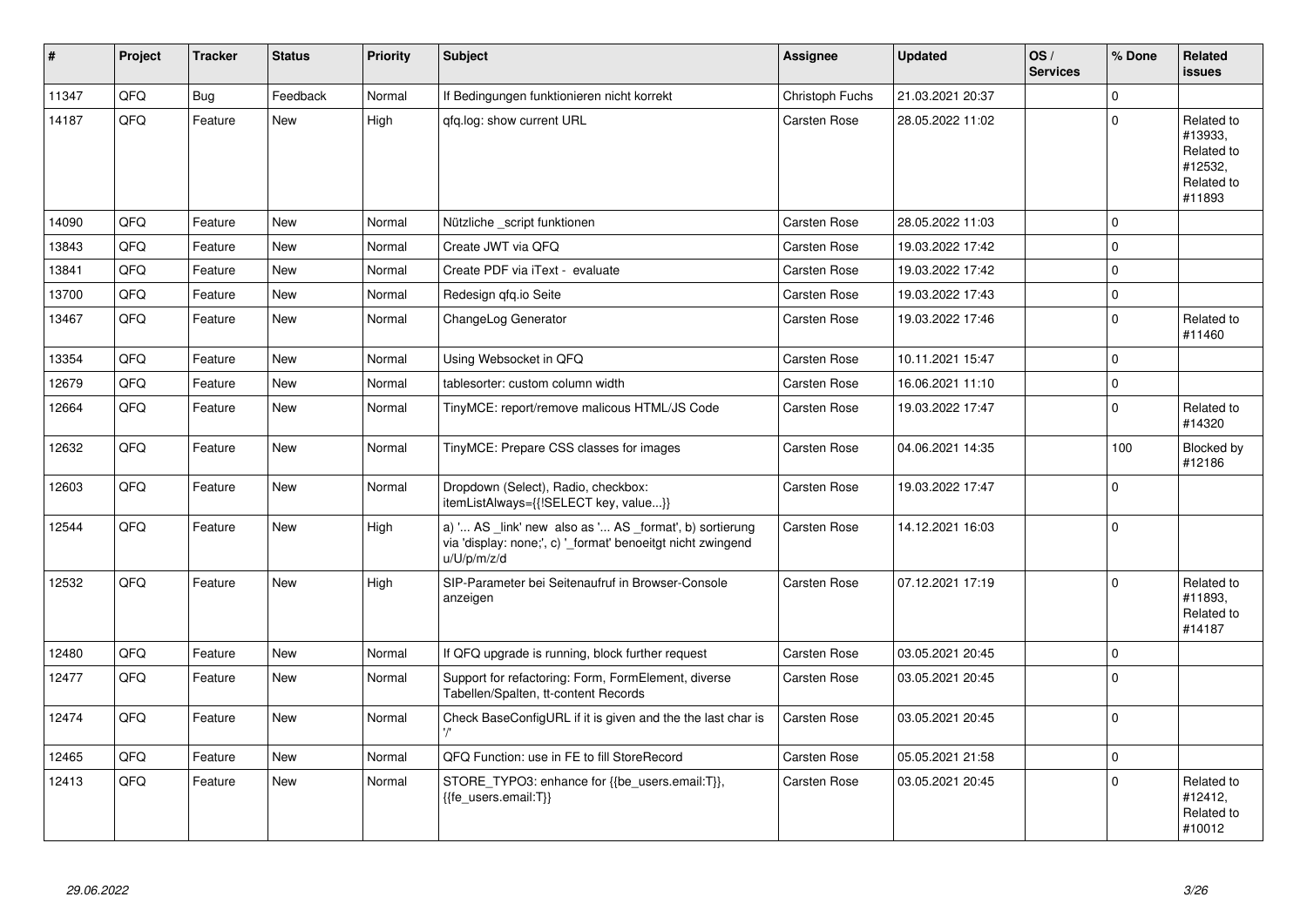| #     | Project | <b>Tracker</b> | <b>Status</b> | <b>Priority</b> | Subject                                                                                                        | <b>Assignee</b>                                        | <b>Updated</b>   | OS/<br><b>Services</b> | % Done    | Related<br><b>issues</b>                      |                      |
|-------|---------|----------------|---------------|-----------------|----------------------------------------------------------------------------------------------------------------|--------------------------------------------------------|------------------|------------------------|-----------|-----------------------------------------------|----------------------|
| 12412 | QFQ     | Feature        | New           | Normal          | Action/Escape qualifier 'e' (empty), '0': if given, an empty<br>string (or '0') will be treated as 'not found' | Carsten Rose                                           | 08.05.2021 09:40 |                        | $\Omega$  | Related to<br>#12413,<br>Related to<br>#10012 |                      |
| 12400 | QFQ     | Feature        | New           | Normal          | Tutorial ist in QFQ Doku, Wird in der Suche gefunden, es<br>gibt aber kein Menupunkt - Inhalt ueberpruefen     | Carsten Rose                                           | 03.05.2021 20:45 |                        | $\Omega$  |                                               |                      |
| 12330 | QFQ     | Feature        | <b>New</b>    | Normal          | Copy to input field / text area / TinyMCE                                                                      | Carsten Rose                                           | 07.04.2021 09:01 |                        | $\Omega$  |                                               |                      |
| 12269 | QFQ     | Feature        | <b>New</b>    | Normal          | 2FA - Login                                                                                                    | Carsten Rose                                           | 03.05.2021 20:45 |                        | $\Omega$  |                                               |                      |
| 12186 | QFQ     | Feature        | New           | High            | TinyMCE Config für Objekte                                                                                     | Carsten Rose                                           | 07.12.2021 17:19 |                        | $\Omega$  | <b>Blocks</b><br>#12632                       |                      |
| 12163 | QFQ     | Feature        | <b>New</b>    | Normal          | Checkbox: table wrap                                                                                           | Carsten Rose                                           | 03.05.2021 20:51 |                        | $\Omega$  |                                               |                      |
| 12162 | QFQ     | Feature        | New           | Normal          | FE.type=sendmail: personalized mailing (several mails) via<br>template                                         | Carsten Rose                                           | 03.05.2021 20:45 |                        | $\Omega$  |                                               |                      |
| 12146 | QFQ     | Feature        | <b>New</b>    | Normal          | Autocron Job: Anzeigen wann der naechste Job<br>ausgefuehrt wird, resp das er nicht ausgefuehrt wird           | Carsten Rose                                           | 15.03.2021 15:23 |                        | $\Omega$  |                                               |                      |
| 12119 | QFQ     | Feature        | New           | Normal          | AS paged: error message missing if there ist no 'r'<br>argument.                                               | Carsten Rose                                           | 03.05.2021 20:51 |                        | $\Omega$  |                                               |                      |
| 12109 | QFQ     | Feature        | New           | Normal          | Donwload Link: Plain, SIP, Persistent Link, Peristent SIP -<br>new notation                                    | Carsten Rose                                           | 03.05.2021 20:45 |                        | $\Omega$  | Related to<br>#12085                          |                      |
| 12024 | QFQ     | Feature        | <b>New</b>    | Normal          | Excel Export: text columns by default decode<br>htmlspeciachar()                                               | Carsten Rose                                           | 17.02.2021 23:55 |                        | $\Omega$  | Related to<br>#12022                          |                      |
| 12023 | QFQ     | Feature        | New           | Normal          | MySQL Stored Precdure: QDECODESPECIALCHAR()                                                                    | Carsten Rose                                           | 16.02.2021 11:16 |                        | $\Omega$  | Related to<br>#12022                          |                      |
| 11955 | QFQ     | Feature        | New           | Normal          | subrecord: new title option to set <th> attributes - e.g. to<br/>customize tablesorter options.</th>           | attributes - e.g. to<br>customize tablesorter options. | Carsten Rose     | 03.05.2021 20:47       |           | $\mathbf 0$                                   | Related to<br>#11775 |
| 11893 | QFQ     | Feature        | New           | High            | Broken SIP: a) only report one time, b) only report in main<br>column                                          | Carsten Rose                                           | 12.05.2021 12:13 |                        | $\Omega$  | Related to<br>#12532,<br>Related to<br>#14187 |                      |
| 11775 | QFQ     | Feature        | <b>New</b>    | Normal          | Subrecord Tooltip pro Feld                                                                                     | Carsten Rose                                           | 18.12.2020 15:22 |                        | $\Omega$  | Related to<br>#11955                          |                      |
| 11747 | QFQ     | Feature        | <b>New</b>    | Normal          | Maintenance Page with Redirect                                                                                 | Carsten Rose                                           | 03.05.2021 20:47 |                        | $\Omega$  | Related to<br>#11741                          |                      |
| 11702 | QFQ     | Feature        | New           | Normal          | HTML Special Char makes no sense for 'allbut' if '&' is<br>forbidden                                           | Carsten Rose                                           | 07.12.2021 16:35 |                        | 0         | Related to<br>#5112,<br>Related to<br>#14320  |                      |
| 11523 | QFQ     | Feature        | New           | Normal          | Mit dynamic Update erkennen, ob Upload gemacht wurde                                                           | Carsten Rose                                           | 13.11.2020 15:07 |                        | 0         | Related to<br>#9533                           |                      |
| 11516 | QFQ     | Feature        | New           | Normal          | Multi Page Form (Previous/Next Buttons)                                                                        | Carsten Rose                                           | 16.03.2021 17:52 |                        | $\pmb{0}$ |                                               |                      |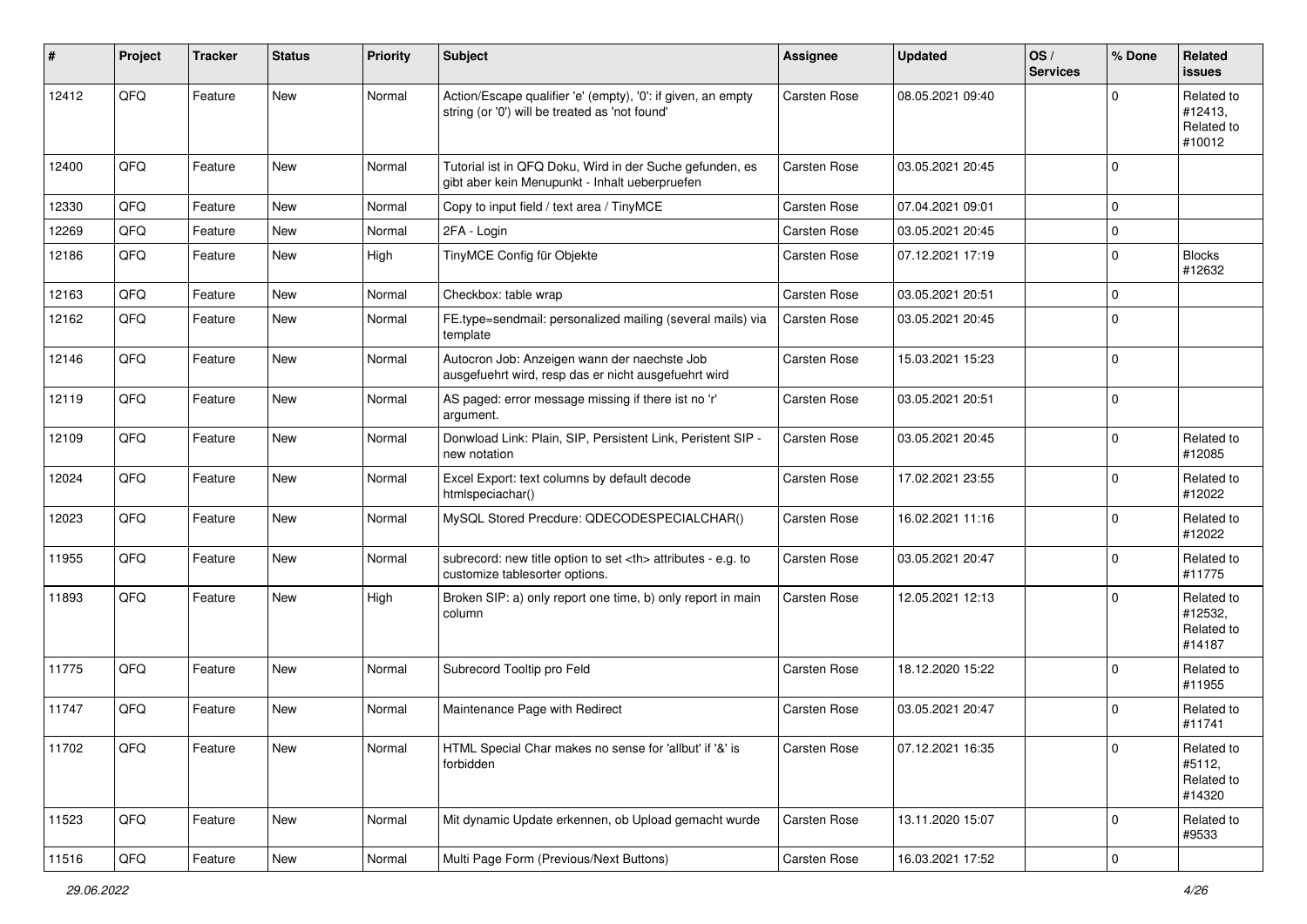| ∦     | Project | <b>Tracker</b> | <b>Status</b> | <b>Priority</b> | Subject                                                                                                                               | Assignee     | <b>Updated</b>   | OS/<br><b>Services</b> | % Done      | Related<br><b>issues</b>                                             |
|-------|---------|----------------|---------------|-----------------|---------------------------------------------------------------------------------------------------------------------------------------|--------------|------------------|------------------------|-------------|----------------------------------------------------------------------|
| 11504 | QFQ     | Feature        | New           | Normal          | Dynamic Update: Button text update for 'Save',' Close' &<br>'Delete'                                                                  | Carsten Rose | 12.11.2020 23:44 |                        | $\Omega$    |                                                                      |
| 11460 | QFQ     | Feature        | New           | Normal          | Easier creation of changelog: gitchangelog                                                                                            | Carsten Rose | 12.06.2021 10:20 |                        | $\mathbf 0$ | Related to<br>#13467                                                 |
| 11080 | QFQ     | Feature        | New           | Normal          | Send MQTT messages                                                                                                                    | Carsten Rose | 29.08.2020 19:49 |                        | $\Omega$    |                                                                      |
| 10996 | QFQ     | Feature        | New           | Normal          | Download video via sip: no seek                                                                                                       | Carsten Rose | 12.08.2020 14:18 |                        | $\mathbf 0$ |                                                                      |
| 10979 | QFQ     | Feature        | New           | Normal          | Ajax Calls an API - dataReport                                                                                                        | Carsten Rose | 11.05.2022 12:15 |                        | $\mathbf 0$ |                                                                      |
| 10976 | QFQ     | Feature        | <b>New</b>    | Normal          | Excel Export Verbesserungen                                                                                                           | Carsten Rose | 06.08.2020 10:56 |                        | $\mathbf 0$ |                                                                      |
| 10819 | QFQ     | Feature        | New           | Normal          | Persistent SIP - second try                                                                                                           | Carsten Rose | 29.06.2020 23:02 |                        | $\mathbf 0$ | Related to<br>#6261                                                  |
| 10714 | QFQ     | Feature        | New           | Normal          | multi Table Form                                                                                                                      | Carsten Rose | 16.03.2021 18:44 |                        | $\mathbf 0$ |                                                                      |
| 10593 | QFQ     | Feature        | New           | Normal          | label2: text behind input element                                                                                                     | Carsten Rose | 16.05.2020 10:57 |                        | $\mathbf 0$ |                                                                      |
| 10119 | QFQ     | Feature        | New           | Normal          | Dropdown (selectlist) & Type Ahead: format and catagorize<br>list                                                                     | Carsten Rose | 07.05.2020 09:36 |                        | $\mathbf 0$ |                                                                      |
| 10115 | QFQ     | Feature        | New           | Normal          | TypeAhead: static list                                                                                                                | Carsten Rose | 26.02.2020 16:42 |                        | 100         |                                                                      |
| 10080 | QFQ     | Feature        | New           | Normal          | Popup on 'save' / 'close': configure dialog (answer<br>yes/no/cancle/)                                                                | Carsten Rose | 28.03.2021 20:52 |                        | $\Omega$    | Is duplicate<br>of #12262                                            |
| 10014 | QFQ     | Feature        | <b>New</b>    | Normal          | Manual.rst: describe behaviour and process order of<br>fillStoreVar, slaveId, sqlBefore,                                              | Carsten Rose | 01.02.2020 22:31 |                        | $\mathbf 0$ |                                                                      |
| 9983  | QFQ     | Feature        | New           | Normal          | Report Notation: new keyword 'range'                                                                                                  | Carsten Rose | 01.02.2020 15:55 |                        | $\mathbf 0$ |                                                                      |
| 9927  | QFQ     | Feature        | <b>New</b>    | Normal          | QFQ Update: a) Update nur machen wenn BE User<br>eingeloggt ist., b) Bei Fehler genaue Meldung welcher<br>Updateschritt Probleme hat. | Carsten Rose | 22.01.2020 12:59 |                        | $\mathbf 0$ |                                                                      |
| 9811  | QFQ     | Feature        | New           | Normal          | Report: tag every n'th row                                                                                                            | Carsten Rose | 01.02.2020 23:22 |                        | $\mathbf 0$ |                                                                      |
| 9781  | QFQ     | Feature        | New           | Normal          | Button: CSS class to make buttons smaller                                                                                             | Carsten Rose | 01.02.2020 23:22 |                        | $\mathbf 0$ |                                                                      |
| 9777  | QFQ     | Feature        | New           | Normal          | Logging QFQ Variables                                                                                                                 | Carsten Rose | 16.12.2019 17:17 |                        | $\mathbf 0$ |                                                                      |
| 9707  | QFQ     | Feature        | <b>New</b>    | Normal          | SIP security: encode pageld and check pageld on decode                                                                                | Carsten Rose | 01.02.2020 23:22 |                        | $\mathbf 0$ |                                                                      |
| 9706  | QFQ     | Feature        | New           | Normal          | Multi File Upload (hidden template group)                                                                                             | Carsten Rose | 01.02.2020 23:22 |                        | $\mathbf 0$ | Related to<br>#7521,<br>Related to<br>#5562,<br>Related to<br>#13330 |
| 9602  | QFQ     | Feature        | New           | Normal          | Form definition as JSON                                                                                                               | Carsten Rose | 01.02.2020 23:21 |                        | $\mathbf 0$ | Related to<br>#9600                                                  |
| 9537  | QFQ     | Feature        | New           | Normal          | FormEditor: Edit fieldset in FrontEnd                                                                                                 | Carsten Rose | 01.02.2020 23:22 |                        | $\mathbf 0$ |                                                                      |
| 9352  | QFG     | Feature        | New           | Normal          | FE 'Native' fire slaveld, sqlAfter, sqlIns                                                                                            | Carsten Rose | 01.02.2020 23:22 |                        | $\mathbf 0$ |                                                                      |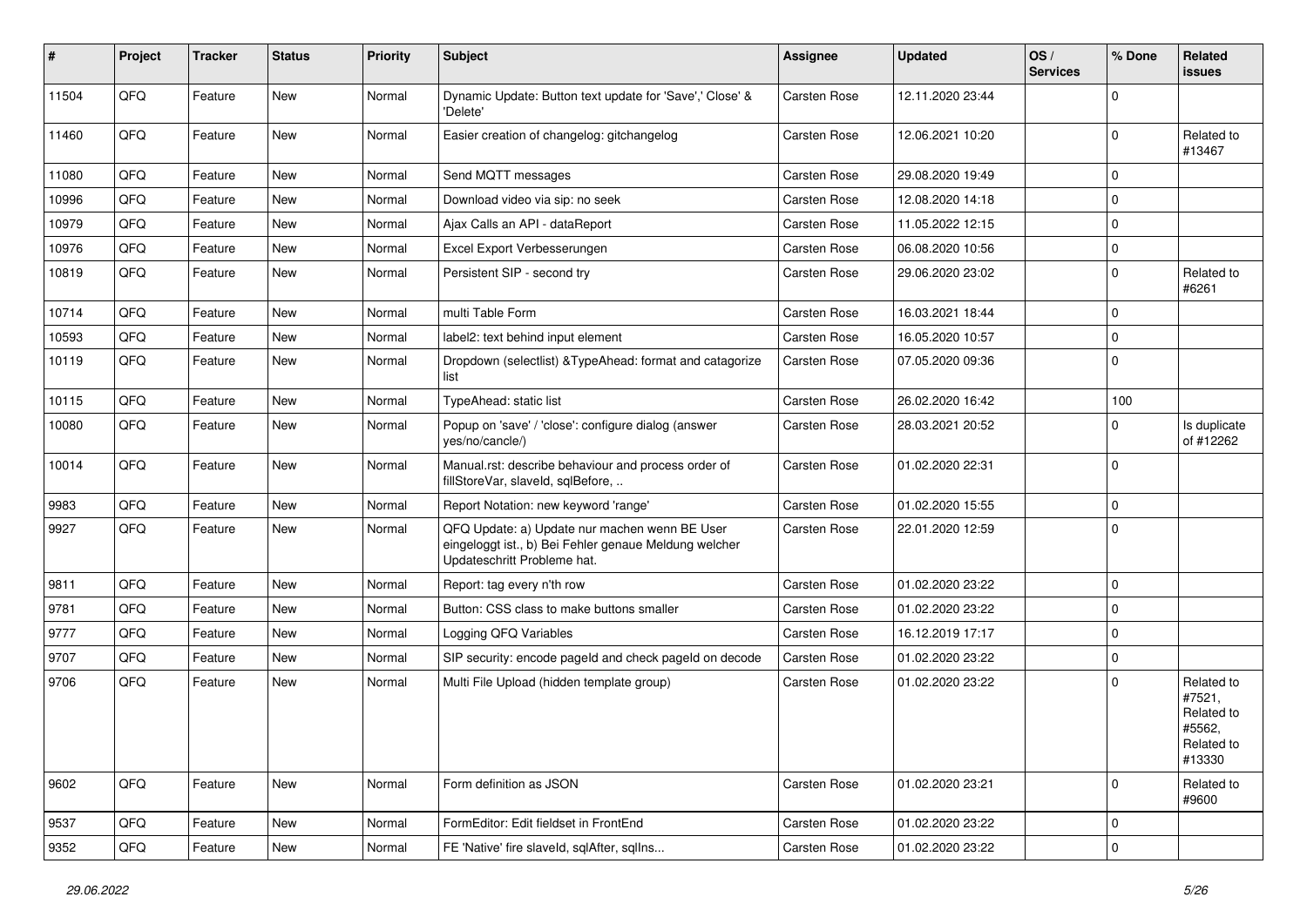| #    | Project        | <b>Tracker</b> | <b>Status</b> | <b>Priority</b> | Subject                                                                                                                     | Assignee     | <b>Updated</b>   | OS/<br><b>Services</b> | % Done      | Related<br>issues    |
|------|----------------|----------------|---------------|-----------------|-----------------------------------------------------------------------------------------------------------------------------|--------------|------------------|------------------------|-------------|----------------------|
| 9348 | QFQ            | Feature        | New           | Normal          | defaultThumbnailSize: pre render thumbnails                                                                                 | Carsten Rose | 12.06.2021 09:05 |                        | $\mathbf 0$ |                      |
| 9221 | QFQ            | Feature        | New           | Normal          | typeAhead: Zeichenlimite ausschalten                                                                                        | Carsten Rose | 08.05.2021 17:06 |                        | $\Omega$    |                      |
| 9208 | QFQ            | Feature        | New           | Normal          | Manage 'recent' records                                                                                                     | Carsten Rose | 01.02.2020 23:22 |                        | $\Omega$    |                      |
| 9136 | QFQ            | Feature        | New           | Normal          | Create ZIP files with dynamic PDFs                                                                                          | Carsten Rose | 01.02.2020 23:22 |                        | 0           |                      |
| 9129 | QFQ            | Feature        | New           | Normal          | sqlValidate: Message as notification, not as error                                                                          | Carsten Rose | 01.02.2020 23:22 |                        | $\mathbf 0$ | Related to<br>#9128  |
| 9128 | QFQ            | Feature        | <b>New</b>    | Normal          | Error Message: not replaced variables- a) replace back to<br>'{{', b) underline                                             | Carsten Rose | 01.02.2020 23:22 |                        | $\mathbf 0$ | Related to<br>#9129  |
| 8975 | QFQ            | Feature        | <b>New</b>    | Normal          | Report Notation: 2.0                                                                                                        | Carsten Rose | 01.02.2020 23:22 |                        | $\Omega$    | Related to<br>#8963  |
| 8962 | QFQ            | Feature        | New           | High            | allow for form fields with identical names                                                                                  | Carsten Rose | 03.05.2021 21:14 |                        | $\Omega$    |                      |
| 8806 | QFQ            | Feature        | <b>New</b>    | Normal          | SQL Function nl2br                                                                                                          | Carsten Rose | 01.02.2020 23:22 |                        | $\Omega$    |                      |
| 8719 | QFQ            | Feature        | New           | Normal          | extraButtonLock: add support for 0/1                                                                                        | Carsten Rose | 01.02.2020 23:22 |                        | $\Omega$    |                      |
| 8702 | QFQ            | Feature        | New           | Normal          | Load Record which is locked: missing user info                                                                              | Carsten Rose | 11.12.2019 16:16 |                        | $\Omega$    | Related to<br>#9789  |
| 8336 | QFQ            | Feature        | <b>New</b>    | Normal          | Form > modified > Close New: a) Optional disable popup, b) $\vert$ Carsten Rose<br>custom text, c) mode on save: close stay |              | 01.02.2020 23:22 |                        | $\Omega$    | Related to<br>#8335  |
| 8217 | QFQ            | Feature        | New           | Normal          | if-elseif-else construct                                                                                                    | Carsten Rose | 16.03.2021 18:41 |                        | $\mathbf 0$ | Related to<br>#10716 |
| 8187 | QFQ            | Feature        | <b>New</b>    | Normal          | Subrecord: enable/hide new button - make new/edit/delete<br>customizeable.                                                  | Carsten Rose | 06.03.2021 18:44 |                        | $\Omega$    | Related to<br>#11326 |
| 8089 | QFQ            | Feature        | <b>New</b>    | Normal          | Copy/Paste for FormElements                                                                                                 | Carsten Rose | 01.02.2020 23:22 |                        | $\mathbf 0$ |                      |
| 7924 | QFQ            | Feature        | <b>New</b>    | Normal          | Radio/Checkbox with Tooltip                                                                                                 | Carsten Rose | 01.02.2020 23:22 |                        | $\Omega$    |                      |
| 7920 | QFQ            | Feature        | New           | Normal          | FE: Syntax Highlight, Zeinlenumbruch                                                                                        | Carsten Rose | 01.02.2020 10:03 |                        | $\Omega$    |                      |
| 7850 | QFQ            | Feature        | <b>New</b>    | High            | Upload records: non 'pathFileName' column                                                                                   | Carsten Rose | 03.05.2021 21:14 |                        | $\Omega$    |                      |
| 7812 | QFQ            | Feature        | New           | Normal          | FE 'Subrecord' - new option 'subrecordShowFilter',<br>'subrecordPaging'                                                     | Carsten Rose | 01.02.2020 23:22 |                        | $\Omega$    |                      |
| 7683 | QFQ            | Feature        | <b>New</b>    | Normal          | Special column names in '{{ SELECT  AS _link }}' should<br>be detected                                                      | Carsten Rose | 01.02.2020 23:21 |                        | $\Omega$    |                      |
| 7681 | QFQ            | Feature        | New           | Normal          | Optional switch off 'check for modified record'                                                                             | Carsten Rose | 01.02.2020 23:21 |                        | $\mathbf 0$ |                      |
| 7660 | $\mathsf{QFQ}$ | Feature        | New           | Normal          | IMAP: import mails to DB, move / delete mails                                                                               | Carsten Rose | 01.02.2020 09:52 |                        | 0           |                      |
| 7521 | QFQ            | Feature        | New           | Normal          | TemplateGroup: fe.type=upload                                                                                               | Carsten Rose | 01.02.2020 23:21 |                        | 0           | Related to<br>#9706  |
| 7520 | QFQ            | Feature        | New           | Normal          | QR Code:  AS _qr ( AS _link)                                                                                                | Carsten Rose | 01.02.2020 23:22 |                        | 0           |                      |
| 7519 | QFQ            | Feature        | New           | Normal          | Select: Multi                                                                                                               | Carsten Rose | 01.02.2020 23:22 |                        | 0           |                      |
| 7481 | $\mathsf{QFQ}$ | Feature        | New           | Normal          | Detect 'BaseUrl' automatically                                                                                              | Carsten Rose | 01.02.2020 23:21 |                        | $\pmb{0}$   |                      |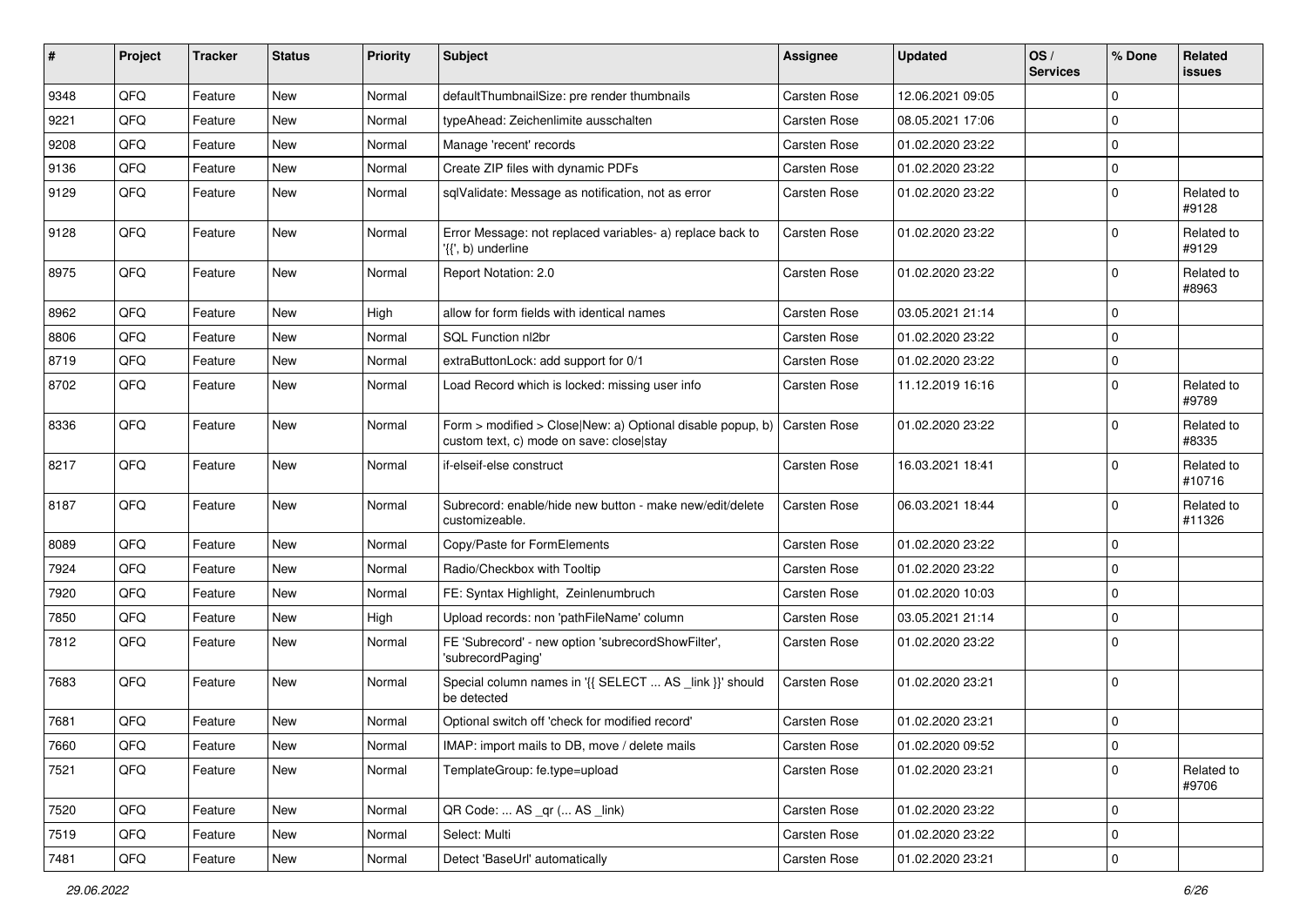| #    | Project        | <b>Tracker</b> | <b>Status</b> | <b>Priority</b> | Subject                                                                                                                       | Assignee            | <b>Updated</b>   | OS/<br><b>Services</b> | % Done      | Related<br>issues                           |
|------|----------------|----------------|---------------|-----------------|-------------------------------------------------------------------------------------------------------------------------------|---------------------|------------------|------------------------|-------------|---------------------------------------------|
| 7480 | QFQ            | Feature        | <b>New</b>    | Normal          | Record History (Undo / Redo)                                                                                                  | Carsten Rose        | 11.12.2019 16:16 |                        | $\mathbf 0$ | Related to<br>#2361                         |
| 7342 | QFQ            | Feature        | New           | Normal          | add content $=$ hide this                                                                                                     | Carsten Rose        | 01.02.2020 23:21 |                        | $\Omega$    |                                             |
| 7280 | QFQ            | Feature        | <b>New</b>    | Normal          | recently used table                                                                                                           | Carsten Rose        | 01.02.2020 23:21 |                        | $\Omega$    |                                             |
| 7239 | QFQ            | Feature        | New           | Normal          | TinyMCE: html tag whitelist                                                                                                   | Carsten Rose        | 01.02.2020 23:21 |                        | $\mathbf 0$ | Related to<br>#14320                        |
| 7175 | QFQ            | Feature        | <b>New</b>    | Normal          | Upload: md5 hash as filename                                                                                                  | Carsten Rose        | 01.02.2020 23:21 |                        | $\mathbf 0$ |                                             |
| 7119 | QFQ            | Feature        | New           | Normal          | Upload: scaleDownWidth, scaleDownHeight                                                                                       | Carsten Rose        | 01.02.2020 23:21 |                        | $\mathbf 0$ |                                             |
| 7109 | QFQ            | Feature        | <b>New</b>    | Normal          | Dynamic Updates: row/element hide                                                                                             | Carsten Rose        | 01.02.2020 23:22 |                        | $\Omega$    | Has duplicate<br>#4081                      |
| 7102 | QFQ            | Feature        | New           | Normal          | Comment sign in report: '#' and '--'                                                                                          | Carsten Rose        | 01.02.2020 23:21 |                        | $\Omega$    |                                             |
| 7099 | QFQ            | Feature        | <b>New</b>    | Normal          | Redesign FormEditor                                                                                                           | Carsten Rose        | 01.02.2020 23:21 |                        | $\Omega$    |                                             |
| 6855 | QFQ            | Feature        | New           | Normal          | With {{feUser:U}}!={{feUser:T}}: Save / Delete: only<br>possible with {{feUserSave:U}}='yes' and<br>'{{feUserDelete:U}}='yes' | <b>Carsten Rose</b> | 01.02.2020 23:21 |                        | $\Omega$    |                                             |
| 6765 | QFQ            | Feature        | <b>New</b>    | Normal          | Moeglichkeit via QFQ eigene Logs zu schreiben                                                                                 | Carsten Rose        | 01.02.2020 23:21 |                        | $\Omega$    |                                             |
| 6723 | QFQ            | Feature        | <b>New</b>    | Normal          | Report QFQ Installation and Version                                                                                           | Carsten Rose        | 12.06.2021 09:07 |                        | $\Omega$    |                                             |
| 6609 | QFQ            | Feature        | New           | Normal          | Formlet: JSON API erweitern                                                                                                   | Carsten Rose        | 01.02.2020 23:21 |                        | 50          |                                             |
| 6602 | QFQ            | Feature        | New           | Normal          | Formlet: in Report auf Mausklick ein mini-form oeffnen                                                                        | Carsten Rose        | 11.12.2019 16:16 |                        | $\mathbf 0$ |                                             |
| 6594 | QFQ            | Feature        | <b>New</b>    | Normal          | Excel: on download, check if there is a valid sip                                                                             | Carsten Rose        | 01.02.2020 23:21 |                        | $\Omega$    |                                             |
| 6437 | QFQ            | Feature        | New           | Normal          | Neuer Mode Button bei FormElementen                                                                                           | Carsten Rose        | 01.02.2020 23:21 |                        | $\Omega$    | Related to<br>#9668,<br>Blocked by<br>#9678 |
| 6292 | QFQ            | Feature        | New           | Normal          | Download: File speichern mit Hash aber original Filename<br>in der Datenbank vermerken fuer Downloads                         | <b>Carsten Rose</b> | 01.02.2020 23:21 |                        | $\Omega$    |                                             |
| 6289 | QFQ            | Feature        | New           | Normal          | Form: Log                                                                                                                     | Carsten Rose        | 01.02.2020 23:21 |                        | $\mathbf 0$ |                                             |
| 6261 | QFQ            | Feature        | New           | Normal          | Persistent SIP                                                                                                                | Carsten Rose        | 12.06.2021 09:07 |                        | $\Omega$    | Related to<br>#10819                        |
| 5782 | QFQ            | Feature        | New           | Normal          | NextCloud API                                                                                                                 | Carsten Rose        | 01.02.2020 10:02 |                        | $\mathbf 0$ |                                             |
| 5715 | QFG            | Feature        | New           | High            | PDF Caching                                                                                                                   | Carsten Rose        | 03.05.2021 21:14 |                        | $\Omega$    | Related to<br>#5851,<br>Related to<br>#6357 |
| 5345 | QFQ            | Feature        | New           | Normal          | Report: UPDATE / INSERT / DELETE statements should<br>trigger subqueries, depending on the result.                            | Carsten Rose        | 27.05.2020 16:11 |                        | $\Omega$    |                                             |
| 5131 | $\mathsf{QFQ}$ | Feature        | New           | Normal          | Activate Spin Gear ('wait/busy' indicator) via LINK attribute                                                                 | Carsten Rose        | 01.02.2020 23:21 |                        | $\pmb{0}$   |                                             |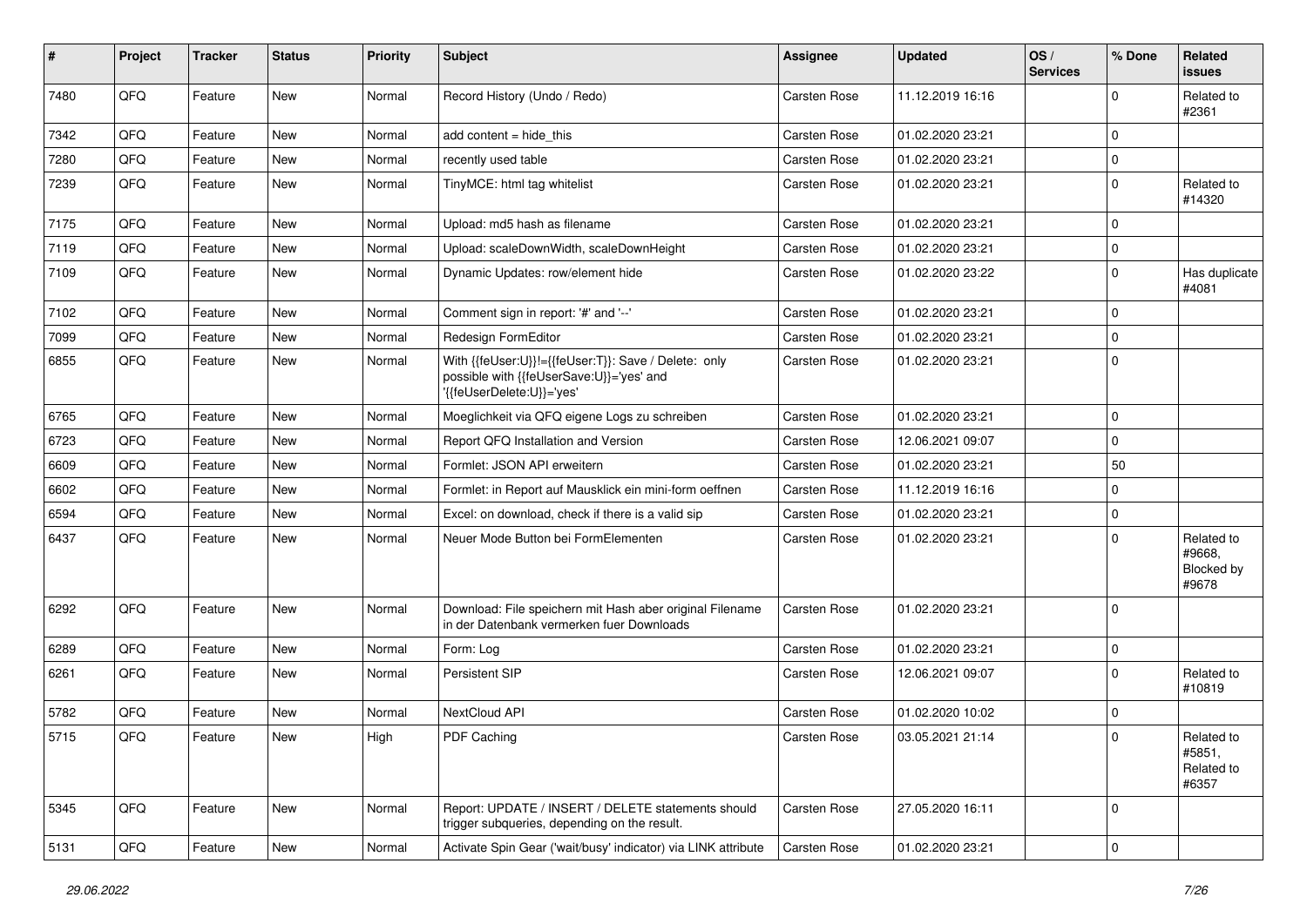| $\sharp$ | Project | <b>Tracker</b> | <b>Status</b> | <b>Priority</b> | <b>Subject</b>                                                                                    | <b>Assignee</b>     | <b>Updated</b>   | OS/<br><b>Services</b> | % Done      | Related<br>issues                                                      |
|----------|---------|----------------|---------------|-----------------|---------------------------------------------------------------------------------------------------|---------------------|------------------|------------------------|-------------|------------------------------------------------------------------------|
| 4413     | QFQ     | Feature        | <b>New</b>    | Normal          | fieldset: show/hidden, modeSql, dynamicUpdate                                                     | <b>Carsten Rose</b> | 09.02.2022 15:19 |                        | 0           |                                                                        |
| 4250     | QFQ     | Feature        | New           | Normal          | AutoCron in QFQ via PHP                                                                           | Carsten Rose        | 01.02.2020 23:21 |                        | $\mathbf 0$ | Related to<br>#3292,<br>Related to<br>#3291                            |
| 4082     | QFQ     | Feature        | New           | Normal          | Dynamic Update: modeSql - useful default                                                          | Carsten Rose        | 01.02.2020 23:22 |                        | $\mathbf 0$ |                                                                        |
| 4050     | QFQ     | Feature        | New           | Normal          | sql.log: 1) FormElement ID which causes a specific action,<br>2) Result in the same row.          | Carsten Rose        | 15.04.2020 11:35 |                        | $\mathbf 0$ | Related to<br>#5458                                                    |
| 4023     | QFQ     | Feature        | New           | Normal          | prepared statements - FE action: salveld, sqlInsert,<br>sqlUpdate, sqlDelete, sqlBefore, sqlAfter | Carsten Rose        | 11.12.2019 16:15 |                        | $\mathbf 0$ |                                                                        |
| 3864     | QFQ     | Feature        | New           | Normal          | Encrypt / decrypt field                                                                           | Carsten Rose        | 08.03.2021 18:08 |                        | $\pmb{0}$   |                                                                        |
| 3727     | QFQ     | Feature        | <b>New</b>    | High            | Security: Session Hijacking erschweren                                                            | Carsten Rose        | 03.05.2021 21:14 |                        | $\pmb{0}$   |                                                                        |
| 3504     | QFQ     | Feature        | New           | Normal          | Logging: welche Action FEs werden wann wie ausgefuehrt                                            | Carsten Rose        | 01.02.2020 23:21 |                        | $\mathbf 0$ | Related to<br>#5458,<br>Related to<br>#4092                            |
| 3432     | QFQ     | Feature        | New           | Normal          | subrecord: dynamicUpdate                                                                          | Carsten Rose        | 11.06.2020 21:10 |                        | $\mathbf 0$ | Related to<br>#5691                                                    |
| 2361     | QFQ     | Feature        | New           | Normal          | Logging wer/wann/wo welches Formular aufgerufen hat                                               | Carsten Rose        | 11.12.2019 16:15 |                        | $\mathbf 0$ | Related to<br>#4432,<br>Related to<br>#7480                            |
| 14371    | QFQ     | Feature        | Priorize      | Normal          | <b>LDAP via REPORT</b>                                                                            | Carsten Rose        | 19.06.2022 16:37 |                        | $\mathbf 0$ |                                                                        |
| 14290    | QFQ     | Feature        | Priorize      | Normal          | FormEditor: Show Table Definition                                                                 | Carsten Rose        | 19.06.2022 16:37 |                        | $\pmb{0}$   |                                                                        |
| 12504    | QFQ     | Feature        | Priorize      | Normal          | sql.log: report fe.id                                                                             | Carsten Rose        | 05.05.2021 22:09 |                        | $\pmb{0}$   |                                                                        |
| 12503    | QFQ     | Feature        | Priorize      | Normal          | Detect dangerous UPDATE statement with missing WHERE                                              | Carsten Rose        | 05.05.2021 22:09 |                        | $\mathbf 0$ |                                                                        |
| 12452    | QFQ     | Feature        | Priorize      | Normal          | BaseURL: alsways with '/' at the end                                                              | Carsten Rose        | 19.06.2022 13:45 |                        | $\pmb{0}$   | Related to<br>#10782                                                   |
| 11320    | QFQ     | Feature        | Priorize      | Normal          | Typo3 Version 10 support                                                                          | Carsten Rose        | 05.05.2021 22:09 |                        | $\mathbf 0$ |                                                                        |
| 10015    | QFQ     | Feature        | Priorize      | Normal          | Monospace in Textarea                                                                             | Carsten Rose        | 03.02.2020 13:40 |                        | $\pmb{0}$   |                                                                        |
| 10012    | QFQ     | Feature        | Priorize      | Normal          | redirectAllMailTo: {{beEmail:T}}                                                                  | Carsten Rose        | 08.05.2021 09:54 |                        | $\mathbf 0$ | Related to<br>#12412,<br>Related to<br>#12413,<br>Related to<br>#10011 |
| 10011    | QFQ     | Feature        | Priorize      | Normal          | Offer new STORE_TYPO3 Variable 'beUser', 'beEmail'                                                | Carsten Rose        | 08.05.2021 09:51 |                        | $\mathbf 0$ | Related to<br>#10012,<br>Related to<br>#12511                          |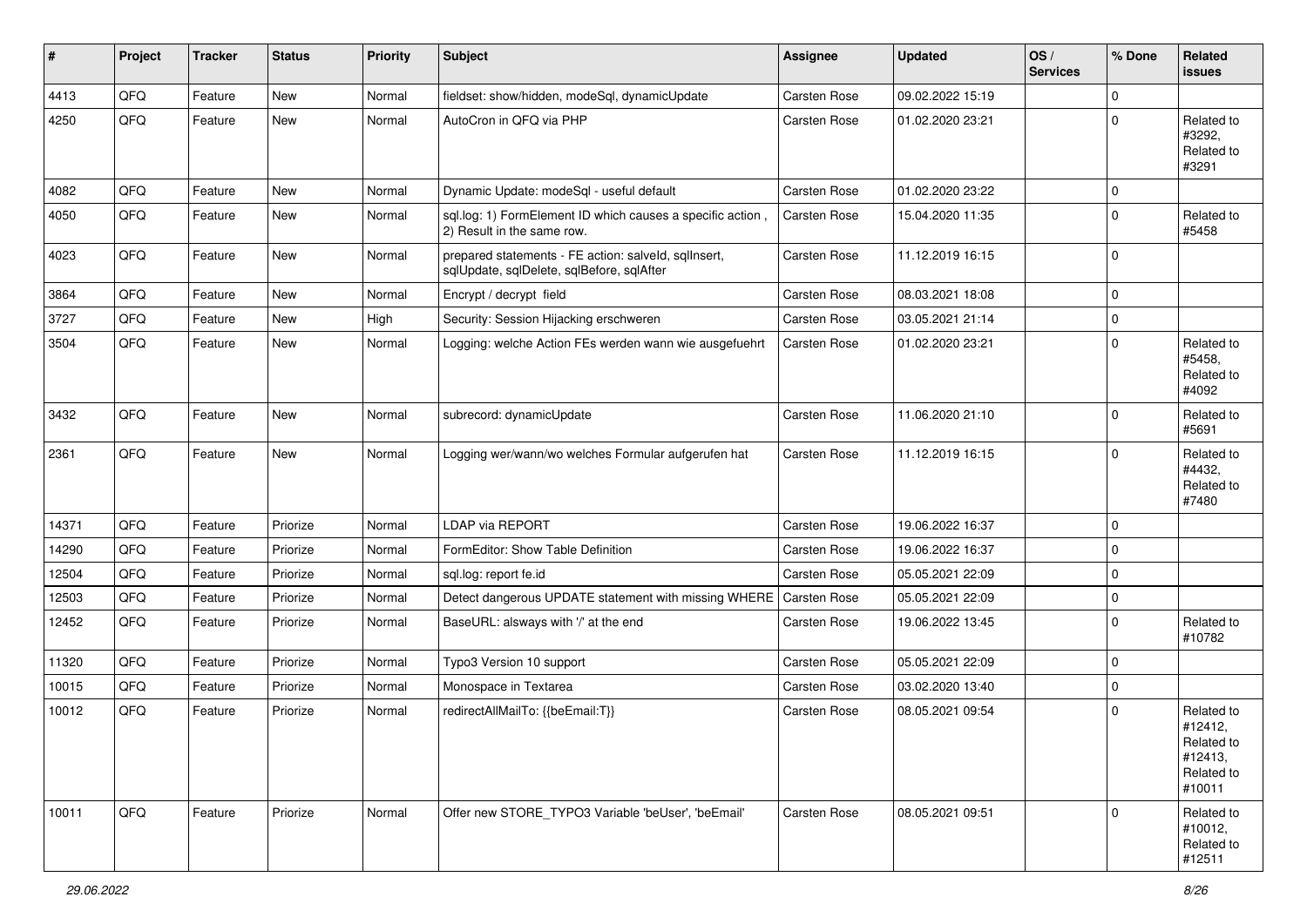| #     | Project | <b>Tracker</b> | <b>Status</b> | <b>Priority</b> | <b>Subject</b>                                                                                      | <b>Assignee</b> | <b>Updated</b>   | OS/<br><b>Services</b> | % Done      | Related<br>issues                               |
|-------|---------|----------------|---------------|-----------------|-----------------------------------------------------------------------------------------------------|-----------------|------------------|------------------------|-------------|-------------------------------------------------|
| 10005 | QFQ     | Feature        | Priorize      | Normal          | Report / special column name:  AS _calendar                                                         | Carsten Rose    | 03.06.2020 17:28 |                        | $\mathbf 0$ |                                                 |
| 9968  | QFQ     | Feature        | Priorize      | Normal          | Tooltip in Links for Developer                                                                      | Carsten Rose    | 01.02.2020 23:17 |                        | 0           |                                                 |
| 9928  | QFQ     | Feature        | Priorize      | Normal          | SpecialColumnName: a) Deprecated: ' AS "_+tag " ', b)<br>New: ' AS "_ <tag1><tag2>" '</tag2></tag1> | Carsten Rose    | 01.02.2020 23:17 |                        | $\mathbf 0$ | Related to<br>#9929                             |
| 9900  | QFQ     | Feature        | Priorize      | Normal          | Generic API Call: tt-content record >> JSON                                                         | Carsten Rose    | 01.02.2020 10:13 |                        | $\mathbf 0$ |                                                 |
| 9668  | QFQ     | Feature        | Priorize      | Normal          | Form.mode: rename 'hidden' to 'hide'                                                                | Carsten Rose    | 05.05.2021 22:14 |                        | $\Omega$    | Related to<br>#6437                             |
| 9394  | QFQ     | Feature        | Priorize      | Normal          | REST: allow for non numerical ids in get requests                                                   | Carsten Rose    | 05.05.2021 22:10 |                        | $\Omega$    |                                                 |
| 9346  | QFQ     | Feature        | Priorize      | Normal          | beforeSave: check if an upload is given                                                             | Carsten Rose    | 11.06.2021 21:18 |                        | $\mathbf 0$ |                                                 |
| 8963  | QFQ     | Feature        | Priorize      | Normal          | Setting values in a store: flexible way                                                             | Carsten Rose    | 05.05.2021 22:10 |                        | 0           | Related to<br>#8975                             |
| 8585  | QFQ     | Feature        | Priorize      | Normal          | Enhance Error message for 'unknown form'                                                            | Carsten Rose    | 01.02.2020 10:13 |                        | 0           |                                                 |
| 8584  | QFQ     | Feature        | Priorize      | Normal          | FE 'Action' - never assign to Container (except Template<br>Group)                                  | Carsten Rose    | 01.02.2020 10:13 |                        | $\Omega$    |                                                 |
| 8277  | QFQ     | Feature        | Priorize      | Normal          | fe.parameter.default=                                                                               | Carsten Rose    | 01.02.2020 23:17 |                        | 0           | Related to<br>#8113                             |
| 8204  | QFQ     | Feature        | Priorize      | High            | Position 'required mark'                                                                            | Carsten Rose    | 16.06.2021 13:44 |                        | 0           |                                                 |
| 8082  | QFQ     | Feature        | Priorize      | High            | Contact form without saving record                                                                  | Carsten Rose    | 07.12.2021 15:20 |                        | $\Omega$    | Related to<br>#8587,<br><b>Blocks</b><br>#11850 |
| 8044  | QFQ     | Feature        | Priorize      | Normal          | Transaction: a) Form, b) Report                                                                     | Carsten Rose    | 05.05.2021 22:14 |                        | $\Omega$    | Related to<br>#8043                             |
| 8034  | QFQ     | Feature        | Priorize      | Normal          | FormElement 'data': 22.22.2222 should not be accepted                                               | Carsten Rose    | 01.02.2020 10:13 |                        | 0           |                                                 |
| 7630  | QFQ     | Feature        | Priorize      | Normal          | detailed error message for simple upload                                                            | Carsten Rose    | 01.02.2020 10:13 |                        | $\mathbf 0$ |                                                 |
| 7522  | QFQ     | Feature        | Priorize      | Normal          | Inserting default index.html to folder (Avoid Apache<br>Indexing)                                   | Carsten Rose    | 01.02.2020 10:13 |                        | $\Omega$    |                                                 |
| 7290  | QFQ     | Feature        | Priorize      | Normal          | FormEditor: title as textarea if LEN(title)>60                                                      | Carsten Rose    | 01.02.2020 10:13 |                        | $\Omega$    | Blocked by<br>#7682                             |
| 7217  | QFQ     | Feature        | Priorize      | Normal          | Download: notice User if `_sip=?` is missing                                                        | Carsten Rose    | 01.02.2020 10:13 |                        | $\Omega$    |                                                 |
| 6998  | QFQ     | Feature        | Priorize      | Normal          | Form: with debug=on show column information as tooltip of<br>column label                           | Carsten Rose    | 01.02.2020 10:13 |                        | $\mathbf 0$ |                                                 |
| 5942  | QFQ     | Feature        | Priorize      | Normal          | 'L' and 'type': append to links, generate via '_link' by using<br>'u:' .                            | Carsten Rose    | 01.02.2020 10:13 |                        | 0           |                                                 |
| 3867  | QFQ     | Feature        | Priorize      | Normal          | Readonly Formular: Template Groups add/delete<br>ausbeldnen                                         | Carsten Rose    | 05.05.2021 22:12 |                        | 0           |                                                 |
| 13330 | QFQ     | Feature        | In Progress   | Normal          | Multi Form: Upload                                                                                  | Carsten Rose    | 07.11.2021 12:40 |                        | $50\,$      | Related to<br>#9706                             |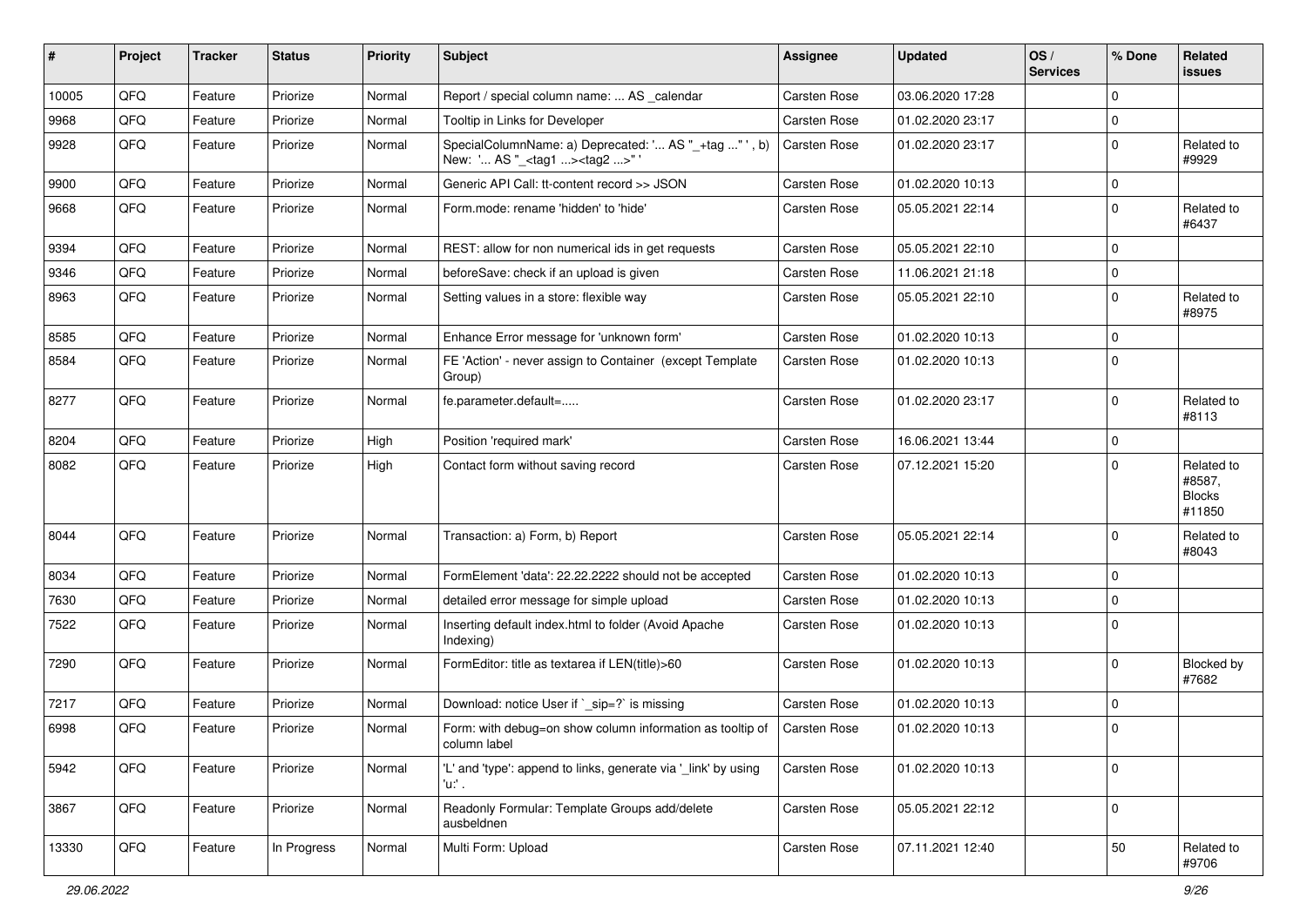| $\sharp$ | <b>Project</b> | <b>Tracker</b> | <b>Status</b>              | <b>Priority</b> | <b>Subject</b>                                        | Assignee            | <b>Updated</b>   | OS/<br><b>Services</b> | % Done      | Related<br>issues                                                      |
|----------|----------------|----------------|----------------------------|-----------------|-------------------------------------------------------|---------------------|------------------|------------------------|-------------|------------------------------------------------------------------------|
| 12440    | QFQ            | Feature        | In Progress                | Normal          | Typo3 V10 upgrade (durchfuehren und testen)           | Carsten Rose        | 21.03.2022 09:53 |                        | 50          | Related to<br>#12357,<br>Related to<br>#12067,<br>Related to<br>#10661 |
| 12439    | QFQ            | Feature        | In Progress                | Normal          | TinyMCE Paste from Word & Character Count/Limit       | Carsten Rose        | 05.05.2021 22:15 |                        | 0           |                                                                        |
| 11980    | QFQ            | Feature        | In Progress                | Normal          | protected verzeichnis MUSS geschützt werden           | <b>Carsten Rose</b> | 07.09.2021 13:30 |                        | $\Omega$    |                                                                        |
| 11076    | QFQ            | Feature        | In Progress                | Normal          | SELECT  AS _websocket                                 | Carsten Rose        | 30.08.2020 17:49 |                        | $\mathbf 0$ |                                                                        |
| 10793    | QFQ            | Feature        | In Progress                | Normal          | <b>Update NPM Packages</b>                            | Carsten Rose        | 07.09.2021 13:25 |                        | $30\,$      |                                                                        |
| 10443    | QFQ            | Feature        | In Progress                | Normal          | Konzept api / live                                    | <b>Carsten Rose</b> | 07.05.2020 09:39 |                        | 0           |                                                                        |
| 9517     | QFQ            | Feature        | In Progress                | High            | Input multiple tags with typeahead                    | Carsten Rose        | 03.05.2021 21:14 |                        | 40          | Related to<br>#10150                                                   |
| 6250     | QFQ            | Feature        | In Progress                | Normal          | Enhance layout: a) Subrecord, b) Subrecord-Title      | Carsten Rose        | 01.02.2020 23:22 |                        | $\pmb{0}$   | Related to<br>#5391                                                    |
| 5695     | QFQ            | Feature        | In Progress                | Normal          | Multiform                                             | <b>Carsten Rose</b> | 02.01.2021 18:38 |                        | $\Omega$    |                                                                        |
| 13566    | QFQ            | Feature        | Ready to sync<br>(develop) | Normal          | Delete config-example.qfq.php file                    | Carsten Rose        | 23.12.2021 09:25 |                        | $\pmb{0}$   |                                                                        |
| 12584    | QFQ            | Feature        | Feedback                   | Normal          | T3 v10 migration script: replace alias-patterns (v11) | <b>Carsten Rose</b> | 28.05.2022 11:12 |                        | 100         |                                                                        |
| 5894     | QFO            | Feature        | Feedback                   | Normal          | Typeahead in Report: show/hide rows dynamically       | Carsten Rose        | 18.02.2022 08:50 |                        | 0           | Related to<br>#5893,<br>Related to<br>#5885                            |
| 12611    | QFQ            | Feature        | Some day<br>maybe          | Normal          | Refactoring: Bootstrap with Lazy Loading              | Carsten Rose        | 08.06.2022 10:37 |                        | $\Omega$    | Related to<br>#12490,<br>Related to<br>#10013,<br>Related to<br>#7732  |
| 12337    | QFQ            | Feature        | Some day<br>maybe          | Normal          | Database.php: better caching                          | Carsten Rose        | 16.09.2021 15:10 |                        | $\mathbf 0$ |                                                                        |
| 12315    | QFQ            | Feature        | Some day<br>maybe          | Normal          | Form History (Diffs) / Backups                        | Carsten Rose        | 16.09.2021 15:10 |                        | $\pmb{0}$   |                                                                        |
| 11323    | QFQ            | Feature        | Some day<br>maybe          | Normal          | Report Frontend Editor Modal + Codemirror             | Carsten Rose        | 16.09.2021 15:10 |                        | $\Omega$    | Related to<br>#11036                                                   |
| 11322    | QFQ            | Feature        | Some day<br>maybe          | Normal          | Form Element JSON - (multiline parameter field)       | Carsten Rose        | 16.09.2021 15:10 |                        | $\mathbf 0$ |                                                                        |
| 11217    | QFQ            | Feature        | Some day<br>maybe          | Normal          | <b>Extend Script Functionality</b>                    | <b>Carsten Rose</b> | 16.09.2021 15:10 |                        | $\Omega$    |                                                                        |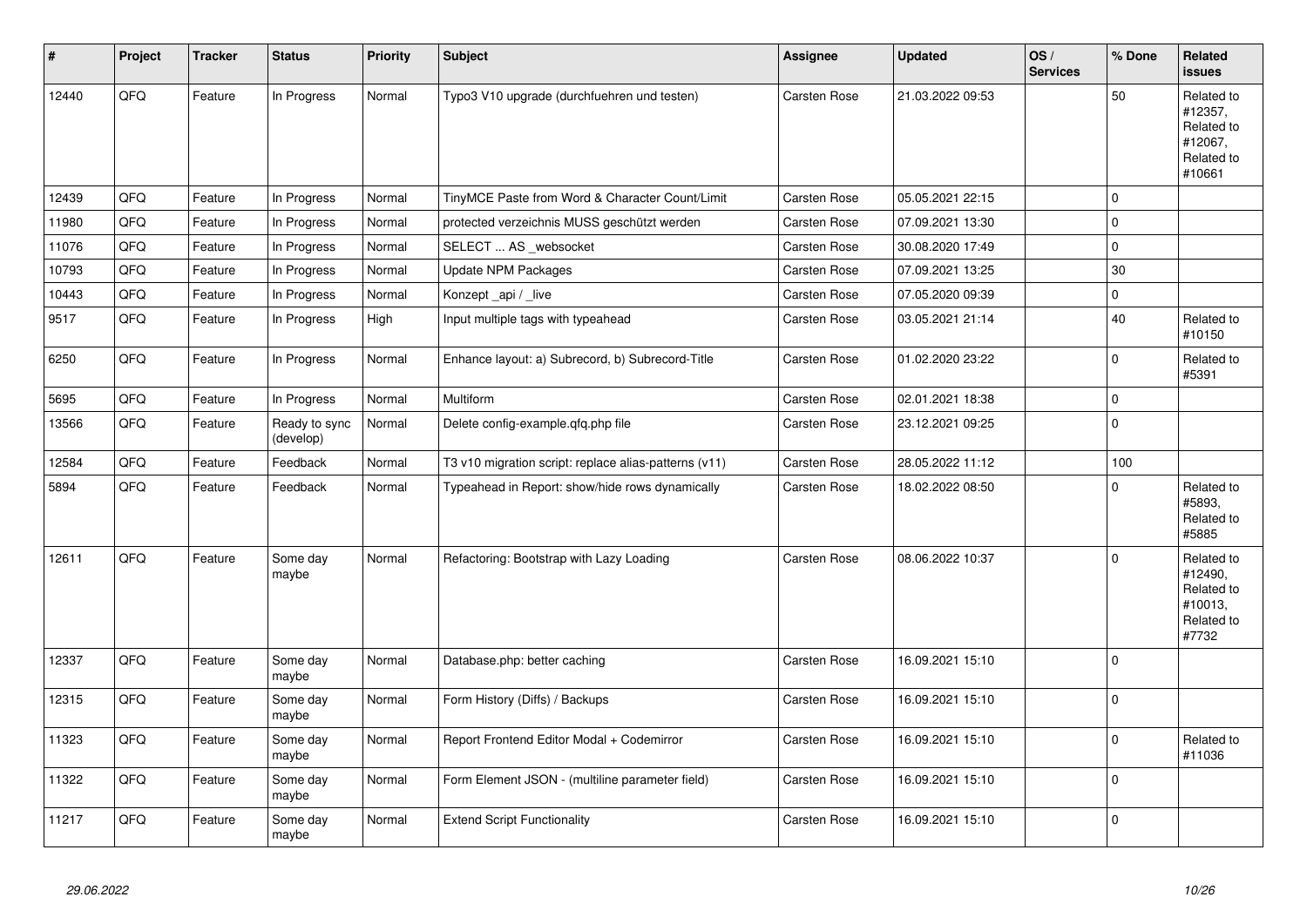| $\sharp$ | Project | <b>Tracker</b> | <b>Status</b>     | <b>Priority</b> | <b>Subject</b>                                                                                 | Assignee            | <b>Updated</b>   | OS/<br><b>Services</b> | % Done      | Related<br><b>issues</b>                                              |
|----------|---------|----------------|-------------------|-----------------|------------------------------------------------------------------------------------------------|---------------------|------------------|------------------------|-------------|-----------------------------------------------------------------------|
| 11036    | QFQ     | Feature        | Some day<br>maybe | Normal          | inline report editor permissions                                                               | Carsten Rose        | 16.09.2021 15:09 |                        | $\mathbf 0$ | Related to<br>#11323                                                  |
| 10745    | QFQ     | Feature        | Some day<br>maybe | Normal          | Tablesorter Excel Export                                                                       | <b>Carsten Rose</b> | 16.09.2021 15:09 |                        | $\pmb{0}$   |                                                                       |
| 10716    | QFQ     | Feature        | Some day<br>maybe | Normal          | Business Logic mit Externen Skripten                                                           | Carsten Rose        | 16.09.2021 15:10 |                        | $\mathbf 0$ | Related to<br>#10713,<br>Related to<br>#8217                          |
| 10116    | QFQ     | Feature        | Some day<br>maybe | Normal          | TypeAhead: Tag - show inside 'input' element                                                   | Carsten Rose        | 16.09.2021 15:09 |                        | $\mathbf 0$ |                                                                       |
| 10095    | QFQ     | Feature        | Some day<br>maybe | Normal          | Generic Gitlab Integration into QFQ                                                            | Carsten Rose        | 16.09.2021 15:10 |                        | $\pmb{0}$   |                                                                       |
| 10013    | QFQ     | Feature        | Some day<br>maybe | Normal          | FE.typ=editor: CodeMirror                                                                      | <b>Carsten Rose</b> | 08.06.2022 10:37 |                        | $\mathbf 0$ | Related to<br>#12611,<br>Related to<br>#12490,<br>Related to<br>#7732 |
| 9704     | QFQ     | Feature        | Some day<br>maybe | Normal          | Thumbnails Generieren beim Splitten von PDF Files                                              | Carsten Rose        | 11.12.2019 16:01 |                        | $\mathbf 0$ |                                                                       |
| 9579     | QFQ     | Feature        | Some day<br>maybe | Normal          | Multiform with Process Row                                                                     | Carsten Rose        | 11.12.2019 16:01 |                        | $\mathbf 0$ |                                                                       |
| 8894     | QFQ     | Feature        | Some day<br>maybe | Normal          | Documentation Tags Usable in QFQ Application                                                   | Carsten Rose        | 11.12.2019 16:01 |                        | $\mathbf 0$ |                                                                       |
| 8892     | QFQ     | Feature        | Some day<br>maybe | Normal          | Display and Edit SQL Comments in Form Editor                                                   | Carsten Rose        | 11.12.2019 16:01 |                        | $\mathbf 0$ |                                                                       |
| 8586     | QFQ     | Feature        | Some day<br>maybe | Normal          | QFQ: Enhance Error message for 'record not found'                                              | Carsten Rose        | 16.09.2021 15:10 |                        | $\pmb{0}$   |                                                                       |
| 8520     | QFQ     | Feature        | Some day<br>maybe | Normal          | Bring QFQ to Composer                                                                          | Carsten Rose        | 16.09.2021 15:10 |                        | $\mathbf 0$ |                                                                       |
| 8101     | QFQ     | Feature        | Some day<br>maybe | Normal          | Password hash: support further hashing methods                                                 | Carsten Rose        | 16.09.2021 15:10 |                        | $\pmb{0}$   |                                                                       |
| 7453     | QFQ     | Feature        | Some day<br>maybe | Normal          | import / export forms QFQ                                                                      | Carsten Rose        | 16.09.2021 15:10 |                        | $\mathbf 0$ |                                                                       |
| 7452     | QFQ     | Feature        | Some day<br>maybe | Normal          | automate deployment new QFQ version                                                            | Carsten Rose        | 16.09.2021 15:10 |                        | $\mathbf 0$ |                                                                       |
| 7336     | QFQ     | Feature        | Some day<br>maybe | Normal          | PDF Upload: disallow PDFs with specific Meta information                                       | Carsten Rose        | 11.12.2019 16:01 |                        | $\pmb{0}$   |                                                                       |
| 7107     | QFQ     | Feature        | Some day<br>maybe | Normal          | Showcase Registration Tool: Anmeldung / Administration :<br>Liste Anmeldungen / Emaileinaldung | Carsten Rose        | 11.12.2019 16:01 |                        | $\pmb{0}$   |                                                                       |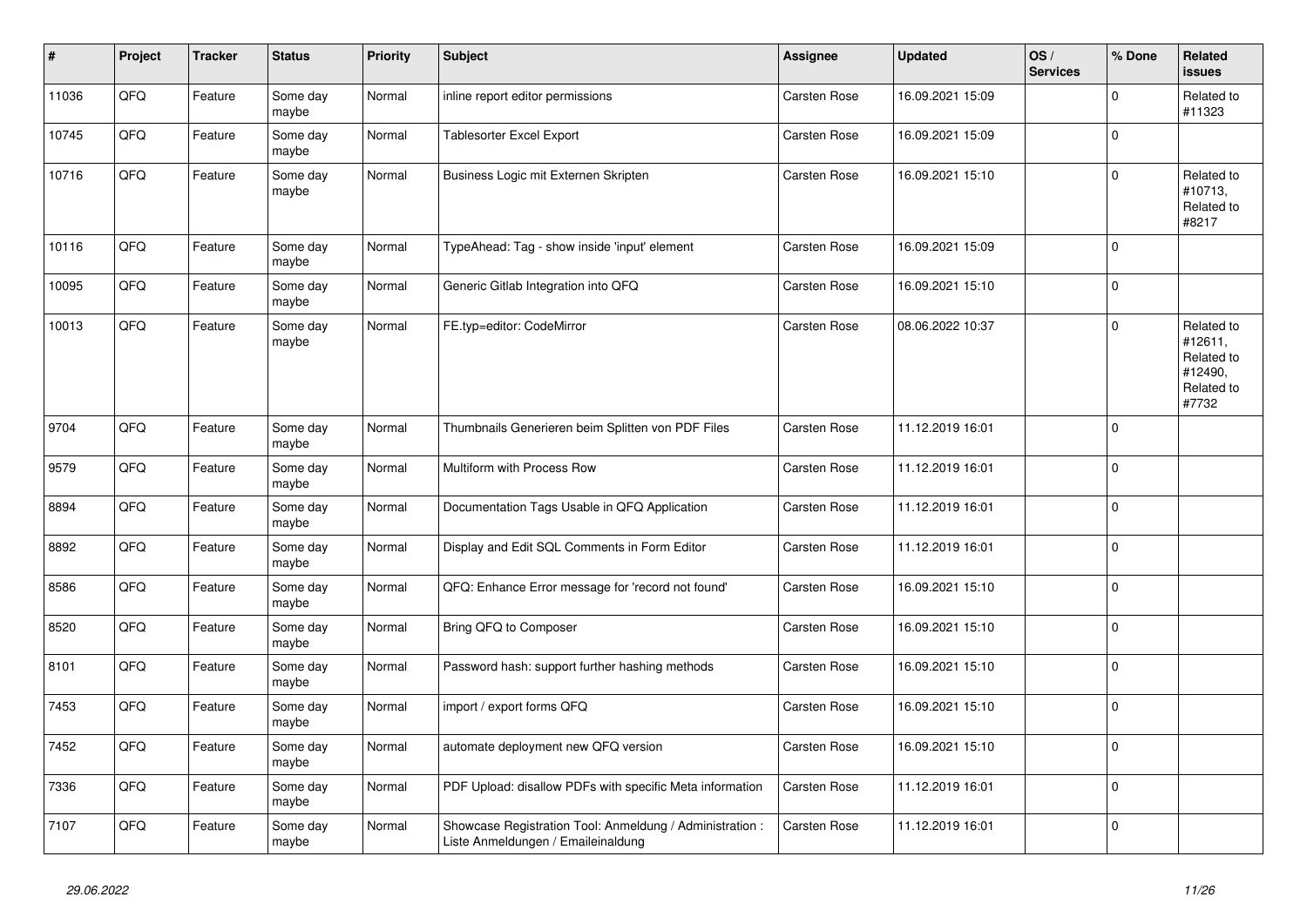| #    | Project | <b>Tracker</b> | <b>Status</b>     | <b>Priority</b> | <b>Subject</b>                                                                                            | <b>Assignee</b>     | <b>Updated</b>   | OS/<br><b>Services</b> | % Done      | Related<br>issues                           |
|------|---------|----------------|-------------------|-----------------|-----------------------------------------------------------------------------------------------------------|---------------------|------------------|------------------------|-------------|---------------------------------------------|
| 6715 | QFQ     | Feature        | Some day<br>maybe | Normal          | Code-Refactoring: dbArray vereinheitlichen                                                                | Carsten Rose        | 11.12.2019 16:02 |                        | $\Omega$    |                                             |
| 5983 | QFQ     | Feature        | Some day<br>maybe | Normal          | Form Submit (save & update): normalize date/-time FE                                                      | <b>Carsten Rose</b> | 01.02.2020 23:19 |                        | $\mathbf 0$ |                                             |
| 5852 | QFQ     | Feature        | Some day<br>maybe | Normal          | Logging: mail.log / sql.log - im FE anzeigen und via AJAX<br>aktualisieren                                | Carsten Rose        | 01.02.2020 23:19 |                        | $\mathbf 0$ | Related to<br>#5885                         |
| 5665 | QFQ     | Feature        | Some day<br>maybe | Normal          | Versuch das '{{!' nicht mehr noetig ist.                                                                  | Carsten Rose        | 01.02.2020 23:20 |                        | $\mathbf 0$ | Related to<br>#7432,<br>Related to<br>#7434 |
| 5579 | QFQ     | Feature        | Some day<br>maybe | Normal          | Enhance Doc / Presentation: variable type 'link column type'                                              | <b>Carsten Rose</b> | 01.02.2020 23:19 |                        | $\Omega$    |                                             |
| 5548 | QFQ     | Feature        | Some day<br>maybe | Normal          | 801 Textfiles/Scriptfiles als Thumbnail                                                                   | Carsten Rose        | 07.03.2022 16:26 |                        | $\Omega$    |                                             |
| 5480 | QFQ     | Feature        | Some day<br>maybe | Normal          | QFQ: Dokumentation mit Screenshots versehen                                                               | Carsten Rose        | 01.02.2020 23:20 |                        | $\mathbf 0$ | Related to<br>#9879                         |
| 5428 | QFQ     | Feature        | Some day<br>maybe | Normal          | secure thumbnail: late render on access.                                                                  | Carsten Rose        | 01.02.2020 23:20 |                        | $\Omega$    |                                             |
| 5132 | QFQ     | Feature        | Some day<br>maybe | Normal          | Error Message sendmail missing attachment: more details                                                   | Carsten Rose        | 01.02.2020 23:19 |                        | $\mathbf 0$ |                                             |
| 4956 | QFQ     | Feature        | Some day<br>maybe | Normal          | Sendmail: Benutzerdefinierte Headers                                                                      | Carsten Rose        | 11.12.2019 16:02 |                        | $\mathbf 0$ |                                             |
| 4872 | QFQ     | Feature        | Some day<br>maybe | Normal          | Fields of Typo3 page available in STORE_TYPO3                                                             | <b>Carsten Rose</b> | 01.02.2020 23:19 |                        | $\mathbf 0$ |                                             |
| 4869 | QFQ     | Feature        | Some day<br>maybe | Normal          | Dynamic Update (show, hide, readonly?, required?) for<br><b>Template Group Elements</b>                   | <b>Carsten Rose</b> | 01.02.2020 23:19 |                        | $\mathbf 0$ | Related to<br>#4865                         |
| 4839 | QFQ     | Feature        | Some day<br>maybe | Normal          | qfq-handle in <head> Abschnitt</head>                                                                     | Carsten Rose        | 11.12.2019 16:02 |                        | $\Omega$    |                                             |
| 4757 | QFQ     | Feature        | Some day<br>maybe | Normal          | Test subrecord: download links ok? Links ok?                                                              | Carsten Rose        | 01.02.2020 23:20 |                        | $\Omega$    |                                             |
| 4652 | QFQ     | Feature        | Some day<br>maybe | Normal          | UZH CD: Weiterleitung auf benutzerdefinierte 403/404 Seite   Carsten Rose                                 |                     | 01.02.2020 23:20 |                        | $\mathbf 0$ |                                             |
| 4650 | QFQ     | Feature        | Some day<br>maybe | Normal          | Convert html to doc/rtf                                                                                   | Carsten Rose        | 01.02.2020 23:20 |                        | 0           | Related to<br>#10704                        |
| 4606 | QFQ     | Feature        | Some day<br>maybe | Normal          | link: qualifier to render bootstrap button                                                                | Carsten Rose        | 01.02.2020 23:19 |                        | 0           |                                             |
| 4365 | QFQ     | Feature        | Some day<br>maybe | Normal          | Multi Language: new way of config                                                                         | Carsten Rose        | 01.02.2020 23:20 |                        | 0           |                                             |
| 4349 | QFQ     | Feature        | Some day<br>maybe | Normal          | link download: downloaded external URL to<br>deliver/concatenate - check mimetipe and handle it correctly | Carsten Rose        | 11.12.2019 16:02 |                        | $\mathbf 0$ |                                             |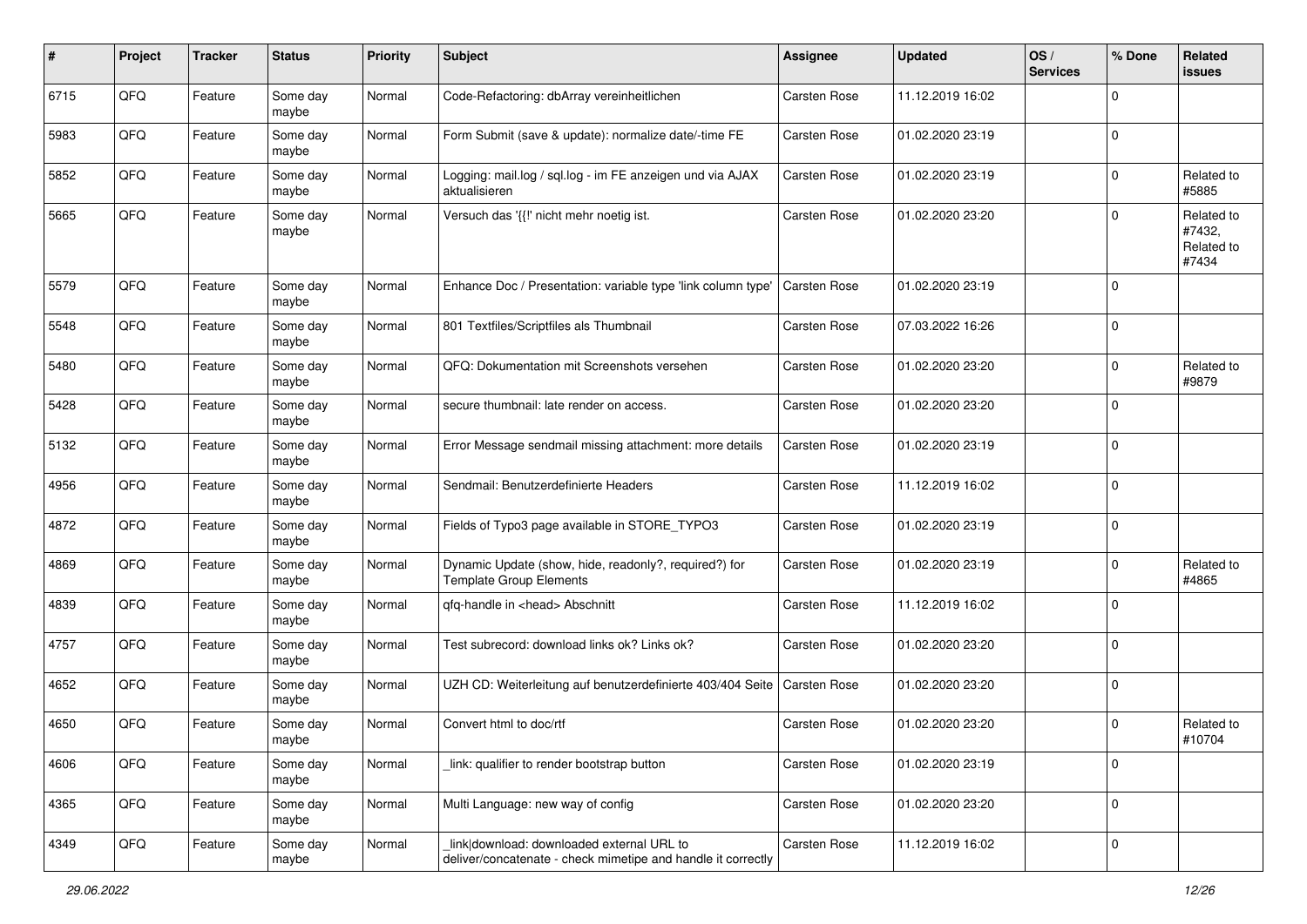| #    | Project | <b>Tracker</b> | <b>Status</b>     | <b>Priority</b> | <b>Subject</b>                                                                                                                      | Assignee            | <b>Updated</b>   | OS/<br><b>Services</b> | % Done    | Related<br>issues                           |
|------|---------|----------------|-------------------|-----------------|-------------------------------------------------------------------------------------------------------------------------------------|---------------------|------------------|------------------------|-----------|---------------------------------------------|
| 4343 | QFQ     | Feature        | Some day<br>maybe | Normal          | Link: Classifier to add 'attributes'                                                                                                | Carsten Rose        | 01.02.2020 23:20 |                        | $\Omega$  | Related to<br>#14077                        |
| 4330 | QFQ     | Feature        | Some day<br>maybe | Normal          | Error Message: report missing {{ / }} in sqlUpdate, sqlInsert,<br>sqlDelete, sqlAfter, sqlBefore in FE action elements.             | Carsten Rose        | 01.02.2020 23:20 |                        | 0         |                                             |
| 4259 | QFQ     | Feature        | Some day<br>maybe | Normal          | Instant trigger a cron job                                                                                                          | Carsten Rose        | 11.12.2019 16:03 |                        | $\Omega$  |                                             |
| 4258 | QFQ     | Feature        | Some day<br>maybe | High            | <b>System Defaults: Forms</b>                                                                                                       | Carsten Rose        | 03.05.2021 21:14 |                        | $\Omega$  |                                             |
| 4197 | QFQ     | Feature        | Some day<br>maybe | Normal          | Unit Test fuer JSON Stream von QuickFormQuery.php ><br>doForm()                                                                     | Carsten Rose        | 11.12.2019 16:03 |                        | $\Omega$  |                                             |
| 4026 | QFQ     | Feature        | Some day<br>maybe | Normal          | sqlLog.sql: log number of FE.id                                                                                                     | Carsten Rose        | 11.12.2019 16:03 |                        | $\pmb{0}$ | Related to<br>#5458                         |
| 4018 | QFQ     | Feature        | Some day<br>maybe | Normal          | typeahead: solve problem with potential long query<br>parameter                                                                     | <b>Carsten Rose</b> | 11.12.2019 16:03 |                        | $\Omega$  |                                             |
| 3991 | QFQ     | Feature        | Some day<br>maybe | Normal          | report: Columnname ' skipWrap' skips 'fbeg', 'fend'                                                                                 | Carsten Rose        | 11.12.2019 16:03 |                        | $\Omega$  |                                             |
| 3990 | QFQ     | Feature        | Some day<br>maybe | High            | custom class definition: add space automatically                                                                                    | Carsten Rose        | 03.05.2021 21:14 |                        | 0         |                                             |
| 3967 | QFQ     | Feature        | Some day<br>maybe | High            | Report: Checkbox, Radio, Dropdown, Input welches ohne<br>Submit funktioniert - 'Inline-Form'                                        | Carsten Rose        | 03.05.2021 21:14 |                        | $\Omega$  |                                             |
| 3947 | QFQ     | Feature        | Some day<br>maybe | Normal          | Attack detectect: logout current user                                                                                               | Carsten Rose        | 11.12.2019 16:03 |                        | $\Omega$  | Related to<br>#5458,<br>Related to<br>#6299 |
| 3942 | QFQ     | Feature        | Some day<br>maybe | Normal          | Action Elemente: neu generierte IDs via FE weitergeben                                                                              | Carsten Rose        | 11.12.2019 16:03 |                        | 0         | Related to<br>#3941                         |
| 3941 | QFQ     | Feature        | Some day<br>maybe | Normal          | sqlAfter: es sollten mehrere moeglich sein                                                                                          | <b>Carsten Rose</b> | 11.12.2019 16:03 |                        | $\Omega$  | Related to<br>#3942                         |
| 3905 | QFQ     | Feature        | Some day<br>maybe | Normal          | Documentation: Best Practice anhand eines Online<br>Bewerbungstools                                                                 | Carsten Rose        | 11.12.2019 16:03 |                        | $\Omega$  |                                             |
| 3900 | QFQ     | Feature        | Some day<br>maybe | Normal          | Extend documentation of 'Copy / Paste'                                                                                              | Carsten Rose        | 11.12.2019 16:03 |                        | $\Omega$  | Related to<br>#3899                         |
| 3877 | QFQ     | Feature        | Some day<br>maybe | Normal          | FormEditor: die Felder die aktuell nicht gebraucht werden<br>nur auf readonly/disabled setzen (nicht ausblenden > das<br>irritiert. | Carsten Rose        | 11.12.2019 16:03 |                        | 0         |                                             |
| 3848 | QFQ     | Feature        | Some day<br>maybe | High            | Antivirus check fuer Upload files in qfq?                                                                                           | Carsten Rose        | 03.05.2021 21:14 |                        | $\pmb{0}$ | Related to<br>#4131                         |
| 3708 | QFQ     | Feature        | Some day<br>maybe | Normal          | Form: input - 'specialchars', 'none'  gewisse tags<br>erlauben, andere verbieten                                                    | <b>Carsten Rose</b> | 11.12.2019 16:02 |                        | $\Omega$  | Related to<br>#14320                        |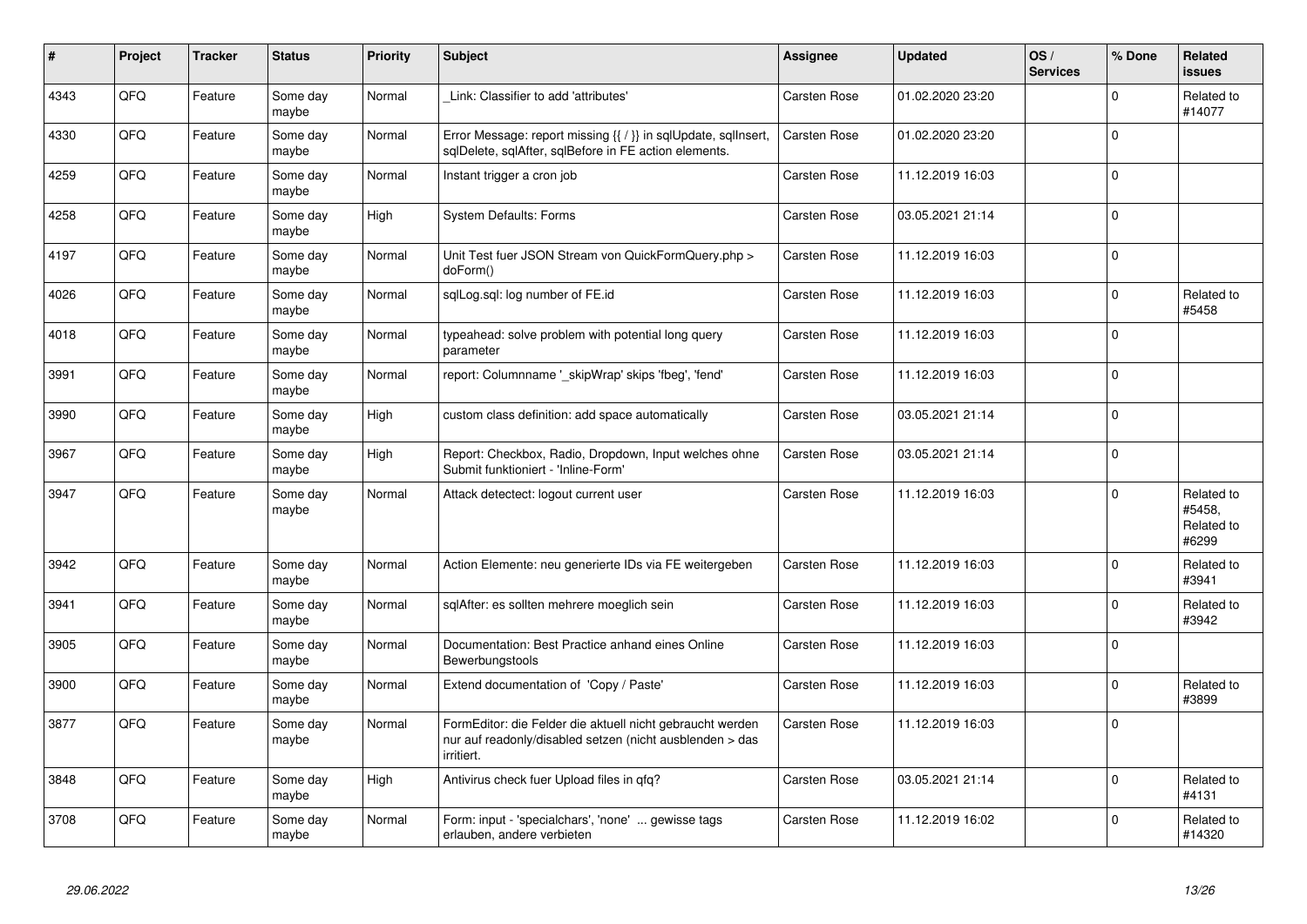| #    | Project | <b>Tracker</b> | <b>Status</b>     | <b>Priority</b> | <b>Subject</b>                                                                                                                               | <b>Assignee</b>     | <b>Updated</b>   | OS/<br><b>Services</b> | % Done      | Related<br><b>issues</b>                    |
|------|---------|----------------|-------------------|-----------------|----------------------------------------------------------------------------------------------------------------------------------------------|---------------------|------------------|------------------------|-------------|---------------------------------------------|
| 3677 | QFQ     | Feature        | Some day<br>maybe | Normal          | wkhtmltopdf: FE User access prohibited, if client IP changes<br>- \$TYPO3_CONF_VARS[FE][lockIP]                                              | <b>Carsten Rose</b> | 11.12.2019 16:02 |                        | $\mathbf 0$ |                                             |
| 3666 | QFQ     | Feature        | Some day<br>maybe | Normal          | a) Performance Messung: mysql_real_escape_string() im<br>Vergleich zu str_replace(), b) doppeltes Aufrufen von<br>mysql real escape string() | Carsten Rose        | 11.12.2019 16:02 |                        | $\mathbf 0$ |                                             |
| 3537 | QFQ     | Feature        | Some day<br>maybe | Low             | SHOW COLUMNS FROM tableName - Extend '{{!'<br>definition                                                                                     | Carsten Rose        | 11.12.2019 16:02 |                        | $\mathbf 0$ |                                             |
| 3458 | QFQ     | Feature        | Some day<br>maybe | Normal          | Display 'Edit Form Element'-Checkbox on form: should<br>depend on FE Group                                                                   | Carsten Rose        | 11.12.2019 16:02 |                        | $\pmb{0}$   | Related to<br>#3447                         |
| 3457 | QFQ     | Feature        | Some day<br>maybe | Normal          | LDAP: concat multi values to one single entry                                                                                                | Carsten Rose        | 11.12.2019 16:02 |                        | $\mathbf 0$ |                                             |
| 3402 | QFQ     | Feature        | Some day<br>maybe | Normal          | Syntax Highlighting via CodeMirror                                                                                                           | Carsten Rose        | 11.12.2019 16:02 |                        | 100         | Related to<br>#3207                         |
| 3385 | QFQ     | Feature        | Some day<br>maybe | Normal          | templateGroup: insert/update/delete non primary records                                                                                      | Carsten Rose        | 11.12.2019 16:02 |                        | $\mathbf 0$ |                                             |
| 3350 | QFQ     | Feature        | Some day<br>maybe | Normal          | FormEditor: Hilfetext hinter 'checktype'                                                                                                     | Carsten Rose        | 11.12.2019 16:02 |                        | $\mathbf 0$ |                                             |
| 3332 | QFQ     | Feature        | Some day<br>maybe | Normal          | Uploads: Thumbnails, Details zum hochgeladenen File                                                                                          | Carsten Rose        | 11.12.2019 16:02 |                        | $\mathbf 0$ | Related to<br>#3264,<br>Related to<br>#5333 |
| 3331 | QFQ     | Feature        | Some day<br>maybe | Normal          | Default Tooltip fuer page? Links: mit Form und Record ID                                                                                     | Carsten Rose        | 11.12.2019 16:02 |                        | $\mathbf 0$ |                                             |
| 3291 | QFQ     | Feature        | Some day<br>maybe | Normal          | AutoCron websiteToken                                                                                                                        | Carsten Rose        | 11.12.2019 16:02 |                        | $\mathbf 0$ | Related to<br>#4250                         |
| 3285 | QFQ     | Feature        | Some day<br>maybe | Normal          | Zeichenlimit pro Feld: textarea / editor                                                                                                     | Carsten Rose        | 11.12.2019 16:02 |                        | $\mathbf 0$ |                                             |
| 3273 | QFQ     | Feature        | Some day<br>maybe | Low             | Dirty Flag in Form                                                                                                                           | Carsten Rose        | 11.12.2019 16:02 |                        | $\mathbf 0$ |                                             |
| 3267 | QFQ     | Feature        | Some day<br>maybe | Normal          | 2 Forms auf einer Seite: real + Read only                                                                                                    | Carsten Rose        | 11.12.2019 16:03 |                        | $\pmb{0}$   |                                             |
| 3216 | QFQ     | Feature        | Some day<br>maybe | Normal          | dynamic update für checkbox label2                                                                                                           | Carsten Rose        | 11.12.2019 16:03 |                        | $\mathbf 0$ | Related to<br>#2081                         |
| 2995 | QFQ     | Feature        | Some day<br>maybe | Normal          | Dropdown JQuery Plugin: 'chosen' - Moeglichkeit um Select<br>Listen mehr Funktion zu geben. Kein Bootstrap noetig.                           | Carsten Rose        | 11.12.2019 16:03 |                        | $\mathbf 0$ |                                             |
| 2084 | QFQ     | Feature        | Some day<br>maybe | Normal          | Mailto mit encryption: Subrecord                                                                                                             | Carsten Rose        | 11.12.2019 16:03 |                        | $\pmb{0}$   | Related to<br>#2082                         |
| 1946 | QFQ     | Feature        | Some day<br>maybe | Normal          | Kontrolle ob der ReadOnly Modus bei den<br>Formularelementen korrekt implementiert ist                                                       | Carsten Rose        | 11.12.2019 16:03 |                        | $\mathbf 0$ |                                             |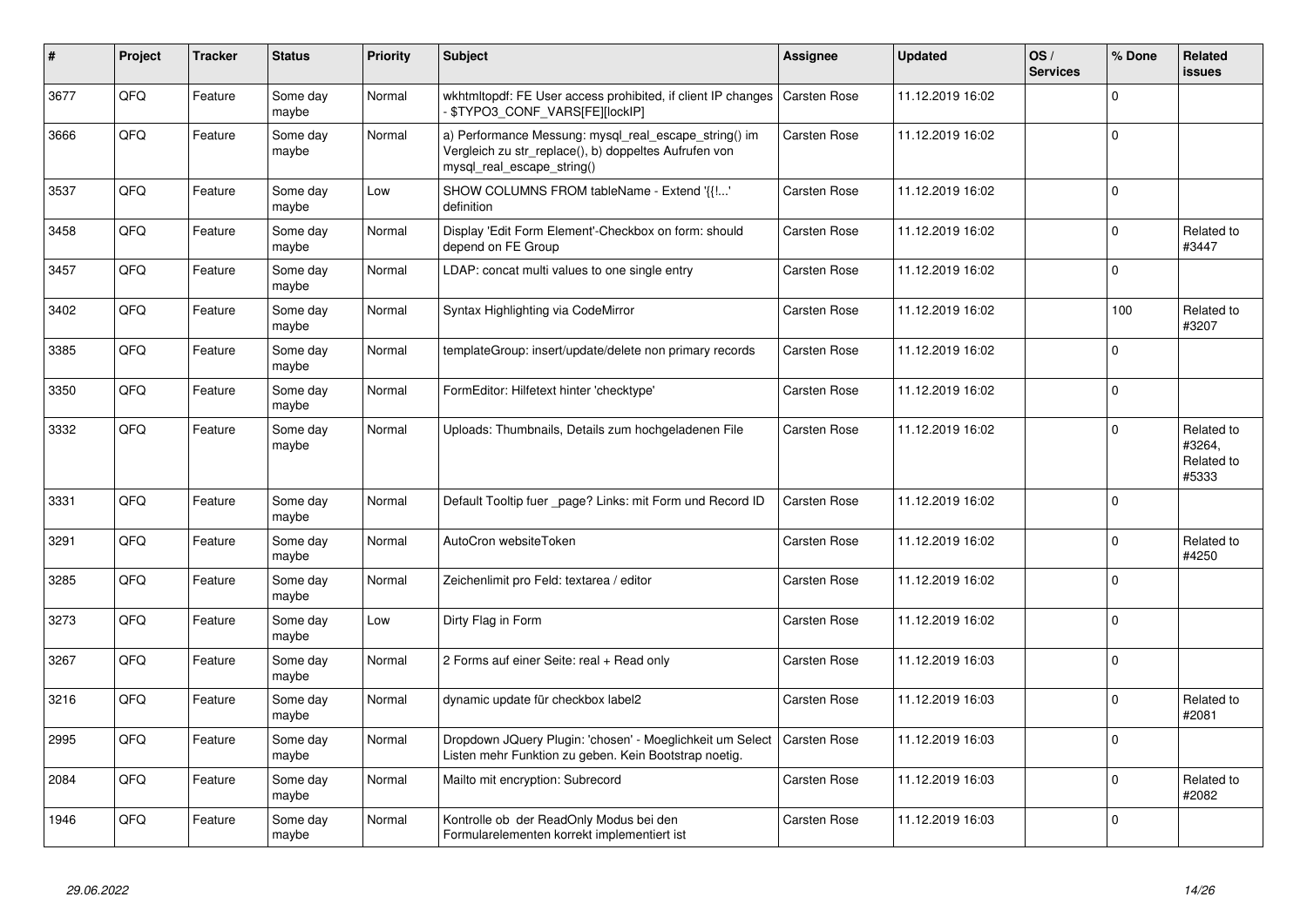| #     | Project | <b>Tracker</b> | <b>Status</b>     | <b>Priority</b> | Subject                                                                                                                                             | <b>Assignee</b> | <b>Updated</b>   | $\log$<br><b>Services</b> | % Done      | Related<br><b>issues</b>                    |
|-------|---------|----------------|-------------------|-----------------|-----------------------------------------------------------------------------------------------------------------------------------------------------|-----------------|------------------|---------------------------|-------------|---------------------------------------------|
| 1635  | QFQ     | Feature        | Some day<br>maybe | Normal          | QFQ Extension content record: weitere Optionen<br>einblenden.                                                                                       | Carsten Rose    | 11.12.2019 16:03 |                           | $\Omega$    |                                             |
| 14305 | QFQ     | <b>Bug</b>     | <b>New</b>        | Normal          | Inline Report editing does not create history entries                                                                                               | Carsten Rose    | 10.06.2022 11:55 |                           | $\Omega$    |                                             |
| 14304 | QFQ     | <b>Bug</b>     | New               | Normal          | table sorter view safer does not work                                                                                                               | Carsten Rose    | 10.06.2022 11:49 |                           | $\Omega$    |                                             |
| 14233 | QFQ     | <b>Bug</b>     | New               | Normal          | AS _link: question - HTML is not rendered                                                                                                           | Carsten Rose    | 28.05.2022 11:02 |                           | $\Omega$    |                                             |
| 14091 | QFQ     | Bug            | New               | Normal          | inconsistent template path for twig                                                                                                                 | Carsten Rose    | 19.04.2022 18:36 |                           | $\Omega$    |                                             |
| 14077 | QFQ     | Bug            | New               | Normal          | As _link: Attribute 'class' missing by r:1 and r:3 - but should<br>set                                                                              | Carsten Rose    | 28.05.2022 11:02 |                           | $\Omega$    | Related to<br>#5342,<br>Related to<br>#4343 |
| 13706 | QFQ     | <b>Bug</b>     | <b>New</b>        | Normal          | Wrong CheckType in FieldElement LastStatus of Form Cron                                                                                             | Carsten Rose    | 21.01.2022 18:20 |                           | $\Omega$    |                                             |
| 13659 | QFQ     | <b>Bug</b>     | New               | Normal          | wrong sanitize class applied to R-store                                                                                                             | Carsten Rose    | 15.01.2022 14:23 |                           | $\Omega$    |                                             |
| 13592 | QFQ     | Bug            | New               | Normal          | QFQ Build Queue: das vergeben von Tags klappt nicht. Es<br>werden keine Releases gebaut.                                                            | Carsten Rose    | 19.03.2022 17:45 |                           | $\Omega$    |                                             |
| 13460 | QFQ     | Bug            | New               | Normal          | Doc: Password set/reset  password should not processed<br>with 'html encode'                                                                        | Carsten Rose    | 19.03.2022 17:46 |                           | $\Omega$    |                                             |
| 13451 | QFQ     | <b>Bug</b>     | New               | Normal          | Character Counter / Max Character: Problem in Safari                                                                                                | Carsten Rose    | 15.04.2022 17:18 |                           | $\Omega$    |                                             |
| 13332 | QFQ     | <b>Bug</b>     | New               | Normal          | Multi Form: Required Felder werden visuell nicht markiert.                                                                                          | Carsten Rose    | 19.03.2022 17:47 |                           | $\Omega$    |                                             |
| 13331 | QFQ     | <b>Bug</b>     | New               | Normal          | Multi Form: Clear Icon misplaced                                                                                                                    | Carsten Rose    | 19.03.2022 17:47 |                           | $\Omega$    |                                             |
| 12974 | QFQ     | <b>Bug</b>     | New               | High            | Sanitize Queries in Action-Elements                                                                                                                 | Carsten Rose    | 07.12.2021 17:19 |                           | $\Omega$    |                                             |
| 12716 | QFQ     | Bug            | New               | Normal          | template group: Pattern only applied to first instance                                                                                              | Carsten Rose    | 19.03.2022 17:47 |                           | $\Omega$    |                                             |
| 12714 | QFQ     | <b>Bug</b>     | New               | Normal          | Conversion of GIF to PDF broken when GIF contains Alpha.                                                                                            | Carsten Rose    | 19.03.2022 17:49 |                           | $\Omega$    |                                             |
| 12702 | QFQ     | Bug            | New               | High            | templateGroup: broken in multiDb Setup                                                                                                              | Carsten Rose    | 14.12.2021 16:02 |                           | $\Omega$    |                                             |
| 12670 | QFQ     | Bug            | New               | High            | Dropdown-Menu classes können nicht mehr angegeben<br>werden                                                                                         | Carsten Rose    | 07.12.2021 17:19 |                           | $\Omega$    |                                             |
| 12581 | QFQ     | Bug            | New               | Normal          | Form.forward=close: Record 'new' in new browser tab ><br>save (& close) >> Form is not reloaded with new created<br>record id and stays in mode=new | Carsten Rose    | 19.03.2022 17:48 |                           | $\Omega$    |                                             |
| 12545 | QFQ     | <b>Bug</b>     | New               | Urgent          | sql.log not created / updated                                                                                                                       | Carsten Rose    | 14.12.2021 16:02 |                           | $\Omega$    |                                             |
| 12520 | QFQ     | <b>Bug</b>     | New               | Normal          | Switch FE User: still active even FE User session expired                                                                                           | Carsten Rose    | 19.03.2022 17:48 |                           | $\Omega$    |                                             |
| 12513 | QFQ     | <b>Bug</b>     | New               | High            | Implement server side check of maxlength                                                                                                            | Carsten Rose    | 07.12.2021 17:19 |                           | 0           |                                             |
| 12512 | QFQ     | <b>Bug</b>     | New               | Normal          | Some MySQL Installation can't use 'stored procedures'                                                                                               | Carsten Rose    | 19.03.2022 17:48 |                           | 0           |                                             |
| 12468 | QFQ     | <b>Bug</b>     | New               | Urgent          | Form: update Form.title after save                                                                                                                  | Carsten Rose    | 03.05.2021 21:12 |                           | $\mathbf 0$ |                                             |
| 12327 | QFQ     | <b>Bug</b>     | New               | Normal          | Copy to clipboard: Glyphicon can not be changed                                                                                                     | Carsten Rose    | 27.12.2021 17:59 |                           | 0           |                                             |
| 12187 | QFG     | <b>Bug</b>     | New               | Normal          | Trigger FormAsFile() via Report: probably problem with<br>multi DB setup                                                                            | Carsten Rose    | 20.03.2021 21:20 |                           | $\mathbf 0$ |                                             |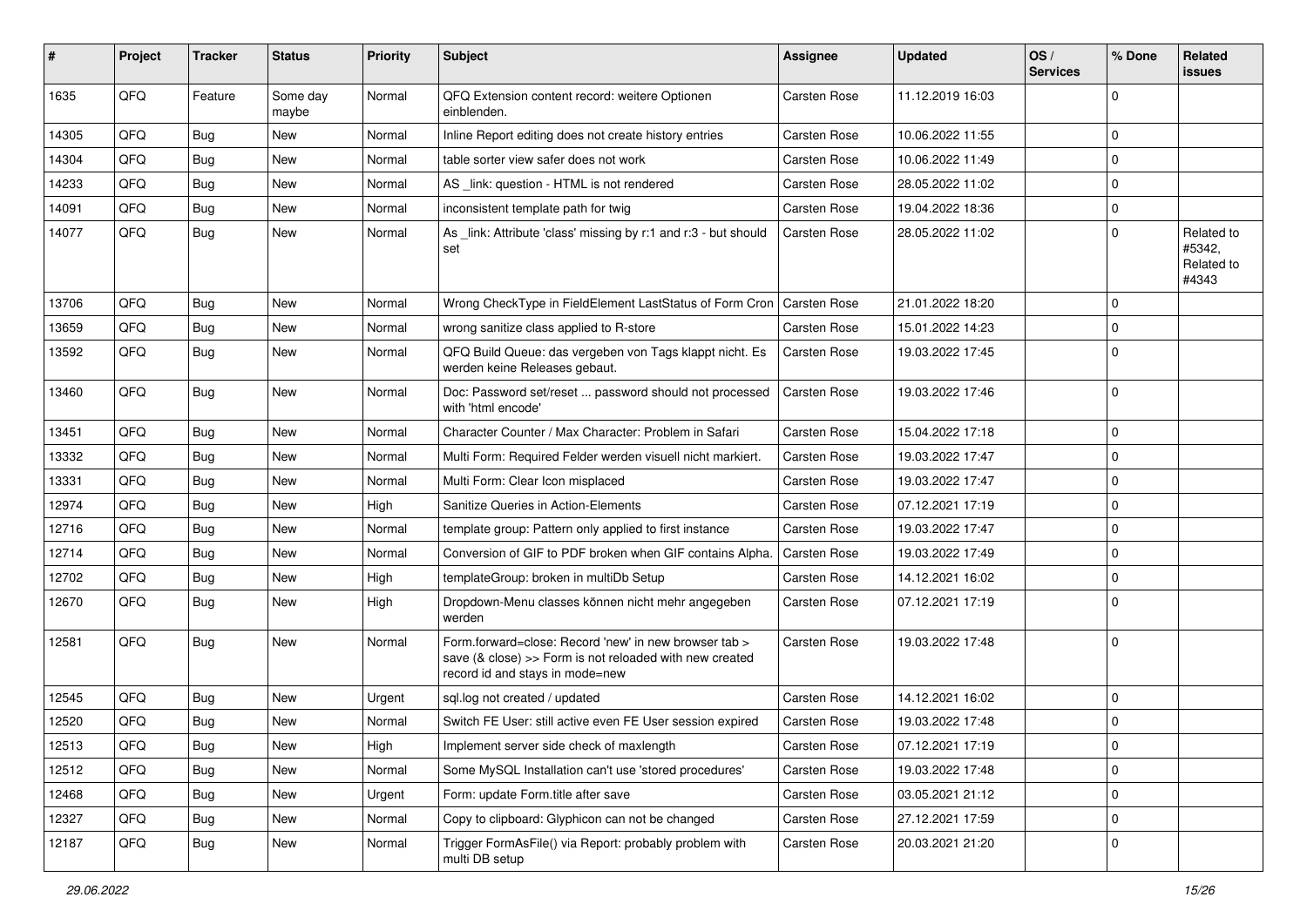| #     | Project | <b>Tracker</b> | <b>Status</b> | <b>Priority</b> | <b>Subject</b>                                                                      | Assignee     | <b>Updated</b>   | OS/<br><b>Services</b> | % Done      | Related<br>issues                                                    |
|-------|---------|----------------|---------------|-----------------|-------------------------------------------------------------------------------------|--------------|------------------|------------------------|-------------|----------------------------------------------------------------------|
| 12133 | QFQ     | <b>Bug</b>     | New           | Normal          | NPM, phpSpreadSheet aktualisieren                                                   | Carsten Rose | 15.03.2021 09:04 |                        | $\mathbf 0$ |                                                                      |
| 12045 | QFQ     | Bug            | <b>New</b>    | Normal          | templateGroup afterSave FE: Aufruf ohne<br>sqlHonorFormElements funktioniert nicht  | Carsten Rose | 18.02.2021 16:33 |                        | $\mathbf 0$ |                                                                      |
| 12040 | QFQ     | Bug            | New           | Normal          | FE Mode 'hidden' für zwei FEs auf einer Zeile                                       | Carsten Rose | 18.02.2021 10:13 |                        | $\mathbf 0$ |                                                                      |
| 11752 | QFQ     | <b>Bug</b>     | <b>New</b>    | Normal          | checkbox renders multiple input elements with same name                             | Carsten Rose | 17.12.2020 14:58 |                        | $\mathbf 0$ | Related to<br>#11750                                                 |
| 11695 | QFQ     | <b>Bug</b>     | New           | Normal          | MultiForm required FE Error                                                         | Carsten Rose | 04.12.2020 13:34 |                        | $\mathbf 0$ |                                                                      |
| 11668 | QFQ     | Bug            | New           | Normal          | Play function.sql - problem with mysql                                              | Carsten Rose | 03.05.2021 20:48 |                        | $\mathbf 0$ |                                                                      |
| 11667 | QFQ     | <b>Bug</b>     | <b>New</b>    | Normal          | MySQL mariadb-server-10.3: Incorrect datetime value                                 | Carsten Rose | 03.05.2021 20:48 |                        | $\mathbf 0$ |                                                                      |
| 11239 | QFQ     | <b>Bug</b>     | <b>New</b>    | Normal          | Radiobutton (plain): horizontales Rendern abhängig vom<br>Datentyp in der Datenbank | Carsten Rose | 30.09.2020 18:37 |                        | $\mathbf 0$ |                                                                      |
| 10937 | QFQ     | Bug            | New           | Normal          | Fehler mit abhängigen Select- Feldern beim Positionieren                            | Carsten Rose | 12.11.2020 23:45 |                        | $\mathbf 0$ |                                                                      |
| 10704 | QFQ     | <b>Bug</b>     | <b>New</b>    | Normal          | wkhtml problem rendering fullCalendar.js / fabric.js >><br>successor: puppeteer     | Carsten Rose | 12.11.2020 23:45 |                        | $\mathbf 0$ | Related to<br>#5024,<br>Related to<br>#4650,<br>Related to<br>#10715 |
| 10658 | QFQ     | Bug            | <b>New</b>    | Normal          | processReadOnly broken                                                              | Carsten Rose | 27.05.2020 17:55 |                        | $\mathbf 0$ |                                                                      |
| 10640 | QFQ     | Bug            | <b>New</b>    | High            | TypeAhead Tag: FE editierbar trotz readOnly                                         | Carsten Rose | 03.05.2021 21:12 |                        | $\mathbf 0$ |                                                                      |
| 10588 | QFQ     | Bug            | <b>New</b>    | Normal          | typeahed Tag: Doku anpassen                                                         | Carsten Rose | 12.11.2020 23:45 |                        | $\pmb{0}$   |                                                                      |
| 10508 | QFQ     | <b>Bug</b>     | <b>New</b>    | High            | Multi Form broken on Multi DB Instance                                              | Carsten Rose | 03.05.2021 21:12 |                        | $\pmb{0}$   |                                                                      |
| 10506 | QFQ     | <b>Bug</b>     | New           | High            | Template Group broken on MultiDB instance                                           | Carsten Rose | 03.05.2021 21:12 |                        | $\mathbf 0$ | Related to<br>#10505                                                 |
| 10322 | QFQ     | <b>Bug</b>     | <b>New</b>    | Normal          | FormElement / Radio: missing column 'enum' >> FE not<br>reported                    | Carsten Rose | 07.05.2020 09:37 |                        | $\mathbf 0$ |                                                                      |
| 10082 | QFQ     | <b>Bug</b>     | <b>New</b>    | Normal          | FE.type=SELECT - 'sanatize' Class                                                   | Carsten Rose | 07.05.2020 09:36 |                        | $\mathbf 0$ | Related to<br>#10081                                                 |
| 10081 | QFQ     | Bug            | New           | High            | Stale record lock after 'forbidden' character                                       | Carsten Rose | 03.05.2021 21:12 |                        | $\Omega$    | Related to<br>#10082,<br>Related to<br>#9789                         |
| 9783  | QFQ     | <b>Bug</b>     | New           | Normal          | Email with special characters                                                       | Carsten Rose | 01.02.2020 23:22 |                        | $\pmb{0}$   |                                                                      |
| 9773  | QFQ     | <b>Bug</b>     | New           | Normal          | form.parameter.formModeGlobal=requiredOff                                           | Carsten Rose | 01.02.2020 15:56 |                        | $\pmb{0}$   |                                                                      |
| 9533  | QFQ     | <b>Bug</b>     | New           | Normal          | FE.type=upload: Check in 'beforeSave' if upload is given                            | Carsten Rose | 01.02.2020 23:22 |                        | 0           | Related to<br>#11523                                                 |
| 9531  | QFQ     | <b>Bug</b>     | New           | High            | FE File: Dynamic Update / modeSql / required detected<br>even it not set            | Carsten Rose | 11.06.2021 20:32 |                        | $\mathbf 0$ | Related to<br>#12398                                                 |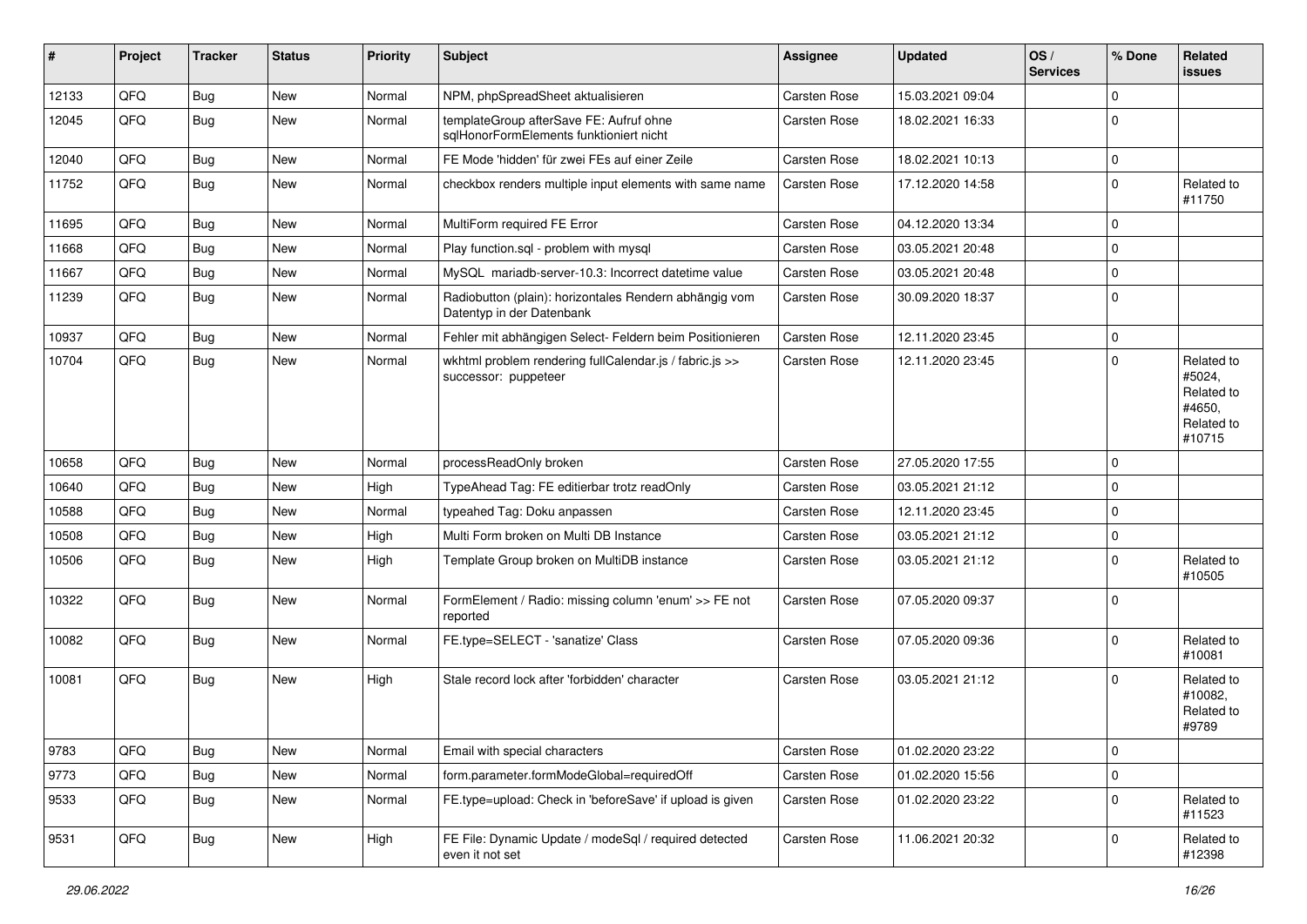| #    | Project | <b>Tracker</b> | <b>Status</b> | <b>Priority</b> | <b>Subject</b>                                                                                        | Assignee            | <b>Updated</b>   | OS/<br><b>Services</b> | % Done      | Related<br><b>issues</b>                     |
|------|---------|----------------|---------------|-----------------|-------------------------------------------------------------------------------------------------------|---------------------|------------------|------------------------|-------------|----------------------------------------------|
| 9347 | QFQ     | Bug            | <b>New</b>    | High            | FE.type=upload with dynamic show/hidden: required not<br>detected                                     | Carsten Rose        | 12.06.2021 10:40 |                        | $\Omega$    | Related to<br>#5305,<br>Related to<br>#12398 |
| 9317 | QFQ     | <b>Bug</b>     | <b>New</b>    | Normal          | FE.type=note: with dynamic show/hidden an empty label<br>causes trouble                               | Carsten Rose        | 01.02.2020 23:22 |                        | $\mathbf 0$ |                                              |
| 9275 | QFQ     | <b>Bug</b>     | New           | Normal          | autcron: t3 page, which takes to long to respond, is not<br>reported properly                         | <b>Carsten Rose</b> | 01.02.2020 23:22 |                        | 100         |                                              |
| 9177 | QFQ     | Bug            | New           | Normal          | Bug? QFQ tries to save an action FE, which has real<br>existing column name                           | Carsten Rose        | 01.02.2020 23:22 |                        | $\mathbf 0$ |                                              |
| 9127 | QFQ     | Bug            | <b>New</b>    | Normal          | Error Message: change 'roll over' color - text not readable                                           | Carsten Rose        | 01.02.2020 23:22 |                        | $\mathbf 0$ |                                              |
| 9077 | QFQ     | <b>Bug</b>     | <b>New</b>    | Normal          | typeAheadSql: report broken SQL                                                                       | Carsten Rose        | 01.02.2020 23:22 |                        | $\mathbf 0$ |                                              |
| 9013 | QFQ     | Bug            | <b>New</b>    | Normal          | Error in Twig template not handled                                                                    | Carsten Rose        | 20.10.2021 13:43 |                        | $\mathbf 0$ |                                              |
| 8668 | QFQ     | <b>Bug</b>     | New           | High            | Pill disabled: dyamic mode 'hidden' not respected - FE is<br>still required                           | Carsten Rose        | 03.05.2021 21:14 |                        | $\mathbf 0$ |                                              |
| 8431 | QFQ     | Bug            | New           | High            | autocron.php with wrong path                                                                          | Carsten Rose        | 03.05.2021 21:14 |                        | $\pmb{0}$   |                                              |
| 8083 | QFQ     | <b>Bug</b>     | New           | High            | FormEditor: primary table list does not respect<br>'indexDb={{indexData:Y}}'                          | Carsten Rose        | 03.05.2021 21:14 |                        | $\Omega$    | Has duplicate<br>#6678                       |
| 8049 | QFQ     | Bug            | <b>New</b>    | Normal          | FE.type=note, column 'value': text moves some pixel to top<br>after save                              | Carsten Rose        | 01.02.2020 23:22 |                        | $\Omega$    |                                              |
| 7899 | QFQ     | <b>Bug</b>     | <b>New</b>    | High            | Fe.type=password / retype / required: always complain<br>about missing value                          | Carsten Rose        | 03.05.2021 21:14 |                        | $\mathbf 0$ |                                              |
| 7890 | QFQ     | Bug            | <b>New</b>    | Normal          | FormElement 'required': extraButtonInfo not aligned                                                   | Carsten Rose        | 11.06.2021 21:17 |                        | $\mathbf 0$ | Related to<br>#11517                         |
| 7795 | QFQ     | <b>Bug</b>     | <b>New</b>    | Normal          | Readonly Form: Typeahead-Felder                                                                       | Carsten Rose        | 01.02.2020 23:22 |                        | $\mathbf 0$ |                                              |
| 7685 | QFQ     | Bug            | <b>New</b>    | Normal          | Open FormElement from QFQ error message and save<br>modified record: error about missing {{formId:F}} | Carsten Rose        | 01.02.2020 23:22 |                        | $\Omega$    |                                              |
| 7650 | QFQ     | <b>Bug</b>     | <b>New</b>    | High            | Optional do not show 'required' sign on FormElement                                                   | Carsten Rose        | 03.05.2021 21:14 |                        | $\mathbf 0$ |                                              |
| 7574 | QFQ     | <b>Bug</b>     | <b>New</b>    | Normal          | Substitute error: form element not reported / dont parse<br>Form.note                                 | Carsten Rose        | 01.02.2020 23:21 |                        | $\Omega$    |                                              |
| 7547 | QFQ     | Bug            | New           | Normal          | Error Message in afterSave: wrong parameter column<br>reported                                        | <b>Carsten Rose</b> | 01.02.2020 23:22 |                        | $\mathbf 0$ |                                              |
| 7524 | QFQ     | Bug            | New           | Normal          | QFQ throws a 'General Error' if 'fileadmin/protected/log/' is Carsten Rose<br>not writeable           |                     | 01.02.2020 23:22 |                        | 0           |                                              |
| 7513 | QFQ     | <b>Bug</b>     | New           | Normal          | Radios not correct aligned                                                                            | Carsten Rose        | 01.02.2020 23:22 |                        | $\mathbf 0$ |                                              |
| 7512 | QFQ     | <b>Bug</b>     | New           | Normal          | FE: inputType=number >> 'pattern' is not respected                                                    | Carsten Rose        | 01.02.2020 23:22 |                        | $\pmb{0}$   |                                              |
| 7261 | QFG     | <b>Bug</b>     | New           | Normal          | Report pathFilename for user without path, only the<br>filename                                       | Carsten Rose        | 01.02.2020 23:21 |                        | 0           |                                              |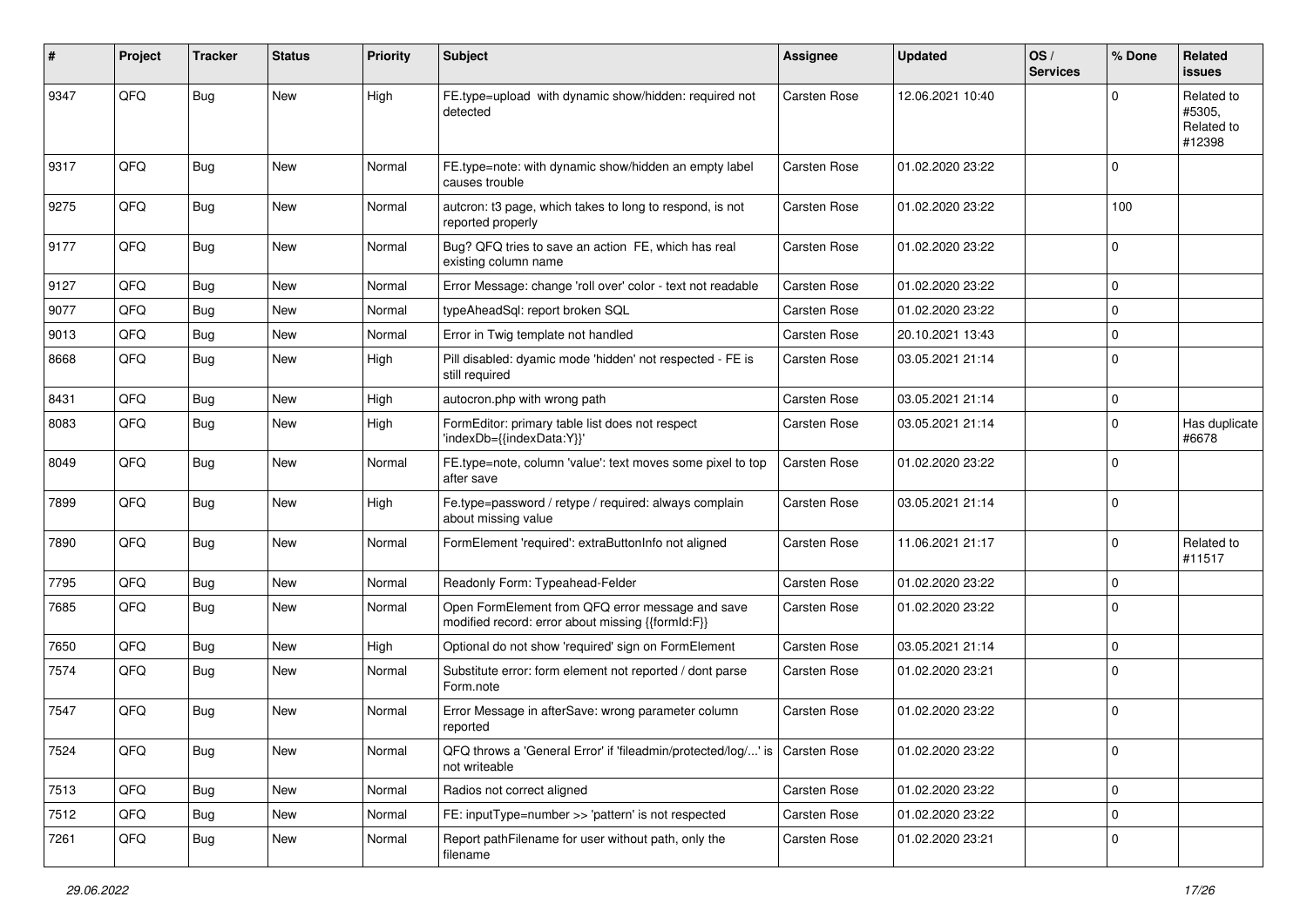| #     | Project | <b>Tracker</b> | <b>Status</b> | <b>Priority</b> | <b>Subject</b>                                                                                                   | <b>Assignee</b> | <b>Updated</b>   | OS/<br><b>Services</b> | % Done   | Related<br><b>issues</b>                      |
|-------|---------|----------------|---------------|-----------------|------------------------------------------------------------------------------------------------------------------|-----------------|------------------|------------------------|----------|-----------------------------------------------|
| 7219  | QFQ     | Bug            | <b>New</b>    | Normal          | typeSheadSql / typeAheadSqlPrefetch: change to curly<br>braces                                                   | Carsten Rose    | 01.02.2020 23:21 |                        | $\Omega$ |                                               |
| 7014  | QFQ     | Bug            | New           | Normal          | Sending invalid emails succeeds when<br>debug.redirectAllMailTo is set                                           | Carsten Rose    | 01.02.2020 23:21 |                        | $\Omega$ |                                               |
| 7002  | QFQ     | Bug            | <b>New</b>    | Normal          | Dynamic Update: row does not disappear / appear                                                                  | Carsten Rose    | 01.02.2020 23:22 |                        | $\Omega$ |                                               |
| 6912  | QFQ     | Bug            | <b>New</b>    | Normal          | error Message Var 'deadline' already set in SIP - in Form<br>with FE.value={{deadline:R:::{{deadlinePeriod:Y}}}} | Carsten Rose    | 01.02.2020 23:21 |                        | $\Omega$ |                                               |
| 6677  | QFQ     | Bug            | New           | Normal          | Error message FE Action Element: no/wrong FE reference<br>who cause the problem.                                 | Carsten Rose    | 01.02.2020 23:21 |                        | $\Omega$ |                                               |
| 6483  | QFQ     | Bug            | <b>New</b>    | Normal          | R Store funktioniert nicht bei 'Report Notation' im FE                                                           | Carsten Rose    | 01.02.2020 23:21 |                        | $\Omega$ |                                               |
| 6462  | QFQ     | Bug            | New           | Normal          | File Upload: Nutzlose Fehlermeldung wenn Datei zu gross                                                          | Carsten Rose    | 01.02.2020 23:21 |                        | $\Omega$ | Related to<br>#6139                           |
| 5576  | QFQ     | Bug            | New           | Normal          | Using MySQL 'DROP' requires privilege - wich is not really<br>necessary.                                         | Carsten Rose    | 01.02.2020 23:21 |                        | $\Omega$ |                                               |
| 5559  | QFQ     | <b>Bug</b>     | New           | Normal          | FE.type = Upload: 'accept' might contain variables                                                               | Carsten Rose    | 11.05.2020 21:23 |                        | $\Omega$ |                                               |
| 5459  | QFQ     | Bug            | New           | High            | Multi DB: spread system tables between 'QFQ' and<br>'Data'-DB                                                    | Carsten Rose    | 03.05.2021 21:14 |                        | $\Omega$ | Related to<br>#4720                           |
| 5305  | QFQ     | Bug            | New           | Normal          | Upload FormElement: nicht disabled by readonly Form                                                              | Carsten Rose    | 16.06.2021 13:43 |                        | $\Omega$ | Related to<br>#9347,<br>Related to<br>#9834   |
| 5221  | QFQ     | Bug            | <b>New</b>    | High            | Download Dialog: Bleibt stehen in FF wenn Datei<br>automatisch gespeichert wird.                                 | Carsten Rose    | 03.05.2021 21:14 |                        | $\Omega$ |                                               |
| 4756  | QFQ     | Bug            | <b>New</b>    | Normal          | Form dirty even nothing changes                                                                                  | Carsten Rose    | 11.12.2019 16:16 |                        | $\Omega$ |                                               |
| 3547  | QFQ     | <b>Bug</b>     | New           | Normal          | FE of type 'note' causes writing of empty fields.                                                                | Carsten Rose    | 01.02.2020 23:21 |                        | $\Omega$ |                                               |
| 14283 | QFQ     | Bug            | Priorize      | Normal          | HEIC / HEIF convert doesn't trigger                                                                              | Carsten Rose    | 19.06.2022 16:37 |                        | $\Omega$ |                                               |
| 12325 | QFQ     | Bug            | Priorize      | Normal          | MultiDB form.dblndex not working for report syntax                                                               | Carsten Rose    | 07.09.2021 13:37 |                        | $\Omega$ | Related to<br>#12145,<br>Related to<br>#12314 |
| 9975  | QFQ     | <b>Bug</b>     | Priorize      | Normal          | Dropdown Menu: 'r:3' broken                                                                                      | Carsten Rose    | 01.02.2020 10:13 |                        | $\Omega$ |                                               |
| 9958  | QFQ     | Bug            | Priorize      | Normal          | Broken subrecord query: no error message                                                                         | Carsten Rose    | 05.02.2021 15:15 |                        | $\Omega$ |                                               |
| 9947  | QFQ     | <b>Bug</b>     | Priorize      | Normal          | Unwanted error message if missing 'typeAheadSqlPrefetch'                                                         | Carsten Rose    | 01.02.2020 10:13 |                        | $\Omega$ |                                               |
| 9862  | QFQ     | <b>Bug</b>     | Priorize      | Normal          | Failed writing to sql mail qfq.log should throw an exception                                                     | Carsten Rose    | 01.02.2020 10:13 |                        | $\Omega$ |                                               |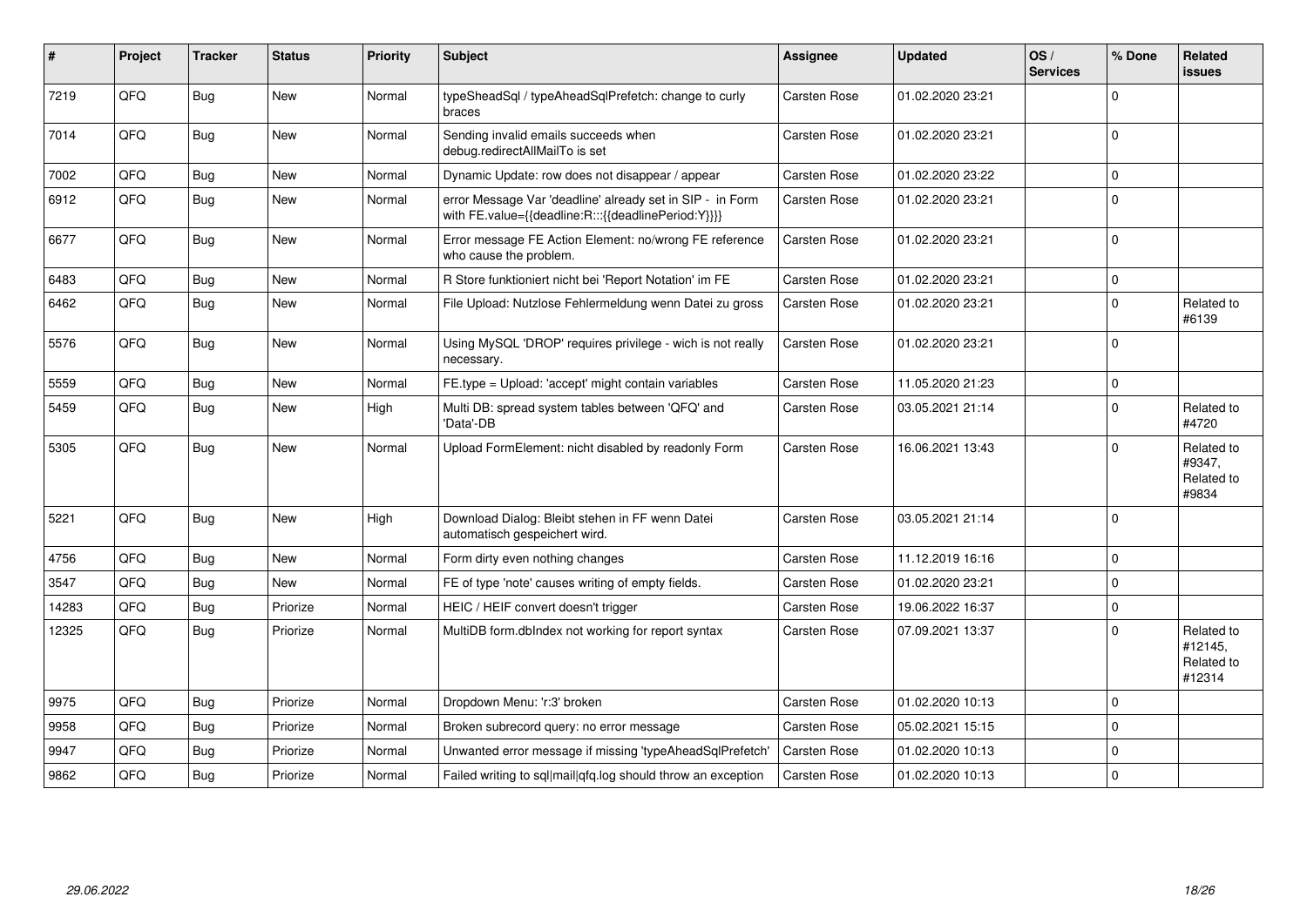| #     | Project | <b>Tracker</b> | <b>Status</b> | Priority | Subject                                                                                                  | Assignee            | <b>Updated</b>   | OS/<br><b>Services</b> | % Done      | Related<br><b>issues</b>                                                                                                       |
|-------|---------|----------------|---------------|----------|----------------------------------------------------------------------------------------------------------|---------------------|------------------|------------------------|-------------|--------------------------------------------------------------------------------------------------------------------------------|
| 9834  | QFQ     | <b>Bug</b>     | Priorize      | Normal   | Input elements with tag 'disabled' are missing on<br>form-submit: server option 'processReadOnly' broken | Carsten Rose        | 07.12.2021 16:43 |                        | $\Omega$    | Related to<br>#9691,<br>Related to<br>#5305, Has<br>duplicate<br>#12331                                                        |
| 9534  | QFQ     | <b>Bug</b>     | Priorize      | Urgent   | FE.type=upload: 'Unknown Mode: ID"                                                                       | Carsten Rose        | 03.05.2021 21:14 |                        | $\Omega$    | Related to<br>#9532                                                                                                            |
| 9173  | QFQ     | <b>Bug</b>     | Priorize      | Urgent   | Stale Record Lock: Firefox                                                                               | Carsten Rose        | 03.05.2021 21:14 |                        | $\Omega$    | Related to<br>#9789                                                                                                            |
| 9121  | QFQ     | <b>Bug</b>     | Priorize      | High     | sip links have r and __dbIndexData set                                                                   | Carsten Rose        | 12.06.2021 10:41 |                        | $\Omega$    |                                                                                                                                |
| 8037  | QFQ     | Bug            | Priorize      | Normal   | FE.type=upload (advanced mode): {{slaveld:V}} missing<br>during dynamic update                           | Carsten Rose        | 01.02.2020 10:13 |                        | $\Omega$    |                                                                                                                                |
| 7656  | QFQ     | <b>Bug</b>     | Priorize      | Normal   | FE with required, 'pattern' and 'extraButtonLock': always<br>complain about missing value                | Carsten Rose        | 01.02.2020 10:13 |                        | $\Omega$    |                                                                                                                                |
| 7616  | QFQ     | <b>Bug</b>     | Priorize      | Normal   | Selectlist with Enum & Dynamic Update                                                                    | Carsten Rose        | 01.02.2020 10:13 |                        | $\Omega$    |                                                                                                                                |
| 6574  | QFQ     | Bug            | Priorize      | Normal   | qfq.log: Fehlermeldung wurde angezeigt, aber nicht geloggt                                               | Carsten Rose        | 01.02.2020 10:13 |                        | $\Omega$    |                                                                                                                                |
| 6116  | QFQ     | <b>Bug</b>     | Priorize      | High     | value of checkbox not saved                                                                              | Carsten Rose        | 07.12.2021 17:19 |                        | $\Omega$    |                                                                                                                                |
| 3782  | QFQ     | Bug            | Priorize      | Normal   | Bei fehlerhafter Eingabe (z.B. Datum) sollte das erwartete<br>Format angezeigt werden                    | Carsten Rose        | 01.02.2020 10:13 |                        | $\Omega$    |                                                                                                                                |
| 12463 | QFQ     | Bug            | ToDo          | High     | QFQ Function: 'function' and 'sql' on same level - output of<br>sal is shown two times.                  | Carsten Rose        | 15.12.2021 16:31 |                        | $\Omega$    |                                                                                                                                |
| 12395 | QFQ     | <b>Bug</b>     | ToDo          | High     | QFQ Function: Result two times shown                                                                     | <b>Carsten Rose</b> | 18.02.2022 08:59 |                        | $\Omega$    |                                                                                                                                |
| 14323 | QFQ     | <b>Bug</b>     | In Progress   | Normal   | Report: render=both single - no impact                                                                   | Carsten Rose        | 19.06.2022 18:31 |                        | $\Omega$    |                                                                                                                                |
| 14175 | QFQ     | <b>Bug</b>     | In Progress   | Normal   | Opening a form with no QFQ Session cookie fails                                                          | Carsten Rose        | 03.06.2022 10:40 |                        | $\mathbf 0$ |                                                                                                                                |
| 11517 | QFQ     | <b>Bug</b>     | In Progress   | Normal   | extraButtonInfo Broken for multiple FormElements                                                         | Carsten Rose        | 12.05.2022 13:12 |                        | $\Omega$    | Related to<br>#7890.<br>Related to<br>#3811, Has<br>duplicate<br>#10905, Has<br>duplicate<br>#10553, Has<br>duplicate<br>#6779 |
| 10661 | QFQ     | <b>Bug</b>     | In Progress   | Normal   | Typo3 Warnungen                                                                                          | Carsten Rose        | 07.09.2021 13:23 |                        | $\Omega$    | Related to<br>#12440                                                                                                           |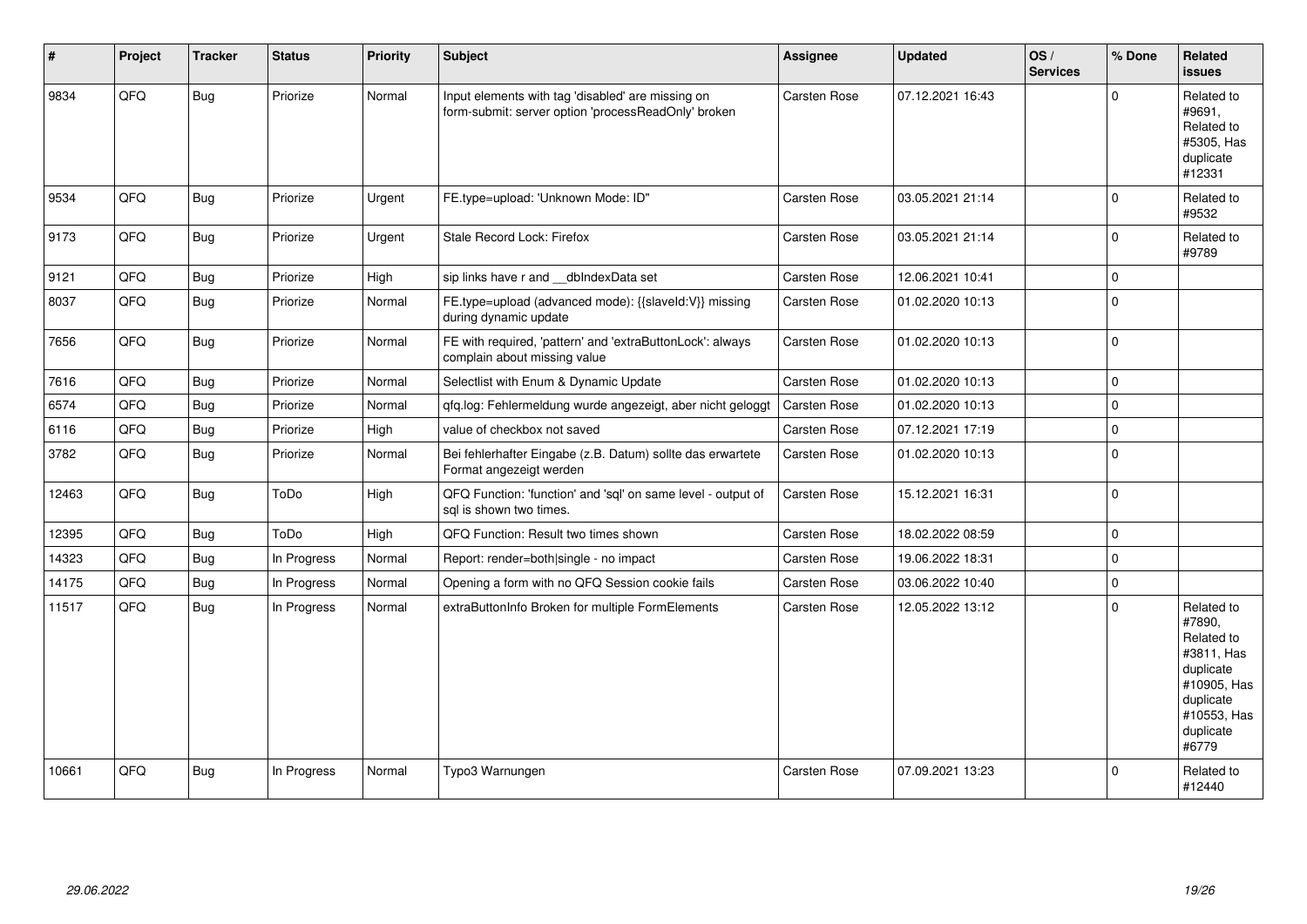| #     | Project | <b>Tracker</b> | <b>Status</b>     | <b>Priority</b> | <b>Subject</b>                                                                                                       | <b>Assignee</b>     | <b>Updated</b>   | OS/<br><b>Services</b> | % Done      | Related<br><b>issues</b>                                             |
|-------|---------|----------------|-------------------|-----------------|----------------------------------------------------------------------------------------------------------------------|---------------------|------------------|------------------------|-------------|----------------------------------------------------------------------|
| 9789  | QFQ     | <b>Bug</b>     | In Progress       | High            | Record Lock: release to early on 'leave page'                                                                        | <b>Carsten Rose</b> | 10.01.2022 09:25 |                        | 100         | Related to<br>#10081,<br>Related to<br>#9173,<br>Related to<br>#8702 |
| 9691  | QFQ     | <b>Bug</b>     | In Progress       | Normal          | Checkbox: dynamic update > readonly                                                                                  | Carsten Rose        | 01.02.2020 23:22 |                        | 50          | Related to<br>#9834                                                  |
| 12546 | QFQ     | <b>Bug</b>     | Feedback          | Normal          | Branch 'Development' - Unit Tests mit dirty workaround<br>angepasst                                                  | Carsten Rose        | 19.03.2022 17:48 |                        | $\mathbf 0$ |                                                                      |
| 9669  | QFQ     | Bug            | Some day<br>maybe | Normal          | Checkbox / Template Group: radio/checkbox visible broken<br>after 'add'                                              | Carsten Rose        | 16.06.2021 13:47 |                        | $\mathbf 0$ | Related to<br>#8091                                                  |
| 9281  | QFQ     | Bug            | Some day<br>maybe | Normal          | Allow STRICT_TRANS_TABLES                                                                                            | Carsten Rose        | 02.01.2021 18:43 |                        | $\mathbf 0$ |                                                                      |
| 8106  | QFQ     | <b>Bug</b>     | Some day<br>maybe | Normal          | Dynamic Update: Feld kann nicht auf empty zurückgesetzt<br>werden                                                    | Carsten Rose        | 11.12.2019 16:01 |                        | $\pmb{0}$   |                                                                      |
| 7456  | QFQ     | Bug            | Some day<br>maybe | Low             | Todos in Code: solve or make ticket                                                                                  | Carsten Rose        | 16.09.2021 15:10 |                        | $\mathbf 0$ |                                                                      |
| 5991  | QFQ     | <b>Bug</b>     | Some day<br>maybe | Normal          | URLs with ' ' or long parameter are problematic                                                                      | Carsten Rose        | 01.02.2020 23:19 |                        | $\mathbf 0$ |                                                                      |
| 5768  | QFQ     | Bug            | Some day<br>maybe | Normal          | '{{pageLanguage:T}}' missing if QFQ is called via api                                                                | Carsten Rose        | 01.02.2020 23:19 |                        | $\Omega$    |                                                                      |
| 5706  | QFQ     | Bug            | Some day<br>maybe | Normal          | upload: fileDestination needs to be sanatized                                                                        | Carsten Rose        | 01.02.2020 23:19 |                        | $\mathbf 0$ |                                                                      |
| 5557  | QFQ     | <b>Bug</b>     | Some day<br>maybe | Normal          | Form load: STORE RECORD filled, but should be empty                                                                  | Carsten Rose        | 01.02.2020 23:19 |                        | $\Omega$    |                                                                      |
| 5021  | QFQ     | Bug            | Some day<br>maybe | Normal          | FE.typ=extra - during save displays error 'datum2' already<br>filled in STORE_SIP - the value is stored nevertheless | Carsten Rose        | 01.02.2020 23:19 |                        | $\Omega$    | Related to<br>#3875                                                  |
| 4771  | QFQ     | Bug            | Some day<br>maybe | Normal          | gfg: select-down-values empty after save (edit-form for<br>program administrators)                                   | Carsten Rose        | 01.02.2020 23:20 |                        | $\mathbf 0$ | Related to<br>#4549, Has<br>duplicate<br>#4282                       |
| 4659  | QFQ     | <b>Bug</b>     | Some day<br>maybe | Normal          | infoButtonExtra                                                                                                      | Carsten Rose        | 01.02.2020 23:20 |                        | $\Omega$    |                                                                      |
| 4651  | QFQ     | <b>Bug</b>     | Some day<br>maybe | Normal          | Loading document" Modal wird angezeigt bei uzhcd type=2<br>Ansicht                                                   | <b>Carsten Rose</b> | 01.02.2020 23:20 |                        | $\mathbf 0$ |                                                                      |
| 4583  | QFQ     | Bug            | Some day<br>maybe | Normal          | Dynamic Update bei TypeAhead Feldern                                                                                 | Carsten Rose        | 01.02.2020 23:19 |                        | $\Omega$    |                                                                      |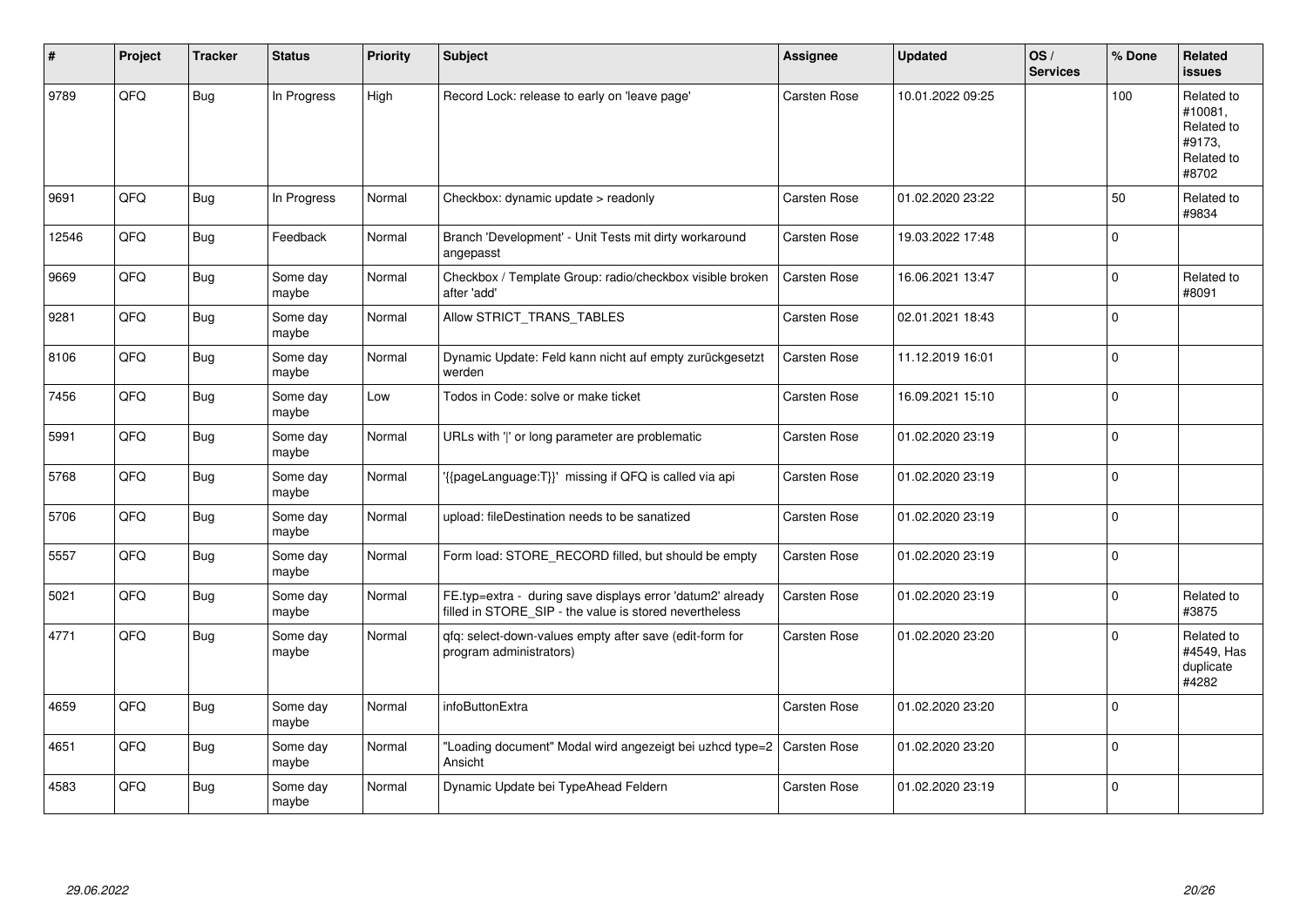| #    | Project | <b>Tracker</b> | <b>Status</b>     | <b>Priority</b> | <b>Subject</b>                                                                                                                   | <b>Assignee</b>     | <b>Updated</b>   | OS/<br><b>Services</b> | % Done      | Related<br><b>issues</b>                    |
|------|---------|----------------|-------------------|-----------------|----------------------------------------------------------------------------------------------------------------------------------|---------------------|------------------|------------------------|-------------|---------------------------------------------|
| 4549 | QFQ     | Bug            | Some day<br>maybe | Normal          | TemplateGroups: FE.type SELECT loose selected value<br>after save                                                                | <b>Carsten Rose</b> | 01.02.2020 23:20 |                        | $\Omega$    | Related to<br>#4548,<br>Related to<br>#4771 |
| 4528 | QFQ     | <b>Bug</b>     | Some day<br>maybe | Normal          | extraButtonLock mit SQLAhead Bug                                                                                                 | Carsten Rose        | 01.02.2020 23:19 |                        | $\Omega$    |                                             |
| 4328 | QFQ     | <b>Bug</b>     | Some day<br>maybe | Normal          | Error Message: Show FE name/number on problems in FE                                                                             | Carsten Rose        | 01.02.2020 23:20 |                        | $\mathbf 0$ |                                             |
| 4293 | QFQ     | Bug            | Some day<br>maybe | Normal          | Download broken if token 'd:' is missing - but no error<br>message                                                               | Carsten Rose        | 11.12.2019 16:03 |                        | $\mathbf 0$ | Related to<br>#7514                         |
| 4279 | QFQ     | <b>Bug</b>     | Some day<br>maybe | High            | config.linkVars lost                                                                                                             | Carsten Rose        | 03.05.2021 21:14 |                        | $\Omega$    |                                             |
| 4092 | QFQ     | Bug            | Some day<br>maybe | Normal          | 1) Logging verbessern wann welches FE warum<br>ausgefuehrt wird, 2) Documentation: Best Practice<br>Template Group               | Carsten Rose        | 01.02.2020 23:19 |                        | $\mathbf 0$ | Related to<br>#3504                         |
| 4008 | QFQ     | <b>Bug</b>     | Some day<br>maybe | Normal          | FormElemen.type=sendmail: wrong 'TO' if 'real<br>name <rea@mail.to>' is used</rea@mail.to>                                       | <b>Carsten Rose</b> | 11.12.2019 16:03 |                        | $\mathbf 0$ |                                             |
| 3895 | QFQ     | Bug            | Some day<br>maybe | Normal          | typeahead pedantic: on lehrkredit Idap webpass - if only one<br>person is in dropdown, such person can't be selected             | Carsten Rose        | 11.12.2019 16:03 |                        | $\mathbf 0$ |                                             |
| 3882 | QFQ     | Bug            | Some day<br>maybe | Normal          | templateGroup: disable 'add' if limit is reached - funktioniert<br>nicht wenn bereits records existierten                        | Carsten Rose        | 11.12.2019 16:03 |                        | $\mathbf 0$ |                                             |
| 3811 | QFQ     | Bug            | Some day<br>maybe | Normal          | Dynamic Update: extraButtonInfo - Text aktualisieren                                                                             | Carsten Rose        | 11.12.2019 16:03 |                        | $\Omega$    | Related to<br>#11517                        |
| 3750 | QFQ     | Bug            | Some day<br>maybe | Normal          | FE in a row: if one violates check, all are red                                                                                  | Carsten Rose        | 11.12.2019 16:03 |                        | $\mathbf 0$ |                                             |
| 3682 | QFQ     | Bug            | Some day<br>maybe | Normal          | Dynamic update: Radio buttons                                                                                                    | Carsten Rose        | 11.12.2019 16:02 |                        | $\mathbf 0$ |                                             |
| 3588 | QFQ     | Bug            | Some day<br>maybe | Normal          | templateGroup: versteckte Elemente werden weiterhin<br>gespeichert.                                                              | Carsten Rose        | 11.12.2019 16:02 |                        | $\mathbf 0$ |                                             |
| 3570 | QFQ     | <b>Bug</b>     | Some day<br>maybe | High            | Formular mit prmitnew permitEdit=Always wird nicht<br>aufgerufen (ist leer)                                                      | <b>Carsten Rose</b> | 03.05.2021 21:14 |                        | $\mathbf 0$ |                                             |
| 3349 | QFQ     | Bug            | Some day<br>maybe | Normal          | config.qfq.ini: a) vertraegt keine '=' im Value (z.B.<br>Passwort), b) Values sollten in ticks einschliessbar sein<br>(spaces, ) | Carsten Rose        | 11.12.2019 16:02 |                        | $\mathbf 0$ |                                             |
| 3130 | QFQ     | Bug            | Some day<br>maybe | Normal          | Debug Info's nicht korrekt nach 'New > Save'.                                                                                    | Carsten Rose        | 11.12.2019 16:03 |                        | $\mathbf 0$ | Related to<br>#3253                         |
| 3109 | QFQ     | Bug            | Some day<br>maybe | High            | RealUrl: Links werden nicht korrekt gerendert                                                                                    | Carsten Rose        | 03.05.2021 21:14 |                        | $\mathbf 0$ |                                             |
| 3061 | QFQ     | <b>Bug</b>     | Some day<br>maybe | High            | winstitute: mysql connection durcheinander - nmhp17<br>(ag7)/QFQ arbeitet mit DB/Tabellen von biostat.                           | Carsten Rose        | 03.05.2021 21:14 |                        | $\mathbf 0$ |                                             |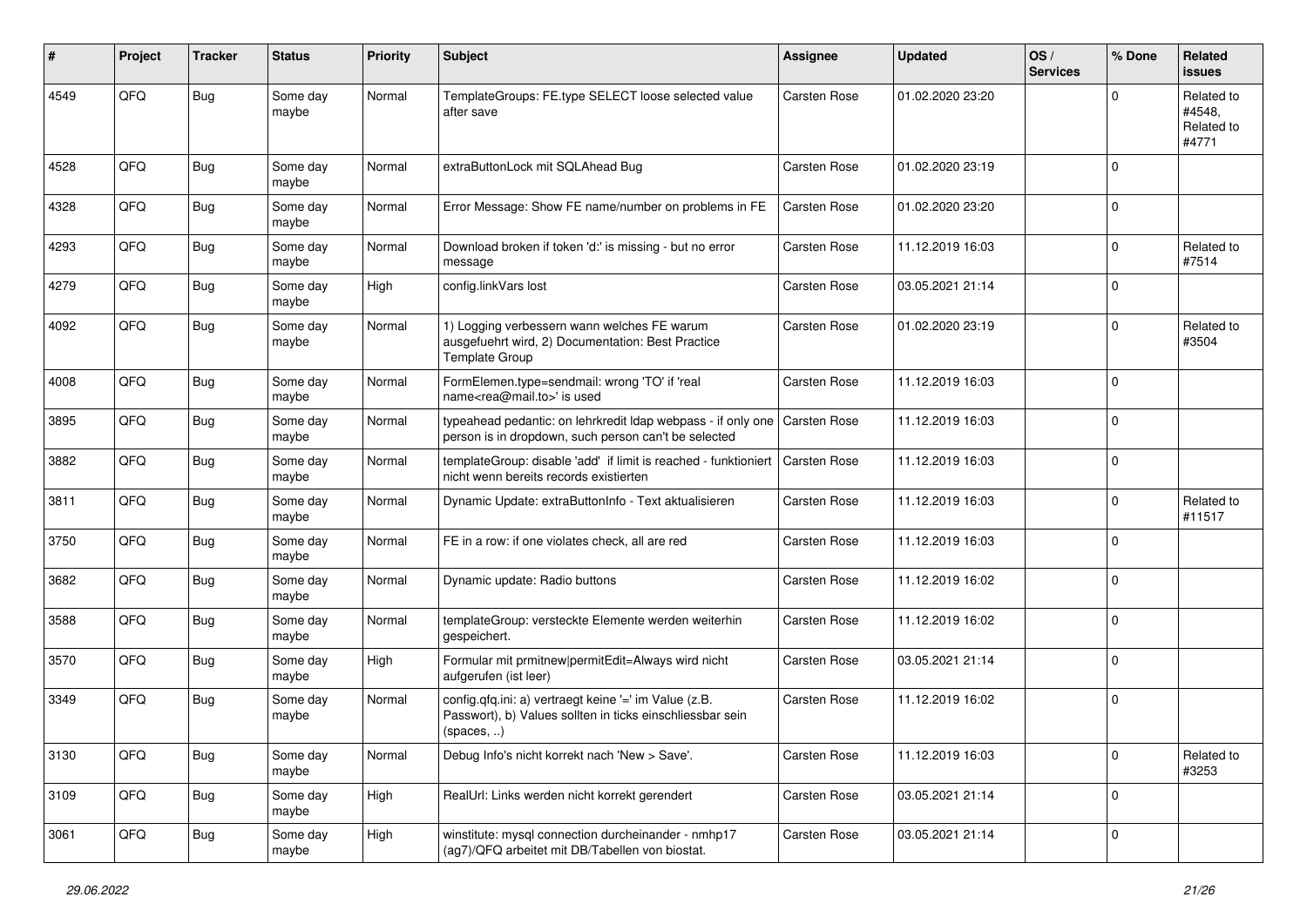| $\sharp$ | Project | <b>Tracker</b> | <b>Status</b>     | <b>Priority</b> | <b>Subject</b>                                                        | <b>Assignee</b> | <b>Updated</b>   | $\log$<br><b>Services</b> | % Done      | Related<br><b>issues</b>                                               |
|----------|---------|----------------|-------------------|-----------------|-----------------------------------------------------------------------|-----------------|------------------|---------------------------|-------------|------------------------------------------------------------------------|
| 2643     | QFQ     | Bug            | Some day<br>maybe | Normal          | Zend / PHP Webinars anschauen                                         | Carsten Rose    | 01.02.2020 15:56 |                           | $\Omega$    |                                                                        |
| 12556    | QFQ     | Feature        | New               | Normal          | Pills Title: colored = static or dynamic on allrequiredgiven          | Benjamin Baer   | 19.03.2022 17:49 |                           | $\mathbf 0$ |                                                                        |
| 12490    | QFQ     | Feature        | New               | Normal          | Loading Plugins in QFQ - see what tinymce does. (lazy<br>loading)     | Benjamin Baer   | 08.06.2022 10:37 |                           | $\Omega$    | Related to<br>#12611,<br>Related to<br>#10013,<br>Related to<br>#7732  |
| 12476    | QFQ     | Feature        | New               | Normal          | clearMe: a) should trigger 'dirty', b) sticky on textarea resize      | Benjamin Baer   | 04.01.2022 08:40 |                           | $\Omega$    | Related to<br>#9528                                                    |
| 10003    | QFQ     | Feature        | Priorize          | Normal          | fieldset: stronger visualize group                                    | Benjamin Baer   | 12.02.2020 08:13 |                           | $\Omega$    |                                                                        |
| 9135     | QFQ     | Feature        | Priorize          | Normal          | Progress Bar generic / replace old hourglass download<br>popup        | Benjamin Baer   | 03.01.2022 07:43 |                           | $\Omega$    |                                                                        |
| 7965     | QFQ     | Feature        | Priorize          | Normal          | Input type 'text' with visual format - currency                       | Benjamin Baer   | 03.01.2022 07:45 |                           | 0           |                                                                        |
| 7730     | QFQ     | Feature        | Priorize          | Normal          | SELECT Box: title in between                                          | Benjamin Baer   | 01.02.2020 23:22 |                           | $\Omega$    |                                                                        |
| 6870     | QFQ     | Feature        | Priorize          | Normal          | Click on '_link' triggers an API call                                 | Benjamin Baer   | 03.01.2022 08:25 |                           | $\Omega$    |                                                                        |
| 6801     | QFQ     | Feature        | Priorize          | Normal          | Fabric: Maximize / FullIscreen                                        | Benjamin Baer   | 21.03.2022 09:56 |                           | $\Omega$    |                                                                        |
| 6224     | QFQ     | Feature        | Priorize          | Normal          | Dynamic update: fade in/out fields                                    | Benjamin Baer   | 21.03.2022 09:50 |                           | $\Omega$    |                                                                        |
| 5562     | QFQ     | Feature        | Priorize          | Normal          | Drag'n'Drop fuer Uploads                                              | Benjamin Baer   | 21.03.2022 09:52 |                           | $\Omega$    | Related to<br>#9706                                                    |
| 5366     | QFQ     | Feature        | Priorize          | Normal          | Saving with keyboard shortcuts                                        | Benjamin Baer   | 21.03.2022 09:47 |                           | $\Omega$    |                                                                        |
| 7602     | QFQ     | Feature        | ToDo              | High            | Multi Select: with checkboxes                                         | Benjamin Baer   | 22.03.2022 09:07 |                           | $\Omega$    |                                                                        |
| 9548     | QFQ     | Feature        | Feedback          | High            | FormElement: Pattern mismatch - optional report only on<br>focus lost | Benjamin Baer   | 03.05.2021 21:14 |                           | $\Omega$    |                                                                        |
| 9130     | QFQ     | Feature        | Some day<br>maybe | Normal          | tablesorter: Automatic Row numbering / Zeilenummer                    | Benjamin Baer   | 01.02.2020 23:22 |                           | $\Omega$    |                                                                        |
| 8522     | QFQ     | Feature        | Some day<br>maybe | Normal          | build QFQ - npm warnings                                              | Benjamin Baer   | 01.02.2020 23:19 |                           | 50          |                                                                        |
| 7732     | QFQ     | Feature        | Some day<br>maybe | Normal          | Javascript: Lazy Loading der add on libs                              | Benjamin Baer   | 08.06.2022 10:38 |                           | $\Omega$    | Related to<br>#12611,<br>Related to<br>#12490,<br>Related to<br>#10013 |
| 6972     | QFQ     | Feature        | Some day<br>maybe | Normal          | Fabric Clipboard / cross browser tab                                  | Benjamin Baer   | 01.02.2020 23:21 |                           | 0           |                                                                        |
| 6970     | QFQ     | Feature        | Some day<br>maybe | Normal          | tablesorter: default fuer 'sortReset' aendern von 'Ctrl' zu 'Alt'     | Benjamin Baer   | 01.02.2020 23:21 |                           | $\mathbf 0$ |                                                                        |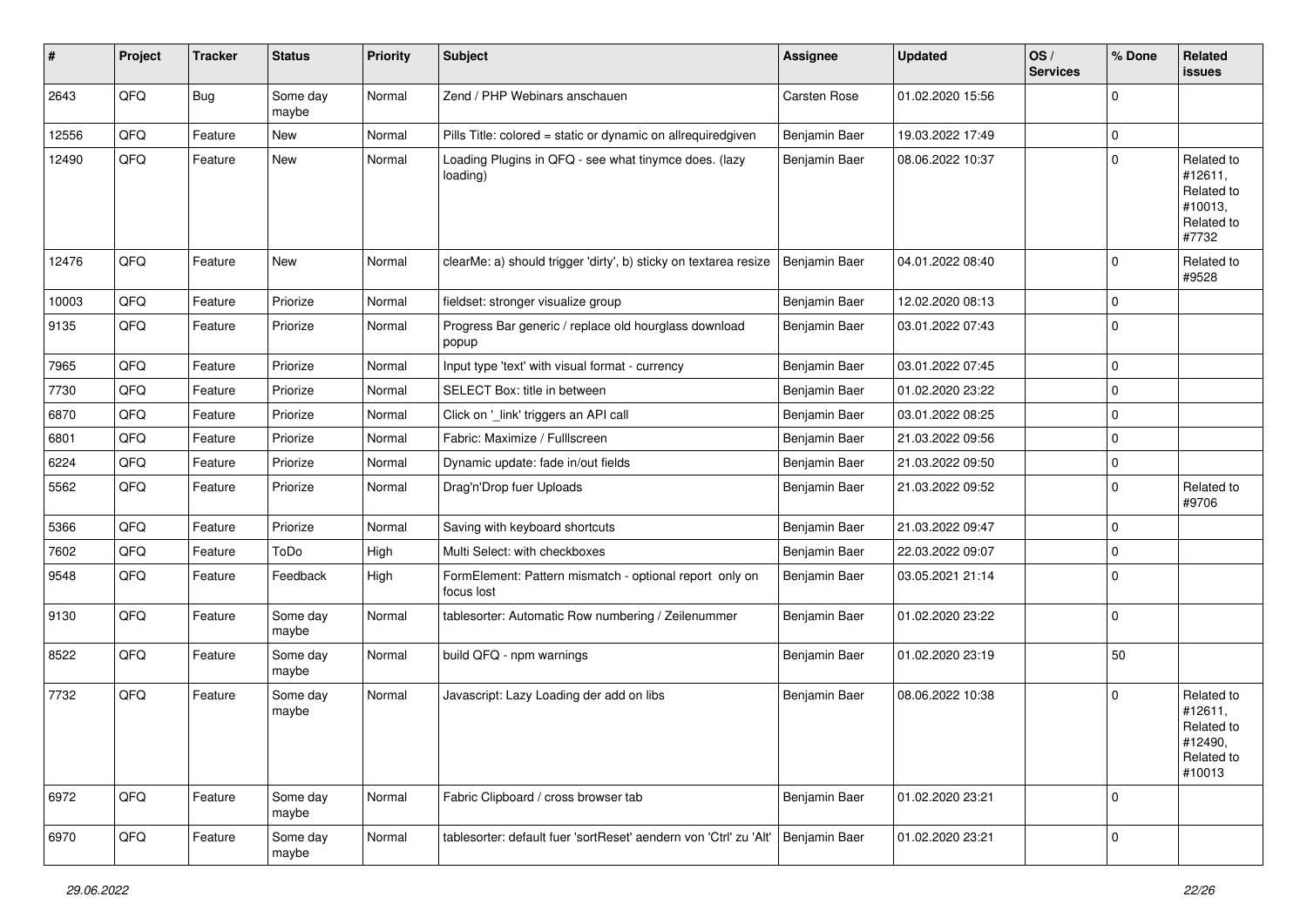| $\pmb{\#}$ | Project | <b>Tracker</b> | <b>Status</b>     | <b>Priority</b> | Subject                                                                                                                                                  | Assignee        | Updated          | OS/<br><b>Services</b> | % Done      | Related<br>issues    |
|------------|---------|----------------|-------------------|-----------------|----------------------------------------------------------------------------------------------------------------------------------------------------------|-----------------|------------------|------------------------|-------------|----------------------|
| 5389       | QFQ     | Feature        | Some day<br>maybe | Normal          | QFQ Design: Multline label / note                                                                                                                        | Benjamin Baer   | 01.02.2020 23:19 |                        | $\Omega$    |                      |
| 5024       | QFQ     | Feature        | Some day<br>maybe | Normal          | Fabric: Generate PDF with edits                                                                                                                          | Benjamin Baer   | 01.02.2020 23:20 |                        | $\Omega$    | Related to<br>#10704 |
| 4420       | QFQ     | Feature        | Some day<br>maybe | Normal          | Client: Local Storage - store the changes of a form, local in<br>the browser.                                                                            | Benjamin Baer   | 11.12.2019 16:02 |                        | $\Omega$    |                      |
| 3692       | QFQ     | Feature        | Some day<br>maybe | Normal          | QFQ Webseite                                                                                                                                             | Benjamin Baer   | 11.12.2019 16:02 |                        | $\mathbf 0$ | Related to<br>#5033  |
| 3415       | QFQ     | Feature        | Some day<br>maybe | Normal          | FE Login Box Templatefile                                                                                                                                | Benjamin Baer   | 11.12.2019 16:02 |                        | $\Omega$    |                      |
| 13647      | QFQ     | <b>Bug</b>     | New               | Normal          | Autofocus funktioniert nicht auf Chrome                                                                                                                  | Benjamin Baer   | 19.03.2022 17:44 |                        | $\Omega$    |                      |
| 13528      | QFQ     | <b>Bug</b>     | <b>New</b>        | Normal          | gfg.io > releases: es wird kein neues Release angelegt                                                                                                   | Benjamin Baer   | 19.03.2022 17:46 |                        | $\mathbf 0$ |                      |
| 11237      | QFQ     | <b>Bug</b>     | New               | High            | Radiobutton / parameter.buttonClass= btn-default - kein<br>dirty Trigger                                                                                 | Benjamin Baer   | 03.05.2021 21:12 |                        | $\Omega$    | Related to<br>#10766 |
| 11057      | QFQ     | <b>Bug</b>     | <b>New</b>        | High            | Checkboxes ohne span.checkmark im Report werden<br>ausgeblendet                                                                                          | Benjamin Baer   | 03.05.2021 21:12 |                        | $\Omega$    | Related to<br>#11039 |
| 6566       | QFQ     | <b>Bug</b>     | Priorize          | Normal          | Link Function 'delete': provided parameter missing on page<br>reload                                                                                     | Benjamin Baer   | 03.01.2022 08:08 |                        | $\Omega$    |                      |
| 6140       | QFQ     | <b>Bug</b>     | Priorize          | Normal          | QFQ DnD Sort: Locked fields                                                                                                                              | Benjamin Baer   | 21.03.2022 09:56 |                        | $\Omega$    |                      |
| 4457       | QFQ     | <b>Bug</b>     | Priorize          | Normal          | typeahead: pressing return to select an item, saves the form   Benjamin Baer<br>and closes the form.                                                     |                 | 03.01.2022 08:01 |                        | $\Omega$    | Related to<br>#4398  |
| 2665       | QFQ     | <b>Bug</b>     | Priorize          | Normal          | Dynamic Update funktioniert nicht, wenn beim<br>entsprechenden FormElement eine size angegeben ist.                                                      | Benjamin Baer   | 03.01.2022 08:12 |                        | 30          |                      |
| 9898       | QFQ     | Bug            | Feedback          | Normal          | Formular trotz Timeout gespeichert                                                                                                                       | Benjamin Baer   | 01.02.2020 15:56 |                        | $\Omega$    |                      |
| 9535       | QFQ     | <b>Bug</b>     | Feedback          | Normal          | Report:  AS '_vertical' - column to wide - vertical >> rot45,<br>rot90                                                                                   | Benjamin Baer   | 01.02.2020 15:56 |                        | $\Omega$    |                      |
| 4454       | QFQ     | <b>Bug</b>     | Some day<br>maybe | Normal          | Required Elements: multiple elements in a row - whole row<br>marked if only one input is empty.                                                          | Benjamin Baer   | 01.02.2020 23:20 |                        | $\Omega$    |                      |
| 4398       | QFQ     | <b>Bug</b>     | Some day<br>maybe | Normal          | Typeahead: mouse click in a prefilled input opens a single<br>item dropdown with the current value - click on it seems to<br>set the value, not the key. | Benjamin Baer   | 01.02.2020 23:20 |                        | $\mathbf 0$ | Related to<br>#4457  |
| 2063       | QFQ     | <b>Bug</b>     | Some day<br>maybe | Normal          | Pills auf 'inaktiv' setzen falls keine Element auf dem Pill<br>sichtbar sind.                                                                            | Benjamin Baer   | 11.12.2019 16:03 |                        | $\Omega$    | Related to<br>#3752  |
| 14185      | QFQ     | Feature        | <b>New</b>        | Normal          | External/Autocron.php - better suitable directory                                                                                                        | Support: System | 28.05.2022 11:03 |                        | 0           |                      |
| 12156      | QFQ     | Feature        | New               | Normal          | Form: Optional disable 'leave page'                                                                                                                      |                 | 03.05.2021 20:45 |                        | $\mathbf 0$ |                      |
| 12135      | QFQ     | Feature        | New               | Normal          | Subrecord: Notiz                                                                                                                                         |                 | 24.04.2021 16:58 |                        | $\mathbf 0$ |                      |
| 12039      | QFQ     | Feature        | New               | Normal          | Missing htmlSpecialChar() in pre processing on form submit                                                                                               |                 | 18.02.2021 00:09 |                        | 0           | Related to<br>#14320 |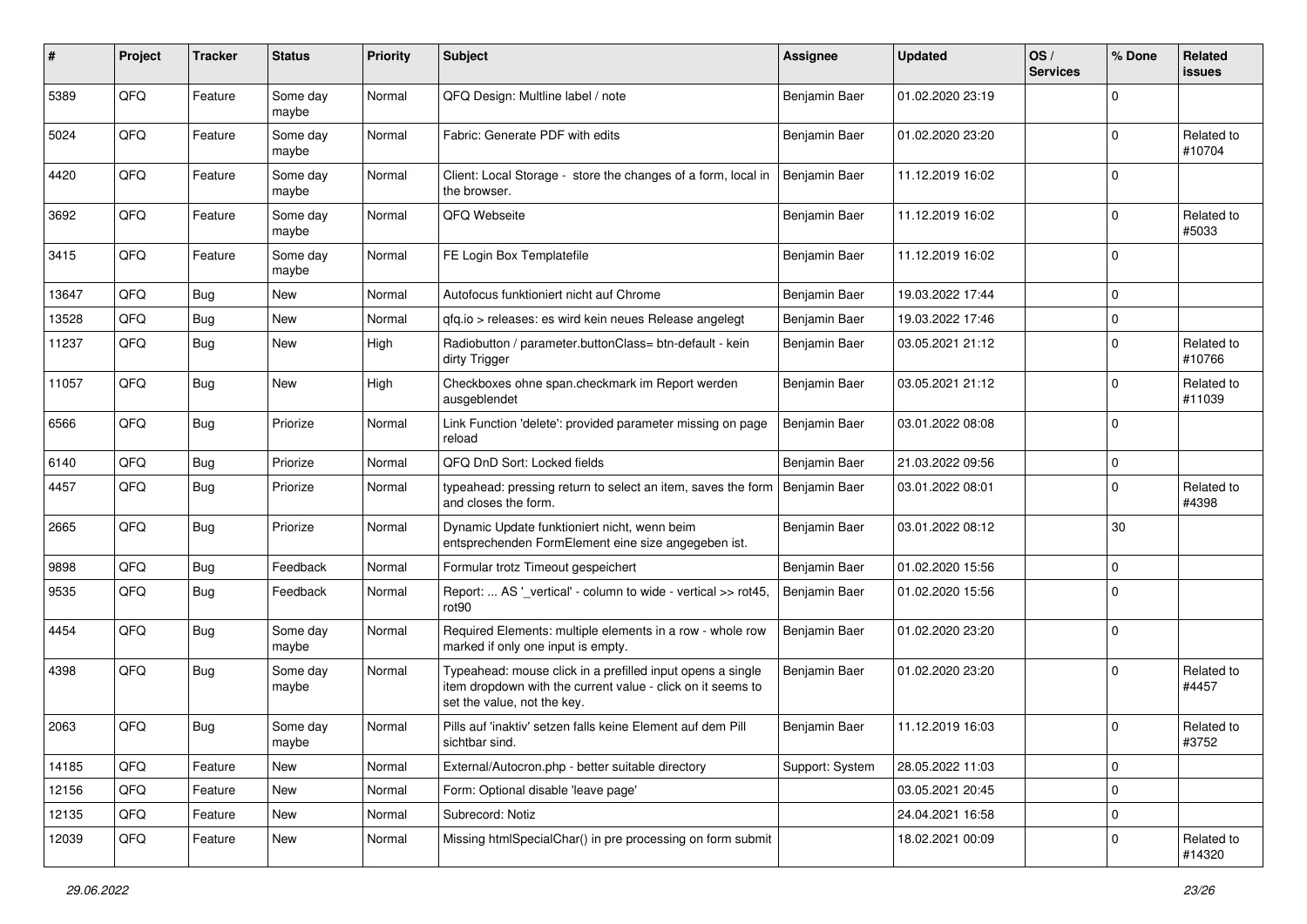| #     | Project | <b>Tracker</b> | <b>Status</b>     | <b>Priority</b> | <b>Subject</b>                                                     | <b>Assignee</b> | <b>Updated</b>   | OS/<br><b>Services</b> | % Done      | Related<br><b>issues</b>                    |
|-------|---------|----------------|-------------------|-----------------|--------------------------------------------------------------------|-----------------|------------------|------------------------|-------------|---------------------------------------------|
| 12038 | QFQ     | Feature        | New               | Normal          | a) STORE_VAR: filenameOnlyStripUniq, b) SP:<br>QSTRIPUNIQ()        |                 | 17.02.2021 23:55 |                        | $\mathbf 0$ |                                             |
| 11850 | QFQ     | Feature        | New               | Urgent          | Wizard Form: basierend auf einer Tabelle eine Form<br>anlegen.     |                 | 03.05.2021 21:12 |                        | $\mathbf 0$ | Blocked by<br>#8082                         |
| 11716 | QFQ     | Feature        | <b>New</b>        | Normal          | Form an beliebiger Stelle im Report anzeigen                       |                 | 09.12.2020 09:47 |                        | 0           |                                             |
| 11535 | QFQ     | Feature        | <b>New</b>        | Normal          | Ability to create SQL columns in frontend QFQ forms                |                 | 17.11.2020 12:11 |                        | $\mathbf 0$ |                                             |
| 11534 | QFQ     | Feature        | <b>New</b>        | Normal          | Report: Action on selected rows - Table batchprocessing<br>feature |                 | 18.11.2020 08:15 |                        | $\mathbf 0$ |                                             |
| 10874 | QFQ     | Feature        | <b>New</b>        | Normal          | Erstellen eines Foreign Keys in der Tabelle "FormElement"          |                 | 13.07.2020 10:11 |                        | $\mathbf 0$ |                                             |
| 10763 | QFQ     | Feature        | New               | Normal          | form accessed and submitted despite logout?                        |                 | 16.06.2020 11:43 |                        | $\pmb{0}$   |                                             |
| 10384 | QFQ     | Feature        | New               | Normal          | Parameter Exchange QFQ Instances                                   |                 | 07.05.2020 09:38 |                        | $\mathbf 0$ |                                             |
| 10345 | QFQ     | Feature        | <b>New</b>        | Normal          | Templates - Patterns QFQ Style                                     |                 | 03.05.2021 21:01 |                        | $\mathbf 0$ | Related to<br>#10713                        |
| 10114 | QFQ     | Feature        | New               | High            | Symbol (Link): 'G:' (Glyphicon) replaced by 'i:' (icon)            |                 | 07.12.2021 17:19 |                        | $\mathbf 0$ | Related to<br>#3797,<br>Related to<br>#4194 |
| 9853  | QFQ     | Feature        | <b>New</b>        | Normal          | Check das SQL / QFQ / Mail Logfile geschrieben wird                |                 | 09.01.2020 11:15 |                        | $\mathbf 0$ |                                             |
| 4194  | QFQ     | Feature        | In Progress       | Normal          | Bootstrap 4 ist jetzt offiziel                                     |                 | 03.05.2021 20:47 |                        | $\mathbf 0$ | Related to<br>#10114                        |
| 10738 | QFQ     | Feature        | Some day<br>maybe | Normal          | CORS headers for external API requests                             |                 | 10.06.2020 14:00 |                        | $\mathbf 0$ |                                             |
| 8056  | QFQ     | Feature        | Some day<br>maybe | Normal          | Termin Organisation (Reservation)                                  |                 | 01.02.2020 23:19 |                        | $\mathbf 0$ | Related to<br>#8658                         |
| 7921  | QFQ     | Feature        | Some day<br>maybe | Normal          | Rest API Export: URL kuerzer machen                                |                 | 01.02.2020 23:19 |                        | $\mathbf 0$ |                                             |
| 7278  | QFQ     | Feature        | Some day<br>maybe | Normal          | Form: Wert vordefinieren der immer gesetzt wird                    |                 | 02.05.2021 09:27 |                        | $\mathbf 0$ |                                             |
| 7229  | QFQ     | Feature        | Some day<br>maybe | Normal          | New FormElement.type: Button                                       |                 | 01.02.2021 12:32 |                        | $\mathbf 0$ |                                             |
| 7108  | QFQ     | Feature        | Some day<br>maybe | Normal          | <b>QFQ Wrap Elements</b>                                           |                 | 11.12.2019 16:01 |                        | $\mathbf 0$ |                                             |
| 7106  | QFQ     | Feature        | Some day<br>maybe | Normal          | Beispiel Nummerierung von Rows in Report                           |                 | 11.12.2019 16:01 |                        | $\mathbf 0$ |                                             |
| 7105  | QFQ     | Feature        | Some day<br>maybe | Normal          | Beispiel wie man in einer zweiten Tabelle speichert.               |                 | 11.12.2019 16:01 |                        | $\pmb{0}$   |                                             |
| 7104  | QFQ     | Feature        | Some day<br>maybe | Normal          | Manual: hint about escaping if '\r' appears in mail body           |                 | 11.12.2019 16:01 |                        | $\pmb{0}$   |                                             |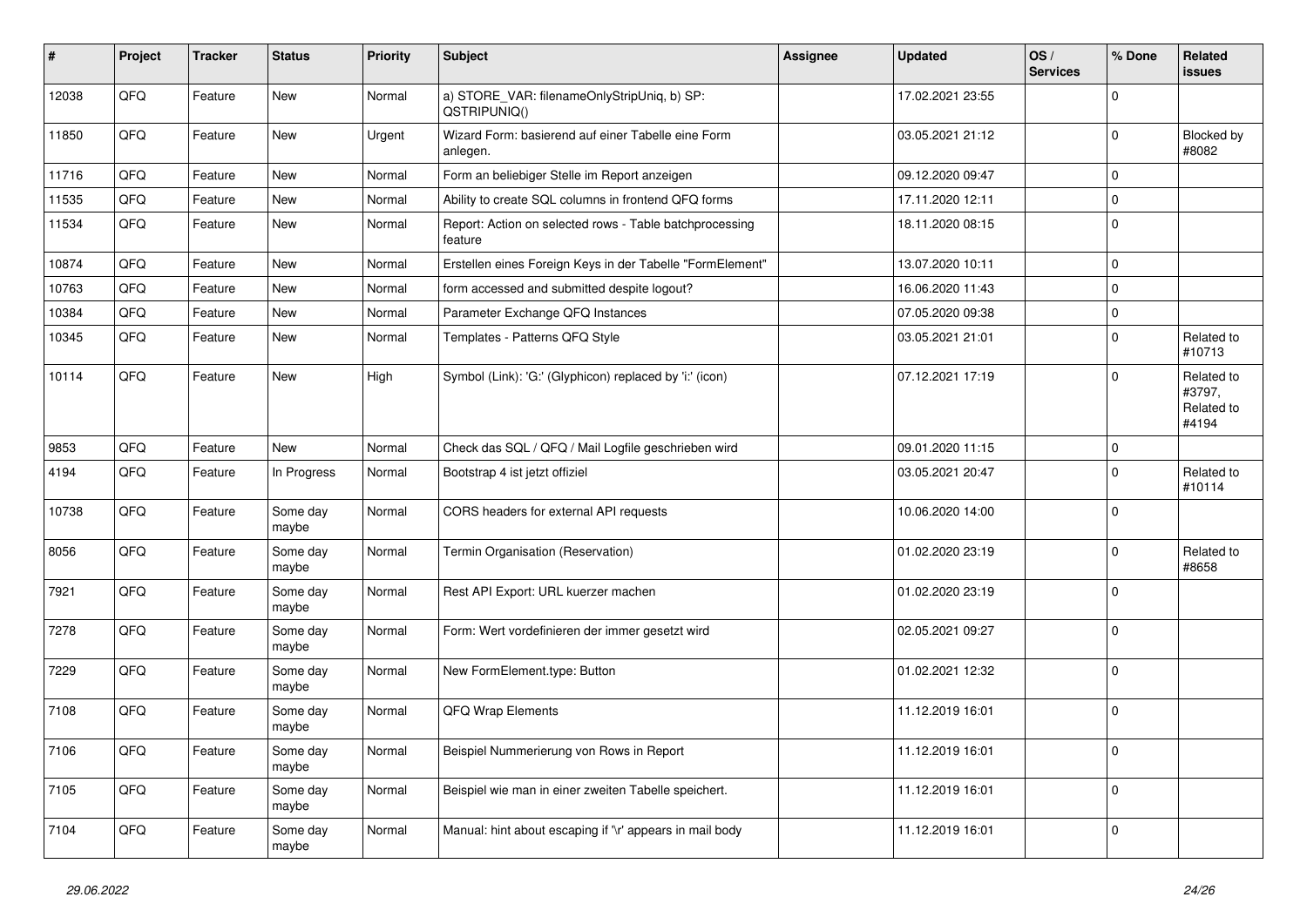| #    | Project    | <b>Tracker</b> | <b>Status</b>     | <b>Priority</b> | <b>Subject</b>                                                                    | Assignee | <b>Updated</b>   | OS/<br><b>Services</b> | % Done      | Related<br><b>issues</b> |
|------|------------|----------------|-------------------|-----------------|-----------------------------------------------------------------------------------|----------|------------------|------------------------|-------------|--------------------------|
| 7100 | QFQ        | Feature        | Some day<br>maybe | Normal          | Download: log access, max downloads, time limit                                   |          | 01.02.2020 23:19 |                        | $\Omega$    |                          |
| 6992 | QFQ        | Feature        | Some day<br>maybe | Normal          | DB exception: Syntax Highlight                                                    |          | 11.12.2019 16:01 |                        | $\mathbf 0$ | Related to<br>#5450      |
| 6704 | QFQ        | Feature        | Some day<br>maybe | Normal          | Upload Mode: Bilder in Notizen rechts sollen aktuellen<br>Upload repräsentieren.  |          | 01.02.2020 23:19 |                        | $\pmb{0}$   | Related to<br>#3264      |
| 6515 | QFQ        | Feature        | Some day<br>maybe | Normal          | Formular: Felder dynamisch ein/ausblenden                                         |          | 11.12.2019 16:02 |                        | $\Omega$    |                          |
| 6299 | QFQ        | Feature        | Some day<br>maybe | Normal          | Attack detection: log table with invalid SIP access                               |          | 11.12.2019 16:02 |                        | $\mathbf 0$ | Related to<br>#3947      |
| 6288 | <b>OFO</b> | Feature        | Some day<br>maybe | Normal          | Best Practice: Erklaeren wie man ein Formular ganz in<br>'weiss' erstellen kann   |          | 11.12.2019 16:02 |                        | $\Omega$    |                          |
| 6084 | QFQ        | Feature        | Some day<br>maybe | Normal          | New escape type: 'D' - convert date                                               |          | 01.02.2020 23:19 |                        | $\mathbf 0$ |                          |
| 6083 | QFQ        | Feature        | Some day<br>maybe | Normal          | Dynamic Update: Value Check via SQL                                               |          | 11.12.2019 16:02 |                        | $\mathbf 0$ |                          |
| 5923 | QFQ        | Feature        | Some day<br>maybe | Normal          | fillStoreSystemBySqlLate                                                          |          | 01.02.2020 23:19 |                        | $\Omega$    |                          |
| 5895 | QFQ        | Feature        | Some day<br>maybe | Normal          | Tutorial: List of all QFQ Features                                                |          | 01.02.2020 23:19 |                        | $\mathbf 0$ |                          |
| 5893 | QFQ        | Feature        | Some day<br>maybe | Normal          | Edit on double-click                                                              |          | 01.02.2020 23:19 |                        | $\mathbf 0$ | Related to<br>#5894      |
| 5892 | QFQ        | Feature        | Some day<br>maybe | Normal          | QFQ should use T3 API to manipulate FE GROUP<br>membership                        |          | 01.02.2020 23:20 |                        | $\mathbf 0$ |                          |
| 5851 | QFQ        | Feature        | Some day<br>maybe | Normal          | Queue System implementieren: MQTT, RabbitMQ                                       |          | 01.02.2020 23:20 |                        | $\Omega$    | Related to<br>#5715      |
| 5850 | QFQ        | Feature        | Some day<br>maybe | Normal          | Deployment: In QFQ Doc best practice fuer zeitgemaesses<br>Deployment beschreiben |          | 01.02.2020 23:20 |                        | $\mathbf 0$ |                          |
| 5805 | QFQ        | Feature        | Some day<br>maybe | Normal          | TypeAHead SQL value instead of key stored                                         |          | 01.02.2020 23:19 |                        | $\Omega$    | Related to<br>#5444      |
| 5783 | QFQ        | Feature        | Some day<br>maybe | Normal          | <b>BPMN View/Edit</b>                                                             |          | 11.12.2019 16:02 |                        | $\Omega$    |                          |
| 5455 | QFQ        | Feature        | Some day<br>maybe | Normal          | Mail Redirects grld abhaengig                                                     |          | 01.02.2020 23:20 |                        | $\Omega$    |                          |
| 5452 | QFQ        | Feature        | Some day<br>maybe | Normal          | Thumbnails from PDF: bad quality                                                  |          | 01.02.2020 23:20 |                        | $\mathbf 0$ |                          |
| 5342 | QFQ        | Feature        | Some day<br>maybe | Normal          | link - with HTML Attributes                                                       |          | 01.02.2020 23:20 |                        | $\Omega$    | Related to<br>#14077     |